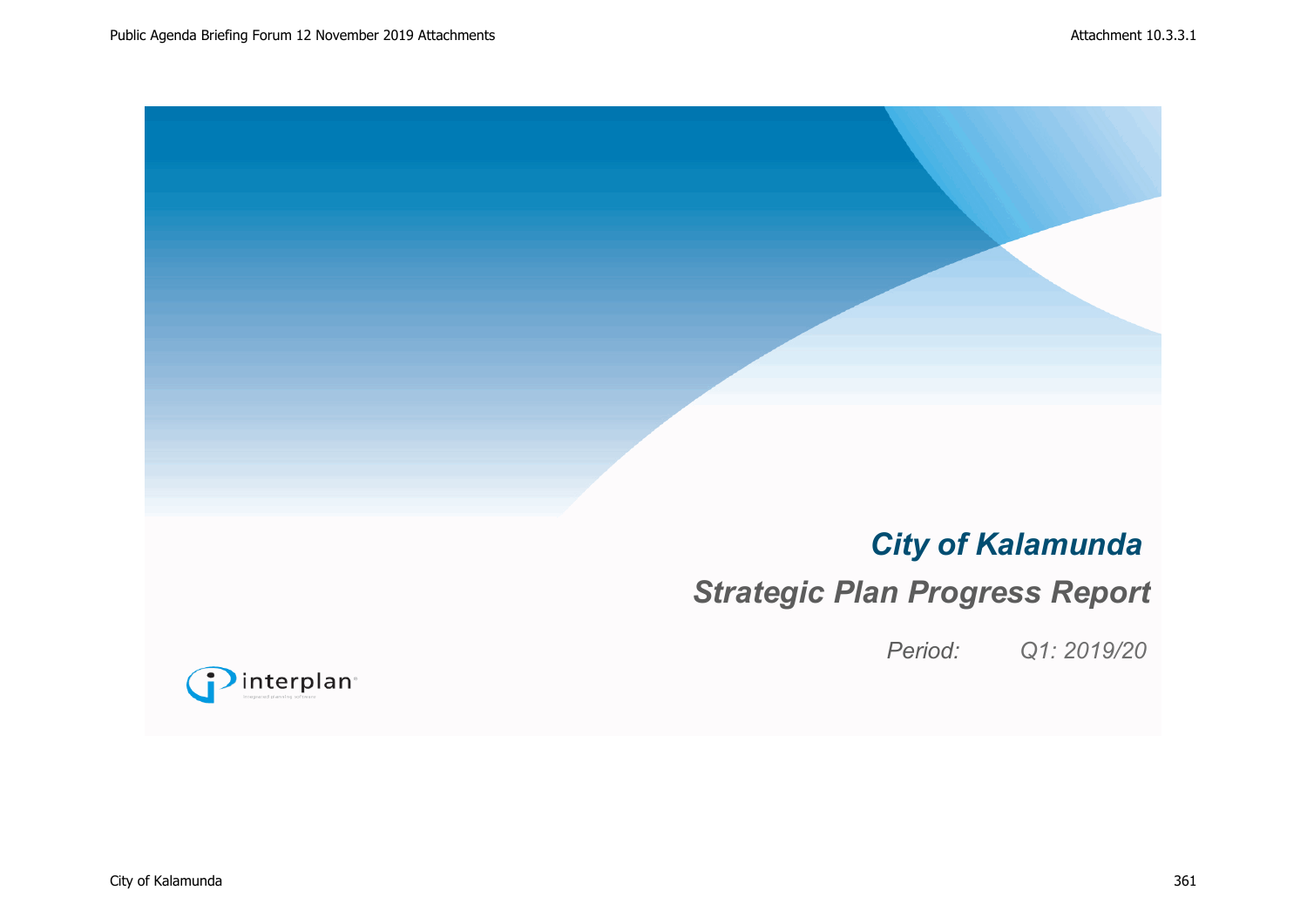### *Goal: 1 Kalamunda Cares & Interacts*

### *Outcome: 1.1 To be a community that advocates, facilitates and provides quality lifestyle choices*

| <b>Actions</b>                                                                                                                                          | <b>RISK</b> | <b>STATUS</b> | % COMP | <b>PROGRESS COMMENTS</b>                                                                                                                                                                                                                                                                                                                                                                                                                                                                                                                                                                                                                                                                                                                                                                                                                                                                                                                                                                      | <b>RESP. OFFICER</b>                       | <b>COMP DATE</b> |  |  |  |  |
|---------------------------------------------------------------------------------------------------------------------------------------------------------|-------------|---------------|--------|-----------------------------------------------------------------------------------------------------------------------------------------------------------------------------------------------------------------------------------------------------------------------------------------------------------------------------------------------------------------------------------------------------------------------------------------------------------------------------------------------------------------------------------------------------------------------------------------------------------------------------------------------------------------------------------------------------------------------------------------------------------------------------------------------------------------------------------------------------------------------------------------------------------------------------------------------------------------------------------------------|--------------------------------------------|------------------|--|--|--|--|
| 1.1.1 Facilitate the inclusion of the ageing population and people with disability to have access to information, facilities and services.<br>Strategy: |             |               |        |                                                                                                                                                                                                                                                                                                                                                                                                                                                                                                                                                                                                                                                                                                                                                                                                                                                                                                                                                                                               |                                            |                  |  |  |  |  |
| 1.1.1.1 Resource and implement the Age<br>Friendly Strategy Action Plan (2017-2021).                                                                    | None        | In Progress   | 25%    | City staff have commenced year three of a four<br>year plan, delivering a variety of activities,<br>workshops and events for seniors including:<br>- 'Connecting Communities' Event was held at<br>Hartfield Park Recreation Centre on 18 July with<br>over 800 attendees<br>- 'Strokesafe' information session held at<br>Woodlupine on 1 August focusing on how to<br>recognise the symptoms of stroke and reduce<br>the likelihood of occurrence                                                                                                                                                                                                                                                                                                                                                                                                                                                                                                                                           | Manager Community<br>Development (DE00007) | 30/06/2020       |  |  |  |  |
| 1.1.1.2 Resource and implement the<br>Disability Access & Inclusion Plan<br>$(2017 - 2022)$ .                                                           | None        | In Progress   | 25%    | The Disability and Inclusion Plan (DAIP) is a five<br>year plan with established priorities and<br>strategies to provide a framework for<br>implementation of initiatives. Initiatives that have<br>been undertaken include:<br>- 'Inclusive Kalamunda' is a new initiative<br>whereby the City has partnered with 'Inclusion<br>Solutions' aimed at increasing opportunities for<br>people with a disability to find a sense of<br>belonging within the City of Kalamunda<br>community. The project aims to increase<br>knowledge and capacity of volunteers, increase<br>social inclusion at clubs and groups and provide<br>more opportunities for our community to belong.<br>A series of workshops and focus group sessions<br>have been held.<br>- The City facilitates regular meetings with the<br>Disability and Carers Advisory Committee.<br>- Support of the 'Break the Boundary' new shed<br>located at the Camel Farm. The new shed<br>enables storage of adaptive cycles to be | Manager Community<br>Development (DE00007) | 30/06/2020       |  |  |  |  |

D

*Page 2 of 35*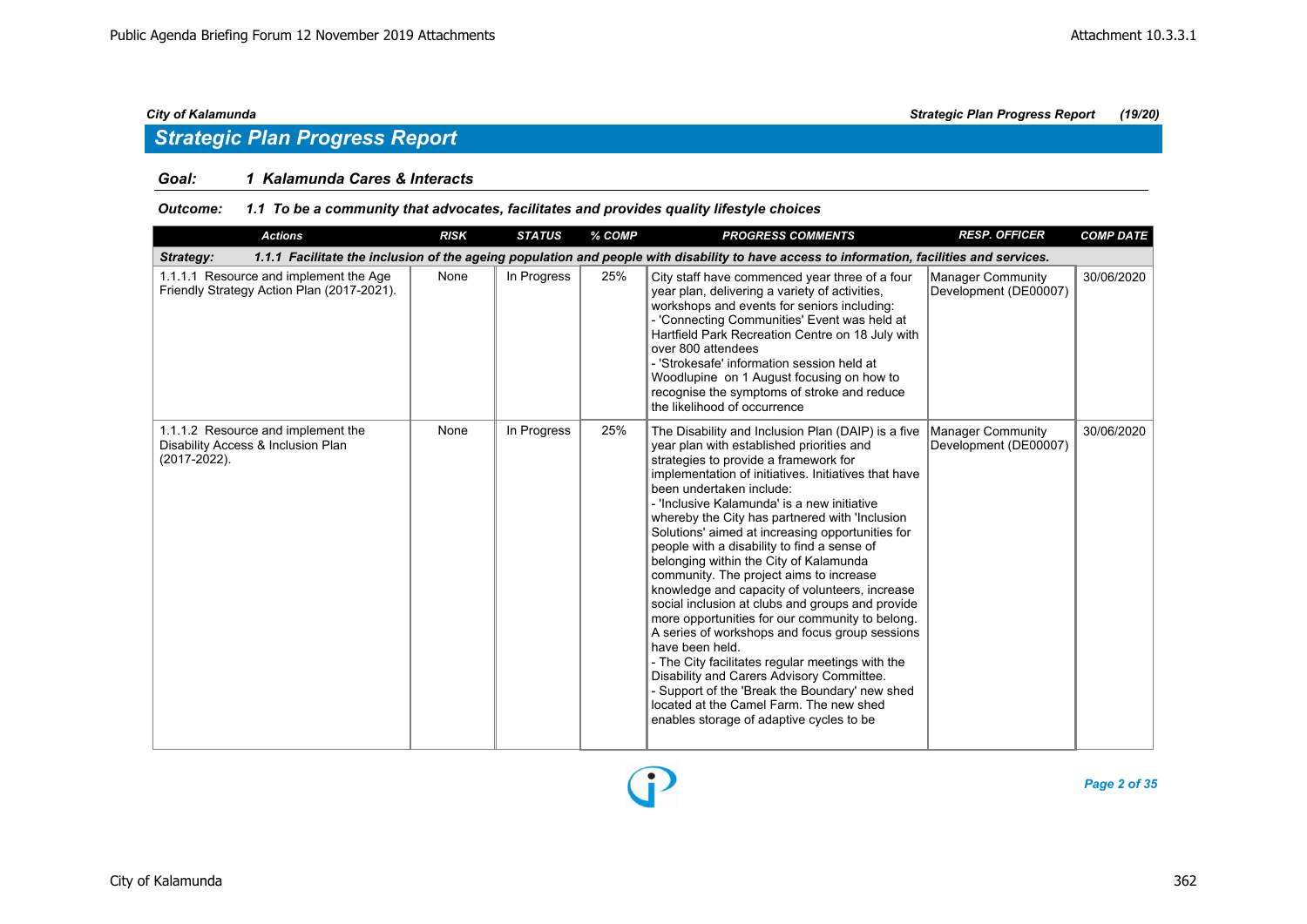### *Goal: 1 Kalamunda Cares & Interacts*

### *Outcome: 1.1 To be a community that advocates, facilitates and provides quality lifestyle choices*

| <b>Actions</b>                                                                                                                                          | <b>RISK</b> | <b>STATUS</b> | % COMP | <b>PROGRESS COMMENTS</b>                                                                                                                                                                                                                                                                                                                                                                                                                                                                                                                                                                                                                                                                                                                                                            | <b>RESP. OFFICER</b>                              | <b>COMP DATE</b> |  |  |  |  |  |
|---------------------------------------------------------------------------------------------------------------------------------------------------------|-------------|---------------|--------|-------------------------------------------------------------------------------------------------------------------------------------------------------------------------------------------------------------------------------------------------------------------------------------------------------------------------------------------------------------------------------------------------------------------------------------------------------------------------------------------------------------------------------------------------------------------------------------------------------------------------------------------------------------------------------------------------------------------------------------------------------------------------------------|---------------------------------------------------|------------------|--|--|--|--|--|
| 1.1.1 Facilitate the inclusion of the ageing population and people with disability to have access to information, facilities and services.<br>Strategy: |             |               |        |                                                                                                                                                                                                                                                                                                                                                                                                                                                                                                                                                                                                                                                                                                                                                                                     |                                                   |                  |  |  |  |  |  |
|                                                                                                                                                         |             |               |        | stored on site providing significant assistance to<br>people living with a disability.<br>- Coffee and cake vouchers have been provided<br>to help celebrate Carers Week.<br>- Yoga Gold (seniors Yoga) classes at Hartfield<br>Park Recreation Centre - 20 participants<br>attending weekly.                                                                                                                                                                                                                                                                                                                                                                                                                                                                                       |                                                   |                  |  |  |  |  |  |
| <b>Actions</b>                                                                                                                                          | <b>RISK</b> | <b>STATUS</b> | % COMP | <b>PROGRESS COMMENTS</b>                                                                                                                                                                                                                                                                                                                                                                                                                                                                                                                                                                                                                                                                                                                                                            | <b>RESP. OFFICER</b>                              | <b>COMP DATE</b> |  |  |  |  |  |
| Strategy:                                                                                                                                               |             |               |        | 1.1.2 Empower, support and engage with young people, families and our culturally diverse community.                                                                                                                                                                                                                                                                                                                                                                                                                                                                                                                                                                                                                                                                                 |                                                   |                  |  |  |  |  |  |
| 1.1.2.1 Implement the Youth Plan<br>(2017-2022) for current year.                                                                                       | None        | In Progress   | 60%    | City staff have commenced year three of a four<br>year plan, delivering several projects to the City<br>of Kalamunda community including:<br>- Connecting Communities Event was held on<br>18 July<br>- Meerilinga Youth Movie Night was held on 19<br>July<br>- Principal's Lunch was held on 25 July<br>- Protective Behaviours Workshop was held on 3<br>September<br>- Dome Barista Workshop held 9 September<br>- Youth Action Plan Kalamunda Parliament<br>House visit held 17 September<br>- Stirk Park Design by Enquiry Workshop held<br>18 September<br>- Zig Zag Early Years Partnership 'Pop Up Play'<br>held 20 September<br>- Torchlight Youth Film Festival workshop #1<br>and #2 held 5 October and 10 October<br>- Learn to Skateboard Workshop held 11<br>October | <b>Manager Community</b><br>Development (DE00007) | 01/07/2020       |  |  |  |  |  |
|                                                                                                                                                         |             |               |        |                                                                                                                                                                                                                                                                                                                                                                                                                                                                                                                                                                                                                                                                                                                                                                                     |                                                   |                  |  |  |  |  |  |

D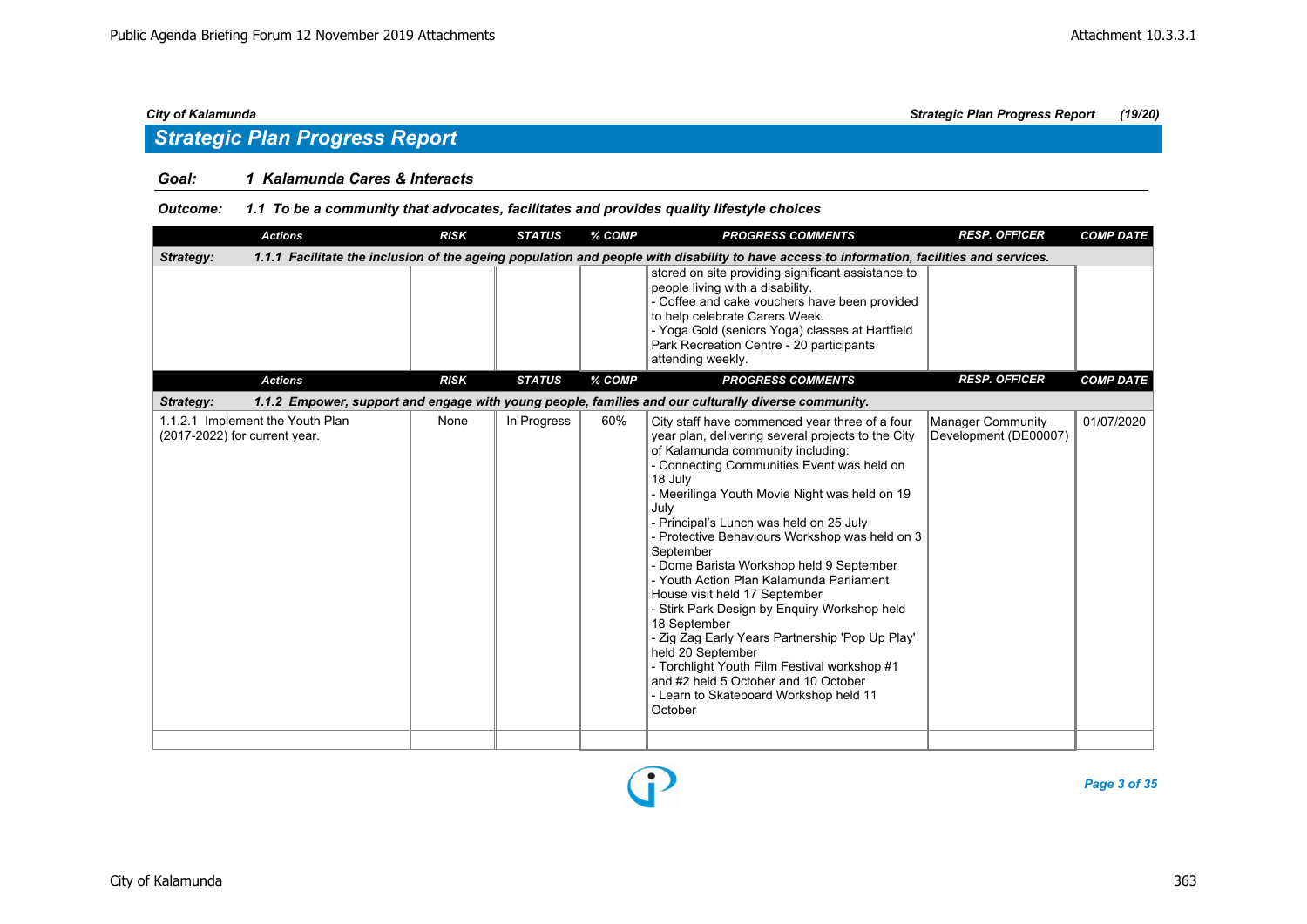### *Goal: 1 Kalamunda Cares & Interacts*

### *Outcome: 1.1 To be a community that advocates, facilitates and provides quality lifestyle choices*

| <b>Actions</b>                                                                                                              | <b>RISK</b> | <b>STATUS</b> | % COMP | <b>PROGRESS COMMENTS</b>                                                                                                                                                                                                                                                                                                                                                                                                                                                                                                                                                                                                                            | <b>RESP. OFFICER</b>                              | <b>COMP DATE</b> |  |  |  |  |
|-----------------------------------------------------------------------------------------------------------------------------|-------------|---------------|--------|-----------------------------------------------------------------------------------------------------------------------------------------------------------------------------------------------------------------------------------------------------------------------------------------------------------------------------------------------------------------------------------------------------------------------------------------------------------------------------------------------------------------------------------------------------------------------------------------------------------------------------------------------------|---------------------------------------------------|------------------|--|--|--|--|
| 1.1.2 Empower, support and engage with young people, families and our culturally diverse community.<br><b>Strategy:</b>     |             |               |        |                                                                                                                                                                                                                                                                                                                                                                                                                                                                                                                                                                                                                                                     |                                                   |                  |  |  |  |  |
| 1.1.2.2 Develop and implement the<br>Reconciliation Action Plan.                                                            | None        | In Progress   | 88%    | In October 2018, Council adopted the 'Innovate'<br>Reconciliation Action Plan (RAP) for the City of<br>Kalamunda. An official launch of the RAP will<br>occur in November.                                                                                                                                                                                                                                                                                                                                                                                                                                                                          | Manager Community<br>Development (DE00007)        | 31/12/2019       |  |  |  |  |
| <b>Actions</b>                                                                                                              | <b>RISK</b> | <b>STATUS</b> | % COMP | <b>PROGRESS COMMENTS</b>                                                                                                                                                                                                                                                                                                                                                                                                                                                                                                                                                                                                                            | <b>RESP. OFFICER</b>                              | <b>COMP DATE</b> |  |  |  |  |
| Strategy:<br>1.1.3 Facilitate opportunities to pursue learning.                                                             |             |               |        |                                                                                                                                                                                                                                                                                                                                                                                                                                                                                                                                                                                                                                                     |                                                   |                  |  |  |  |  |
| 1.1.3.1 Ensure maximum utilisation of the<br>City's Libraries by providing high quality<br>activities and support services. | None        | In Progress   | 25%    | The following programs have been conducted<br>across each of the City's four libraries:<br>- School holiday Pop up Library at Hawaiian's<br>Shopping Centre Forrestfield on 12 July<br>- 'Free Play Lego Fun' occurred on various dates<br>during July school holidays<br>- 'Naidoc Week Art' - program aimed at creating<br>indigenous inspired art occurred on various<br>dates during July school holidays<br>- 'Sugar Free Baking' workshop at Forrestfield<br>Library on 6 August<br>- 'Lifelong Resilience' workshop at Zig Zag<br>Seminar Room on 11 September<br>- 'Permaculture' workshop occurred at<br>Lesmurdie Library on 17 September | <b>Manager Community</b><br>Development (DE00007) | 30/06/2020       |  |  |  |  |

### *Outcome: 1.2 To provide safe and healthy environments for the community to enjoy*

|                                                             | Actions                                                                                                            | <b>RISK</b> | STATUS      | % COMP | <b>PROGRESS COMMENTS</b>                                                                                                                                                              | <b>RESP. OFFICER</b>                      | <b>COMP DATE</b> |  |  |  |
|-------------------------------------------------------------|--------------------------------------------------------------------------------------------------------------------|-------------|-------------|--------|---------------------------------------------------------------------------------------------------------------------------------------------------------------------------------------|-------------------------------------------|------------------|--|--|--|
| 1.2.1 Facilitate a safe community environment.<br>Strategy: |                                                                                                                    |             |             |        |                                                                                                                                                                                       |                                           |                  |  |  |  |
|                                                             | 1.2.1.1 Develop the Community Safety and<br>Crime Prevention Plan (2019-2024)<br>initiatives for the current year. | None        | In Progress | 36%    | Community consultation has been completed<br>with 530 household surveys and 35 business<br>surveys completed. Undertook modifications to<br>the plan and submitting to next Community | Coordinator Community<br>Safety (AC00018) | 30/06/2020       |  |  |  |

 $\bf{D}$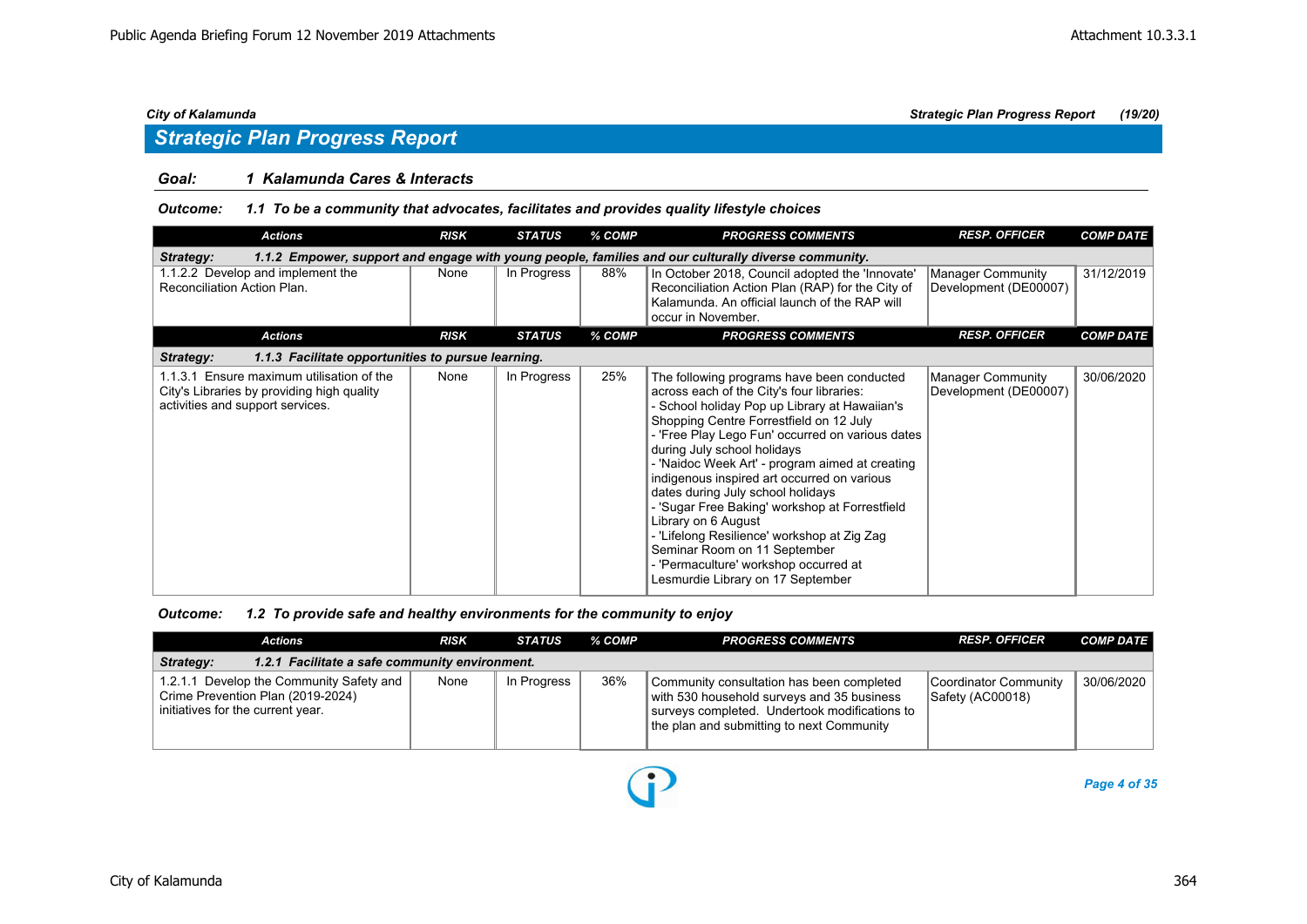### *Goal: 1 Kalamunda Cares & Interacts*

### *Outcome: 1.2 To provide safe and healthy environments for the community to enjoy*

| <b>Actions</b>                                                                                                                                                                                                                                                                                                                             | <b>RISK</b> | <b>STATUS</b> | % COMP | <b>PROGRESS COMMENTS</b>                                                                                                                                                                                                                                                                                                                                                                                                                                                                                                                                                                                                                                                                                                                                                                                                                                                                                                                                                                                                                                                                                                                                                                                        | <b>RESP. OFFICER</b>                      | <b>COMP DATE</b> |  |  |  |  |
|--------------------------------------------------------------------------------------------------------------------------------------------------------------------------------------------------------------------------------------------------------------------------------------------------------------------------------------------|-------------|---------------|--------|-----------------------------------------------------------------------------------------------------------------------------------------------------------------------------------------------------------------------------------------------------------------------------------------------------------------------------------------------------------------------------------------------------------------------------------------------------------------------------------------------------------------------------------------------------------------------------------------------------------------------------------------------------------------------------------------------------------------------------------------------------------------------------------------------------------------------------------------------------------------------------------------------------------------------------------------------------------------------------------------------------------------------------------------------------------------------------------------------------------------------------------------------------------------------------------------------------------------|-------------------------------------------|------------------|--|--|--|--|
| 1.2.1 Facilitate a safe community environment.<br>Strategy:                                                                                                                                                                                                                                                                                |             |               |        |                                                                                                                                                                                                                                                                                                                                                                                                                                                                                                                                                                                                                                                                                                                                                                                                                                                                                                                                                                                                                                                                                                                                                                                                                 |                                           |                  |  |  |  |  |
|                                                                                                                                                                                                                                                                                                                                            |             |               |        | Safety and Crime Prevention Advisory<br>Committee (possibly December).                                                                                                                                                                                                                                                                                                                                                                                                                                                                                                                                                                                                                                                                                                                                                                                                                                                                                                                                                                                                                                                                                                                                          |                                           |                  |  |  |  |  |
| 1.2.1.2 Annual Community Bushfire<br>Readiness Program for owners/occupiers is<br>developed and executed, with input from<br>key stakeholders, DFES and local volunteer<br>services. Ensure community interactions<br>are customer centric, staff are using<br>discretion and working toward compliance<br>before compliance is initiated. | None        | In Progress   | 68%    | - The City's engagement strategy is underway.<br>Currently the staff have attended 1 shopping<br>centre pop up, 2 street meets with Bush fire<br>Ready Action Groups in Kalamunda and<br>Lesmurdie as well as a presentation to Seniors<br>at the Woodlupine Community Centre<br>Forrestfield. Future engagement consist of more<br>pop ups, a collaborative presentation and film<br>night on Friday 11/10 at KPAC and a property<br>walk through at Falls Farm, Lesmurdie on 13/10.<br>- The Fire hazard assessment plan from last fire<br>season has been reviewed and has informed<br>this year plan.<br>- There is sufficient staff to ensure a professional<br>Fire Hazard Assessment Program. We have<br>recruited three Fire Control Officer (Casuals).<br>One which is a secondment from Parks, All<br>Rangers and existing FCO's have had there<br>authorisations under the Bush Fire Act renewed.<br>- The Fire Hazard assessment program will<br>commence on the 1st November.<br>- The Fire Hazard Assessment Plan was<br>presented to Councillors at 3/9 Strategy Session<br>and presented to OCM for noting on the 24/9.<br>- The Annual fire break notice will be reviewed<br>after the season. | Coordinator Community<br>Safety (AC00018) | 30/06/2020       |  |  |  |  |
|                                                                                                                                                                                                                                                                                                                                            |             |               |        |                                                                                                                                                                                                                                                                                                                                                                                                                                                                                                                                                                                                                                                                                                                                                                                                                                                                                                                                                                                                                                                                                                                                                                                                                 |                                           |                  |  |  |  |  |

D

*Page 5 of 35*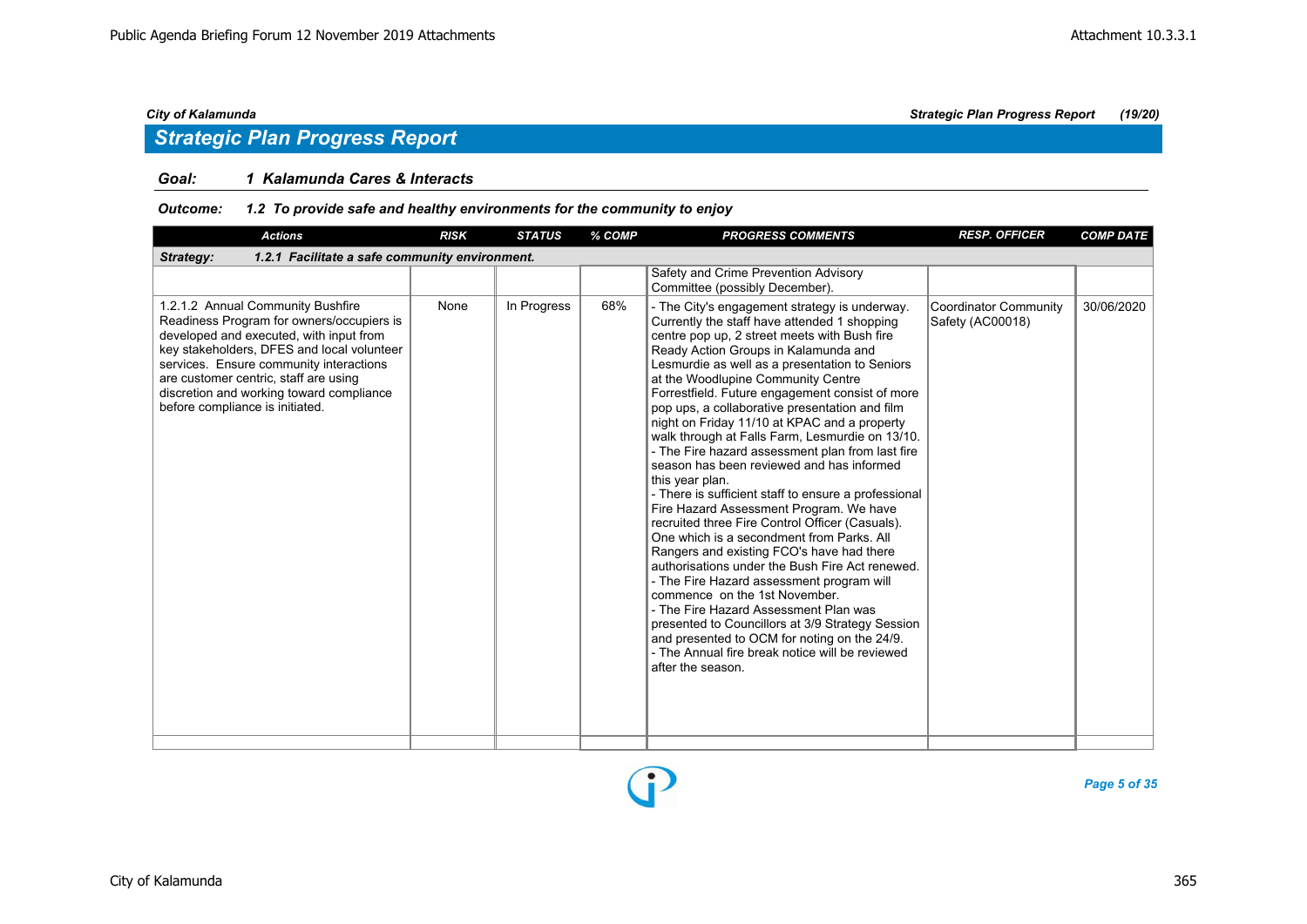### *Goal: 1 Kalamunda Cares & Interacts*

### *Outcome: 1.2 To provide safe and healthy environments for the community to enjoy*

| <b>Actions</b>                                                                                                                                                              | <b>RISK</b> | <b>STATUS</b> | % COMP | <b>PROGRESS COMMENTS</b>                                                                                                                                                                                                                                                                                                                                                                                                                                           | <b>RESP. OFFICER</b>                                             | <b>COMP DATE</b> |  |  |  |  |
|-----------------------------------------------------------------------------------------------------------------------------------------------------------------------------|-------------|---------------|--------|--------------------------------------------------------------------------------------------------------------------------------------------------------------------------------------------------------------------------------------------------------------------------------------------------------------------------------------------------------------------------------------------------------------------------------------------------------------------|------------------------------------------------------------------|------------------|--|--|--|--|
| 1.2.1 Facilitate a safe community environment.<br>Strategy:                                                                                                                 |             |               |        |                                                                                                                                                                                                                                                                                                                                                                                                                                                                    |                                                                  |                  |  |  |  |  |
| 1.2.1.3 Ensure the City's Emergency<br>Management Arrangements, including the<br>Local Recovery Plan, are in place and<br>comply with the Emergency Management<br>Act 2005. | None        | In Progress   | 50%    | A desktop exercise has been drafted for the<br>14/11 to test the City's LEMA, Crisis and<br><b>Business Continuity Plan and IT Disaster</b><br>Recovery Plan. The Scenario is a severe storm<br>which has impacted critical infrastructure<br>including the Kalamunda administration building.                                                                                                                                                                     | <b>Coordinator Community</b><br>Safety (AC00018)                 | 30/06/2020       |  |  |  |  |
| 1.2.1.4 Review Local Emergency<br>Management Arrangements and<br>compliance with State Emergency<br>Management Policy 2.5.                                                  | None        | In Progress   | 50%    | The Local Emergency Management<br>Arrangements (LEMA) has been reviewed with<br>input from Local Emergency Management<br>Committee (LEMC) and redrafted in line with the<br>State Emergency Management Guidelines. The<br>City has been liaising with the District<br>Emergency Management Adviser (DEMA) who<br>represents the District Emergency Management<br>Committee and DFES. It is anticipated to<br>present the LEMA to the next LEMC for<br>endorsement. | <b>Coordinator Community</b><br>Safety (AC00018)                 | 30/06/2020       |  |  |  |  |
| 1.2.1.5 Develop the City's Bushfire Risk<br>Mitigation Plan in collaboration with key<br>stakeholders.                                                                      | None        | In Progress   | 95%    | Plan has been approved by State agency<br>(OBRM). Council endorsement will be sought via<br>the Audit and Risk Committee.                                                                                                                                                                                                                                                                                                                                          | Manager Parks &<br><b>Environmental Services</b><br>(TO00019)    | 26/07/2020       |  |  |  |  |
| <b>Actions</b>                                                                                                                                                              | <b>RISK</b> | <b>STATUS</b> | % COMP | <b>PROGRESS COMMENTS</b>                                                                                                                                                                                                                                                                                                                                                                                                                                           | <b>RESP. OFFICER</b>                                             | <b>COMP DATE</b> |  |  |  |  |
| Strategy:                                                                                                                                                                   |             |               |        | 1.2.2 Advocate and promote healthy lifestyle choices by encouraging the community to become more physically active.                                                                                                                                                                                                                                                                                                                                                |                                                                  |                  |  |  |  |  |
| 1.2.2.1 Deliver the Community Health &<br>Wellbeing Plan initiatives for the current<br>year.                                                                               | None        | In Progress   | 45%    | Actions taken this quarter include:<br>- the City's Smoothie Bike to events, to promote<br>healthy eating and physical activity,<br>- facilitating Foodbank's Food Sensations<br>cooking classes,<br>- mental health awareness workshops                                                                                                                                                                                                                           | Coordinator<br><b>Environmental Health</b><br>Services (CS00006) | 30/06/2020       |  |  |  |  |

D

*Page 6 of 35*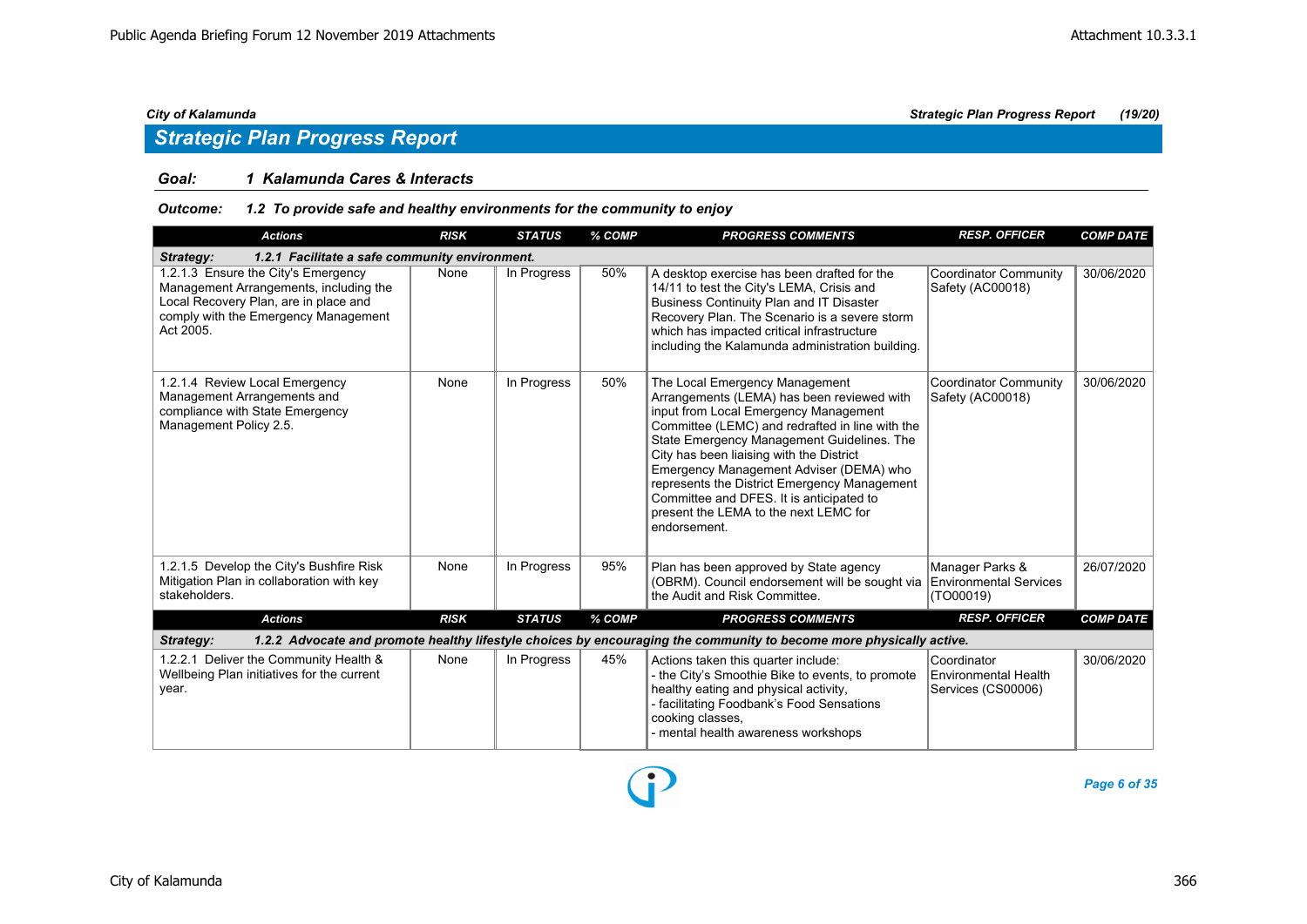### *Goal: 1 Kalamunda Cares & Interacts*

### *Outcome: 1.2 To provide safe and healthy environments for the community to enjoy*

| <b>Actions</b>                                                                                                                                                        | <b>RISK</b> | <b>STATUS</b> | % COMP | <b>PROGRESS COMMENTS</b>                                                                                                                                                                                                                                                                                                                                                                                           | <b>RESP. OFFICER</b>                              | <b>COMP DATE</b> |  |  |  |  |
|-----------------------------------------------------------------------------------------------------------------------------------------------------------------------|-------------|---------------|--------|--------------------------------------------------------------------------------------------------------------------------------------------------------------------------------------------------------------------------------------------------------------------------------------------------------------------------------------------------------------------------------------------------------------------|---------------------------------------------------|------------------|--|--|--|--|
| 1.2.2 Advocate and promote healthy lifestyle choices by encouraging the community to become more physically active.<br>Strategy:                                      |             |               |        |                                                                                                                                                                                                                                                                                                                                                                                                                    |                                                   |                  |  |  |  |  |
|                                                                                                                                                                       |             |               |        | delivered within the community by supporting<br>NGO's,<br>- supporting state and federal health promotion<br>campaigns concerning injury prevention, healthy<br>eating and physical exercise and smoking<br>cessation.<br>The City has also continued its partnerships with<br>the Cancer Council and Act Belong Commit.                                                                                           |                                                   |                  |  |  |  |  |
| <b>Actions</b>                                                                                                                                                        | <b>RISK</b> | <b>STATUS</b> | % COMP | <b>PROGRESS COMMENTS</b>                                                                                                                                                                                                                                                                                                                                                                                           | <b>RESP. OFFICER</b>                              | <b>COMP DATE</b> |  |  |  |  |
| 1.2.3 Provide high quality and accessible recreational and social spaces and facilities.<br>Strategy:                                                                 |             |               |        |                                                                                                                                                                                                                                                                                                                                                                                                                    |                                                   |                  |  |  |  |  |
| 1.2.3.1 Implement the initiatives within the<br>Kalamunda Bicycle Plan 2018.                                                                                          | None        | In Progress   | 25%    | Projects continue to be identified, scoped,<br>budgeted and delivered as per the original<br>program, subject to capital funding limits. In<br>2019/2020 the City is delivering the Welshpool<br>Road East Shared Path connection, planning for<br>the High Wycombe Local Routes, and has<br>submitted funding proposals for the Hale to<br>Dawson Local Cycling Route and the Dundas to<br>Berkshire Shared Path. | Manager Asset Planning<br>(TO00018)               | 30/06/2020       |  |  |  |  |
| 1.2.3.2 Masterplan - High Wycombe<br>Recreation & Scott Reserve. Develop a<br>Master Plan to quide future development of<br>the reserve and consult with user groups. | None        | In Progress   | 85%    | The Draft Scott Reserve Master Plan has been<br>revised following an extended community<br>engagement process and will soon be<br>work-shopped with Councillors.<br>Pending support, it is proposed that the Draft<br>Plan will be made available for public comment<br>before final consideration of Council in early<br>2020.                                                                                    | <b>Manager Community</b><br>Development (DE00007) | 30/06/2020       |  |  |  |  |
|                                                                                                                                                                       |             |               |        |                                                                                                                                                                                                                                                                                                                                                                                                                    |                                                   |                  |  |  |  |  |

P

*Page 7 of 35*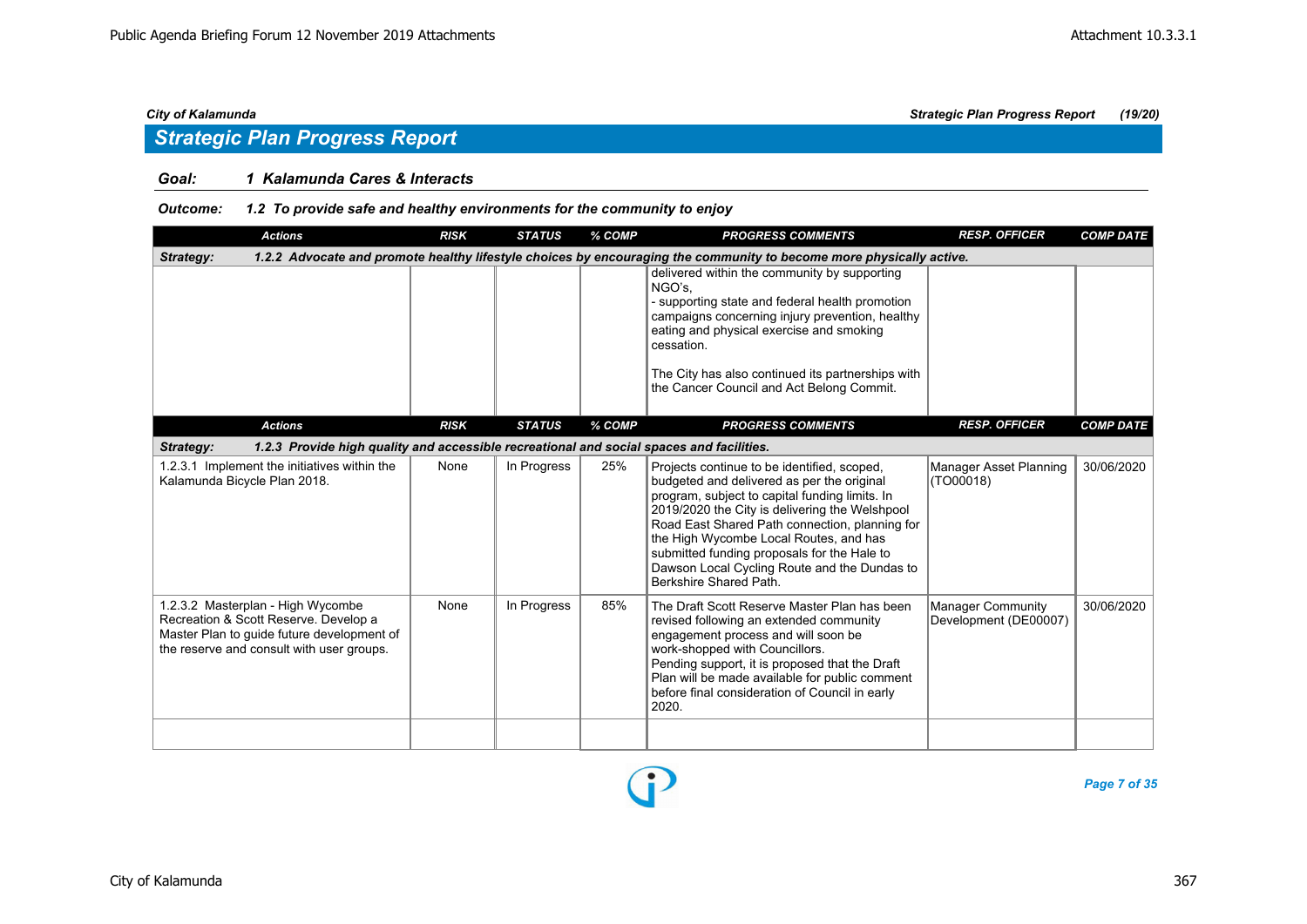### *Goal: 1 Kalamunda Cares & Interacts*

### *Outcome: 1.2 To provide safe and healthy environments for the community to enjoy*

| <b>Actions</b>                                                                                                                                                                                                | <b>RISK</b> | <b>STATUS</b> | % COMP | <b>PROGRESS COMMENTS</b>                                                                                                                                                                                                                                                                                                                                                                                                                                                                                                                                                                                                                                                                                                          | <b>RESP. OFFICER</b>                              | <b>COMP DATE</b> |  |  |  |  |
|---------------------------------------------------------------------------------------------------------------------------------------------------------------------------------------------------------------|-------------|---------------|--------|-----------------------------------------------------------------------------------------------------------------------------------------------------------------------------------------------------------------------------------------------------------------------------------------------------------------------------------------------------------------------------------------------------------------------------------------------------------------------------------------------------------------------------------------------------------------------------------------------------------------------------------------------------------------------------------------------------------------------------------|---------------------------------------------------|------------------|--|--|--|--|
| 1.2.3 Provide high quality and accessible recreational and social spaces and facilities.<br>Strategy:                                                                                                         |             |               |        |                                                                                                                                                                                                                                                                                                                                                                                                                                                                                                                                                                                                                                                                                                                                   |                                                   |                  |  |  |  |  |
| 1.2.3.3 Advocate to secure external funding<br>to deliver Stage 1 of the Perth Hills Trails<br>Loop Master Plan - Kalamunda to Pickering<br>Brook. If achieved, progress design and<br>approvals for stage 2. | None        | In Progress   | 25%    | The detailed design of Stage 1 of the Perth<br>Trails Loop has been completed by the<br>Kalamunda Mountain Bike Collective, An<br>environmental study is currently being<br>undertaken during the spring season.                                                                                                                                                                                                                                                                                                                                                                                                                                                                                                                  | Manager Community<br>Development (DE00007)        | 30/06/2020       |  |  |  |  |
| 1.2.3.4 Implement the Maida Vale Reserve<br>Masterplan subject to securing suitable<br>funding.                                                                                                               | None        | In Progress   | 25%    | Council adopted the Maida Vale Master Plan in<br>December 2018. The key projects currently<br>being progressed include:<br>- City Officers facilitated an Advocacy Strategy<br>Workshop with reserve stakeholders to clarify<br>actions, roles and responsibilities.<br>- The City has also engaged Focus Lighting to<br>develop a detailed design for the upgrade of<br>power to the reserve and a sports floodlighting<br>design on the eastern oval (Soccer).                                                                                                                                                                                                                                                                  | Manager Community<br>Development (DE00007)        | 30/06/2020       |  |  |  |  |
| 1.2.3.5 Implement the Ray Owen Master<br>Plan, subject to securing suitable funding.                                                                                                                          | None        | In Progress   | 25%    | In 2015 the Ray Owen Master Plan was<br>developed with the City currently seeking<br>external funding to implement the plan. The key<br>projects currently being progressed by the City<br>include:<br>- Seeking external funding opportunities.<br>The City is currently working with stakeholder<br>groups to actively seek external funding<br>opportunities including through the Growth<br>Areas Perth and Peel (GAPP) business case to<br>Infrastructure Australia and engagement with<br>local State Members of Parliament in the lead up<br>to the 2021 State Election.<br>- Four court extension to the Ray Owen Sports<br>Stadium. An architect has been appointed to<br>consult with the Kalamunda & Districts Netball | <b>Manager Community</b><br>Development (DE00007) | 30/06/2020       |  |  |  |  |

*Page 8 of 35*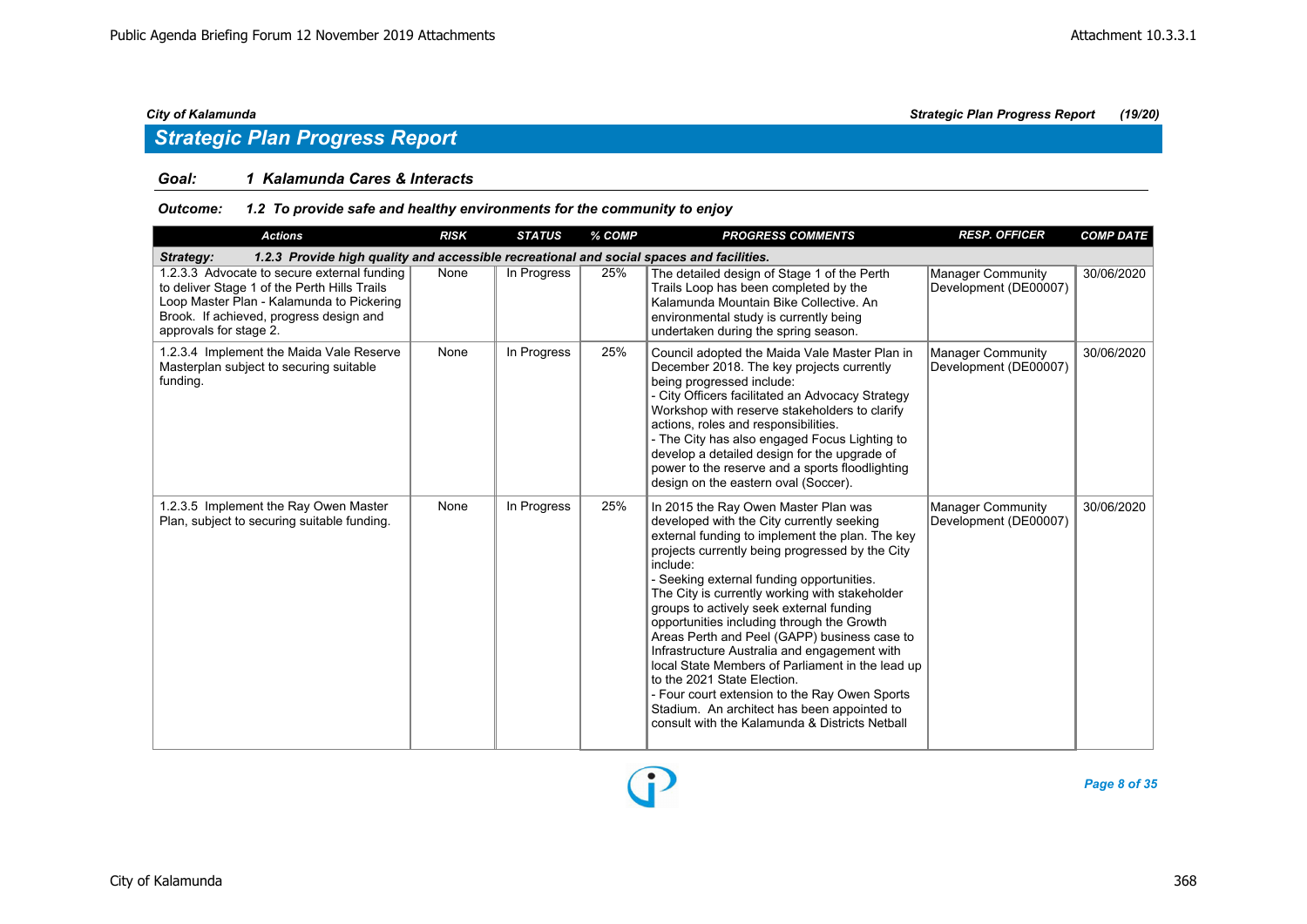### *Goal: 1 Kalamunda Cares & Interacts*

### *Outcome: 1.2 To provide safe and healthy environments for the community to enjoy*

| <b>Actions</b>                                                                                                                            | <b>RISK</b> | <b>STATUS</b> | % COMP | <b>PROGRESS COMMENTS</b>                                                                                                                                                                                                                                                                                                                                                                                                                                                                                                                                                                                                                                                         | <b>RESP. OFFICER</b>                              | <b>COMP DATE</b> |  |  |  |  |
|-------------------------------------------------------------------------------------------------------------------------------------------|-------------|---------------|--------|----------------------------------------------------------------------------------------------------------------------------------------------------------------------------------------------------------------------------------------------------------------------------------------------------------------------------------------------------------------------------------------------------------------------------------------------------------------------------------------------------------------------------------------------------------------------------------------------------------------------------------------------------------------------------------|---------------------------------------------------|------------------|--|--|--|--|
| 1.2.3 Provide high quality and accessible recreational and social spaces and facilities.<br>Strategy:                                     |             |               |        |                                                                                                                                                                                                                                                                                                                                                                                                                                                                                                                                                                                                                                                                                  |                                                   |                  |  |  |  |  |
|                                                                                                                                           |             |               |        | Association Inc. (KDNA) and Kalamunda &<br>Districts Basketball Association Inc. (KDBA) to<br>develop concept designs.<br>- Revised carpark design. The City is currently<br>progressing the appointment of a specialised<br>consultant to develop detailed designs of the<br>revised car park at the Reserve that address the<br>concerns raised by the community during the<br>public advertising period.<br>- Investigation into water availability for future<br>playing field space.<br>The investigation into water availability is<br>currently ongoing.<br>- Power distribution. A power upgrade has<br>occurred however it is yet to be distributed<br>across the site. |                                                   |                  |  |  |  |  |
| 1.2.3.6 Aquatic Facility Study - Determine<br>the future community needs and preferred<br>location of aquatic facilities within the City. | None        | In Progress   | 25%    | In September 2019, CCS Strategic were<br>appointed to develop a business case for a<br>future aquatic facility within the City. Progress to<br>date includes:<br>- A project initiation meeting was held between<br>Officers and CCS Strategic.<br>- The development of a draft Community<br>Engagement Plan including community<br>consultation sessions and a survey to occur<br>during November/December 2019.<br>- The development of a preliminary analysis of<br>suitable sites across the City, which will be<br>further investigated by the project team and<br>CCS Strategic.                                                                                           | <b>Manager Community</b><br>Development (DE00007) | 31/12/2020       |  |  |  |  |

Ŧ

*Page 9 of 35*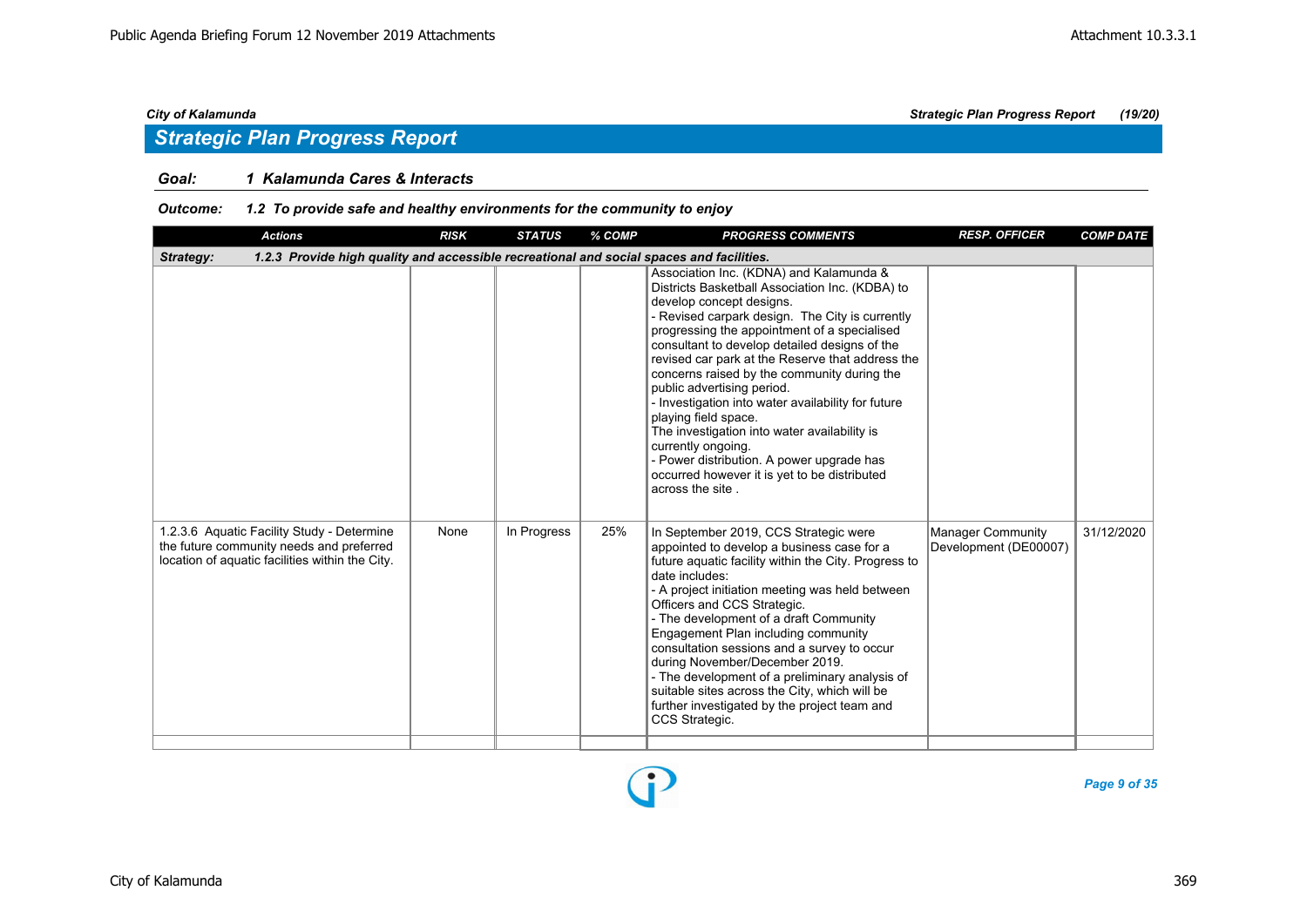### *Goal: 1 Kalamunda Cares & Interacts*

### *Outcome: 1.2 To provide safe and healthy environments for the community to enjoy*

| <b>Actions</b>                                                                                                                                                                                                   | <b>RISK</b> | <b>STATUS</b> | % COMP | <b>PROGRESS COMMENTS</b>                                                                                                                                                                                                                                                                                                        | <b>RESP. OFFICER</b>                       | <b>COMP DATE</b> |  |  |  |  |
|------------------------------------------------------------------------------------------------------------------------------------------------------------------------------------------------------------------|-------------|---------------|--------|---------------------------------------------------------------------------------------------------------------------------------------------------------------------------------------------------------------------------------------------------------------------------------------------------------------------------------|--------------------------------------------|------------------|--|--|--|--|
| 1.2.3 Provide high quality and accessible recreational and social spaces and facilities.<br>Strategy:                                                                                                            |             |               |        |                                                                                                                                                                                                                                                                                                                                 |                                            |                  |  |  |  |  |
| 1.2.3.8 Masterplan - Hartfield Park Stage 2<br>- Develop a Masterplan to quide future<br>development of the Park and consult with<br>user groups.                                                                | None        | In Progress   | 25%    | In September 2019, Dave Lanfear Consulting<br>(DLC) were appointed to develop the Hartfield<br>Park Master Plan 'Stage 2' Facilities Colocation<br>Strategy. Progress to date includes:<br>- A project initiation meeting being held between<br>Officers and DLC.<br>- The development of a draft Community<br>Engagement Plan. | Manager Community<br>Development (DE00007) | 30/06/2020       |  |  |  |  |
| 1.2.3.9 Recreation Centres - Hartfield Park<br>& High Wycombe - Ensure maximum<br>utilisation of the City's facilities by providing<br>high quality and affordable activities,<br>programs and support services. | None        | In Progress   | 25%    | A diverse range of health and fitness options are<br>provided through the City's Recreation Centres<br>including fitness classes, lifestyle programs,<br>junior programs, active seniors classes.                                                                                                                               | Manager Community<br>Development (DE00007) | 30/06/2020       |  |  |  |  |

### *Outcome: 1.3 To support the active participation of local communities*

| <b>Actions</b>                                                                                                                                                                                     | <b>RISK</b> | <b>STATUS</b> | % COMP | <b>PROGRESS COMMENTS</b>                                                                                                                                                                                                                                                                                                                                                                                                                                                                                                                                                | <b>RESP. OFFICER</b>                       | <b>COMP DATE</b> |  |  |  |  |
|----------------------------------------------------------------------------------------------------------------------------------------------------------------------------------------------------|-------------|---------------|--------|-------------------------------------------------------------------------------------------------------------------------------------------------------------------------------------------------------------------------------------------------------------------------------------------------------------------------------------------------------------------------------------------------------------------------------------------------------------------------------------------------------------------------------------------------------------------------|--------------------------------------------|------------------|--|--|--|--|
| 1.3.1 Support local communities to connect, grow and shape the future of Kalamunda.<br>Strategy:                                                                                                   |             |               |        |                                                                                                                                                                                                                                                                                                                                                                                                                                                                                                                                                                         |                                            |                  |  |  |  |  |
| 1.3.1.1 In consultation with the Strategic<br>Sport and Recreation Committee (SSRC),<br>facilitate the provision of the City's Capital<br>Grants Program in accordance with set<br>funding rounds. | None        | In Progress   | 25%    | The Strategic Sport and Recreation Committee<br>(SSRC) considers Capital Grant requests from<br>sport and recreation groups on an annual basis.<br>Capital Grant applications closed on 30<br>September 2018 with the City receiving 4<br>applications. The City's technical officers are<br>currently reviewing the applications received to<br>ensure all essential information has been<br>submitted. If required, feedback will be provided<br>to the applicants to update their applications,<br>prior to the SSRC meeting in February 2020 to<br>assess, consider | Manager Community<br>Development (DE00007) | 30/07/2020       |  |  |  |  |

 $\bf{D}$ 

*Page 10 of 35*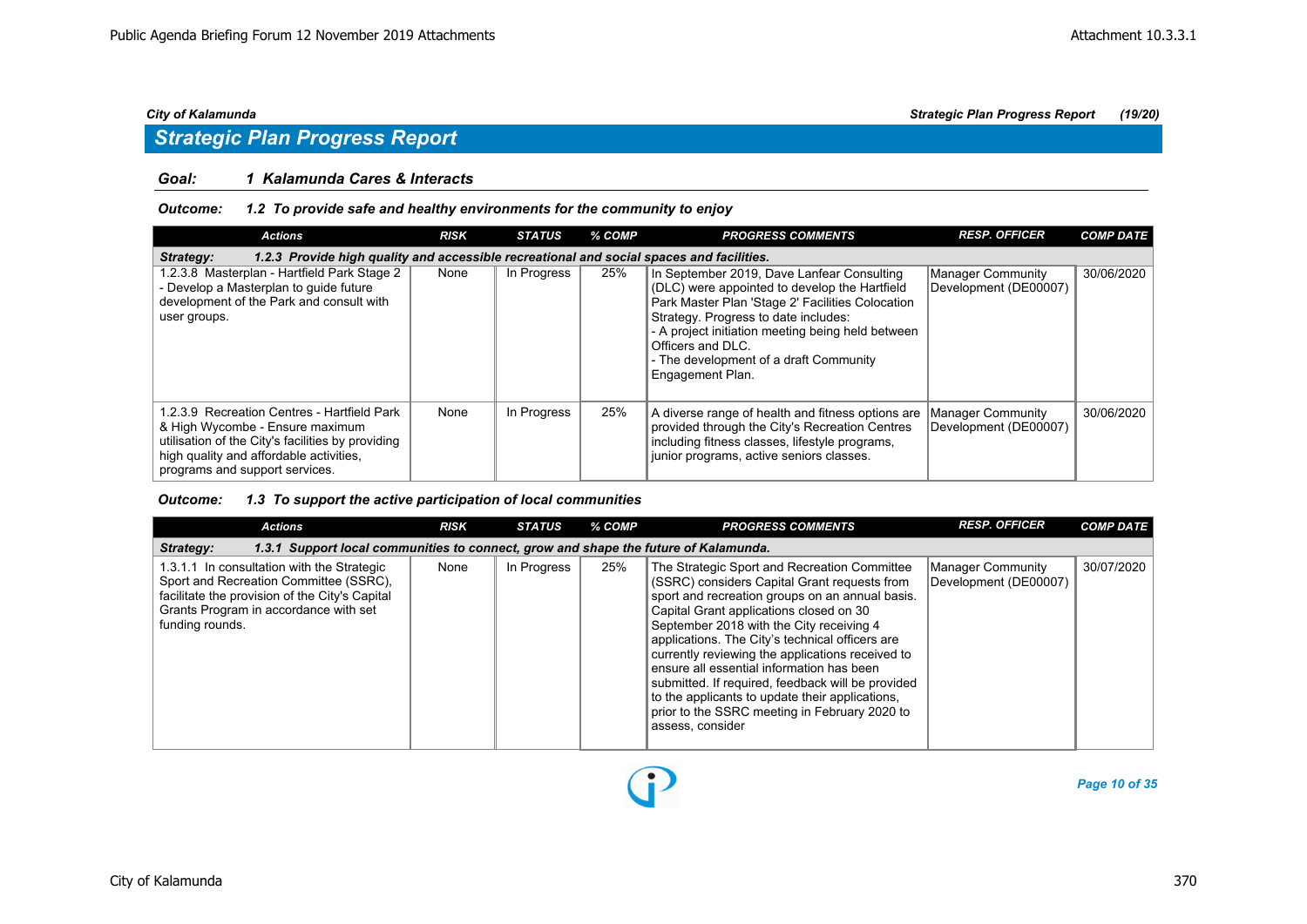## *Strategic Plan Progress Report*

### *Goal: 1 Kalamunda Cares & Interacts*

### *Outcome: 1.3 To support the active participation of local communities*

| <b>Actions</b>                                                                                                                                                                                             | <b>RISK</b> | <b>STATUS</b> | % COMP | <b>PROGRESS COMMENTS</b>                                                                                                                                                                                                                                                                                                                                                                                                                                                                                                                                                                                                                                                                                                                                                                                                                                                                                                                                                                                                | <b>RESP. OFFICER</b>                                       | <b>COMP DATE</b> |
|------------------------------------------------------------------------------------------------------------------------------------------------------------------------------------------------------------|-------------|---------------|--------|-------------------------------------------------------------------------------------------------------------------------------------------------------------------------------------------------------------------------------------------------------------------------------------------------------------------------------------------------------------------------------------------------------------------------------------------------------------------------------------------------------------------------------------------------------------------------------------------------------------------------------------------------------------------------------------------------------------------------------------------------------------------------------------------------------------------------------------------------------------------------------------------------------------------------------------------------------------------------------------------------------------------------|------------------------------------------------------------|------------------|
| 1.3.1 Support local communities to connect, grow and shape the future of Kalamunda.<br>Strategy:                                                                                                           |             |               |        |                                                                                                                                                                                                                                                                                                                                                                                                                                                                                                                                                                                                                                                                                                                                                                                                                                                                                                                                                                                                                         |                                                            |                  |
|                                                                                                                                                                                                            |             |               |        | and prioritise projects for final consideration of<br>Council as part of the annual budget deliberation<br>process.                                                                                                                                                                                                                                                                                                                                                                                                                                                                                                                                                                                                                                                                                                                                                                                                                                                                                                     |                                                            |                  |
| 1.3.1.2 Implement the "Creating Active"<br>Citizens Plan" initiatives for empowering<br>community to engage in activity that<br>delivers measurable increases in local<br>capacity and active citizenship. | None        | In Progress   | 35%    | Implementation of "Kalamunda Connected"<br>included the recent delivery of the inaugural<br>Community Builders Conference which took<br>place on Friday 27 September from 10am to<br>4pm at the Kalamunda Performing Arts Centre.<br>The Community Builders Conference<br>showcased community builders - those who are<br>dedicated to 'building' their community through<br>volunteering and the sharing of their time, talent<br>and passion.<br>The City received a number of letters and emails<br>from attendees, congratulating the City on its<br>work.<br>Another success has been the adopt a patch<br>launch:<br>Students from yr1 to yr11 have been learning<br>about the six Noongar seasons, the impact of<br>waste on the environment and which native<br>animals live in their local bushland area. Over<br>the next two years they will continue to learn<br>about environmental topics including waste<br>management, bird identification and the impact<br>of Phytophthora Dieback on local bushland. | Manager Customer &<br><b>Public Relations</b><br>(DE00008) | 31/07/2020       |

P

*Page 11 of 35*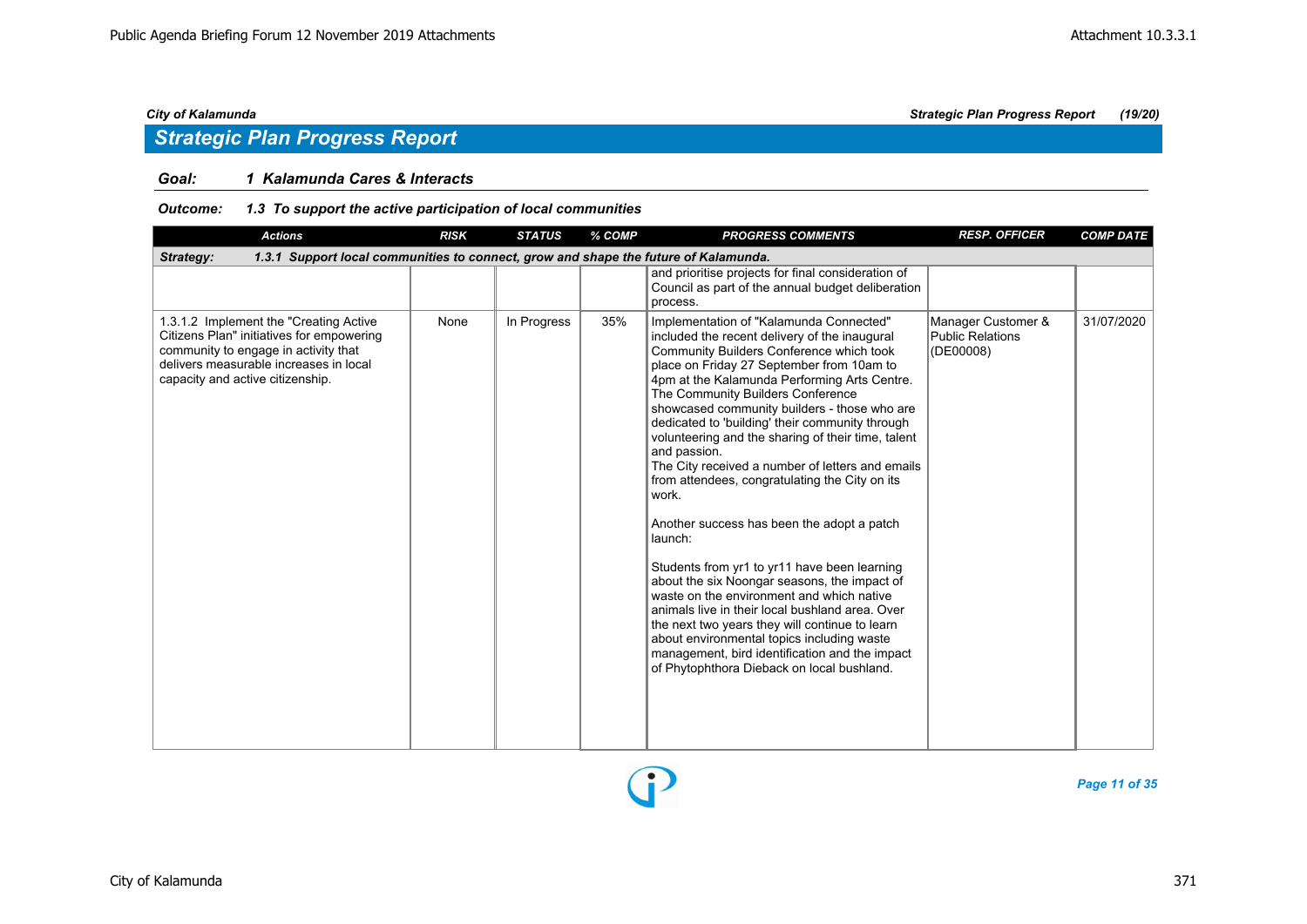### *Goal: 1 Kalamunda Cares & Interacts*

### *Outcome: 1.3 To support the active participation of local communities*

|           | <b>Actions</b>                                                                      | <b>RISK</b> | <b>STATUS</b> | % COMP | <b>PROGRESS COMMENTS</b>                                                                                                                                                                                                                                                                                                                                                                                                                                                                                                                                                                                                                                                                                                                                                                                                                                                                                                                                                                                                                                                                                                                                                                                                                                                                                   | <b>RESP. OFFICER</b> | <b>COMP DATE</b> |
|-----------|-------------------------------------------------------------------------------------|-------------|---------------|--------|------------------------------------------------------------------------------------------------------------------------------------------------------------------------------------------------------------------------------------------------------------------------------------------------------------------------------------------------------------------------------------------------------------------------------------------------------------------------------------------------------------------------------------------------------------------------------------------------------------------------------------------------------------------------------------------------------------------------------------------------------------------------------------------------------------------------------------------------------------------------------------------------------------------------------------------------------------------------------------------------------------------------------------------------------------------------------------------------------------------------------------------------------------------------------------------------------------------------------------------------------------------------------------------------------------|----------------------|------------------|
| Strategy: | 1.3.1 Support local communities to connect, grow and shape the future of Kalamunda. |             |               |        |                                                                                                                                                                                                                                                                                                                                                                                                                                                                                                                                                                                                                                                                                                                                                                                                                                                                                                                                                                                                                                                                                                                                                                                                                                                                                                            |                      |                  |
|           |                                                                                     |             |               |        | Adopt-a-Patch has strong curricular links and is<br>designed to be extended into the local<br>community, with students of all ages<br>encouraged to work with local Friends Groups to<br>volunteer their time working on local bushland<br>reserves.<br>Since the program inception in March, more<br>than 250 native plants planted to improve local<br>habitat and a large quantity of rubbish removed<br>from local reserves and local school grounds. 16<br>school incursions have now been undertaken to<br>improve student's environmental awareness -<br>and this is just in the first half of the first year of<br>the program!<br>To further support student learning, each school<br>is receiving a resource pack to support students<br>learning, including Virtual Reality (VR) goggles,<br>flora, fauna and fungi identification guides,<br>posters explaining Noongar seasons and<br>language, macro-lenses for photographing bugs,<br>leaves and mosses and more!<br>Strong partnerships with local Friends Groups<br>and an inclusive approach to delivering the<br>program has been highly effective in engaging<br>with local schools. The City has collaborated<br>with the Eastern Metropolitan Regional Council<br>and Noongar Elder Uncle Neville Collard to<br>deliver the program. |                      |                  |



*Page 12 of 35*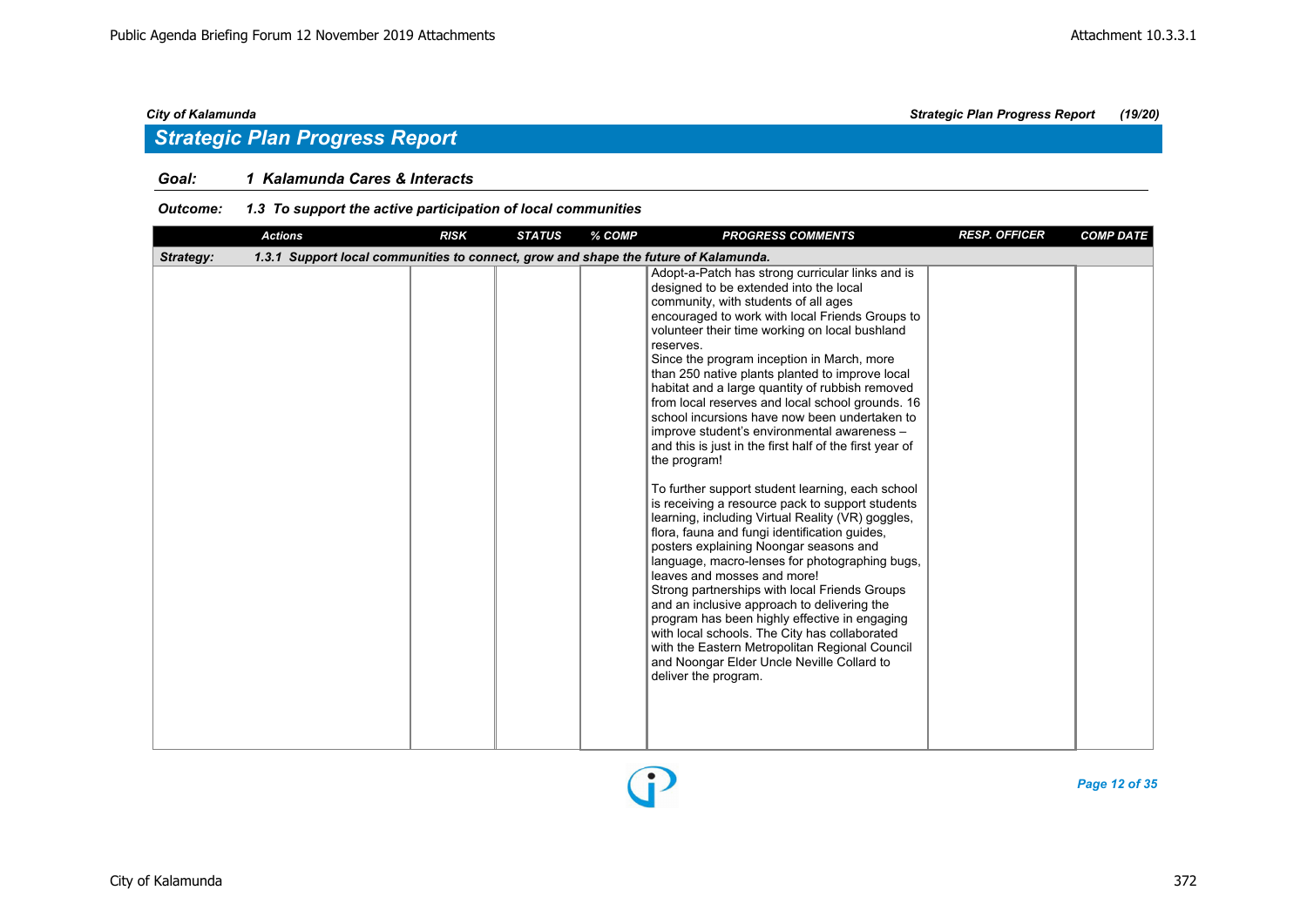### *Goal: 1 Kalamunda Cares & Interacts*

### *Outcome: 1.3 To support the active participation of local communities*

| <b>Actions</b>                                                                                                                      | <b>RISK</b> | <b>STATUS</b> | % COMP | <b>PROGRESS COMMENTS</b>                                                                                                                                                                                                                                                                                                                                                                                                                                                                                                                                                                                                                                                                                                                                                                             | <b>RESP. OFFICER</b>                                | <b>COMP DATE</b> |
|-------------------------------------------------------------------------------------------------------------------------------------|-------------|---------------|--------|------------------------------------------------------------------------------------------------------------------------------------------------------------------------------------------------------------------------------------------------------------------------------------------------------------------------------------------------------------------------------------------------------------------------------------------------------------------------------------------------------------------------------------------------------------------------------------------------------------------------------------------------------------------------------------------------------------------------------------------------------------------------------------------------------|-----------------------------------------------------|------------------|
| 1.3.1 Support local communities to connect, grow and shape the future of Kalamunda.<br>Strategy:                                    |             |               |        |                                                                                                                                                                                                                                                                                                                                                                                                                                                                                                                                                                                                                                                                                                                                                                                                      |                                                     |                  |
|                                                                                                                                     |             |               |        | Using this integrated community approach,<br>Adopt-a-Patch supports the City of Kalamunda's<br>Strategic Business Plan, Local Environment<br>Strategy and Local Biodiversity Strategy, as well<br>as the Kalamunda Connected - Active Citizens<br>Strategy.<br>The program is set to grow in 2020, with two<br>more local schools set to join.<br>We have also Established the Good Neighbour<br>Program and continue with the Local Hero's<br>program.                                                                                                                                                                                                                                                                                                                                              |                                                     |                  |
| <b>Actions</b>                                                                                                                      | <b>RISK</b> | <b>STATUS</b> | % COMP | <b>PROGRESS COMMENTS</b>                                                                                                                                                                                                                                                                                                                                                                                                                                                                                                                                                                                                                                                                                                                                                                             | <b>RESP. OFFICER</b>                                | <b>COMP DATE</b> |
| 1.3.2 Encourage and promote active participation in social and cultural events.<br>Strategy:                                        |             |               |        |                                                                                                                                                                                                                                                                                                                                                                                                                                                                                                                                                                                                                                                                                                                                                                                                      |                                                     |                  |
| 1.3.2.1 Develop and implement the<br>Community Events Program for the current<br>year, delivering high quality community<br>events. | None        | In Progress   | 45%    | - Perth Hills Spring Festival is underway.<br>- Seniors Week program was launched to the<br>public with a number of events sold out.<br>- Thanks a Volunteer day will be held the first<br>Friday in December. The event is our<br>recognition of the vital services of people who<br>volunteer for the vast range of activities taking<br>place throughout the City of Kalamunda. Each<br>year around 500 invitations are sent to groups<br>ranging from the Men's Shed, to sporting clubs<br>and everything in between.<br>- Christmas Festival and Summer Series<br>currently being finalized for 2020. The City of<br>Kalamunda's Summer Series of outdoor movies<br>has been designed to activate reserves and<br>spaces not widely used and to encourage<br>residents to meet their neighbours | Manager Customer &<br>Public Relations<br>(DE00008) | 30/06/2020       |

*Page 13 of 35*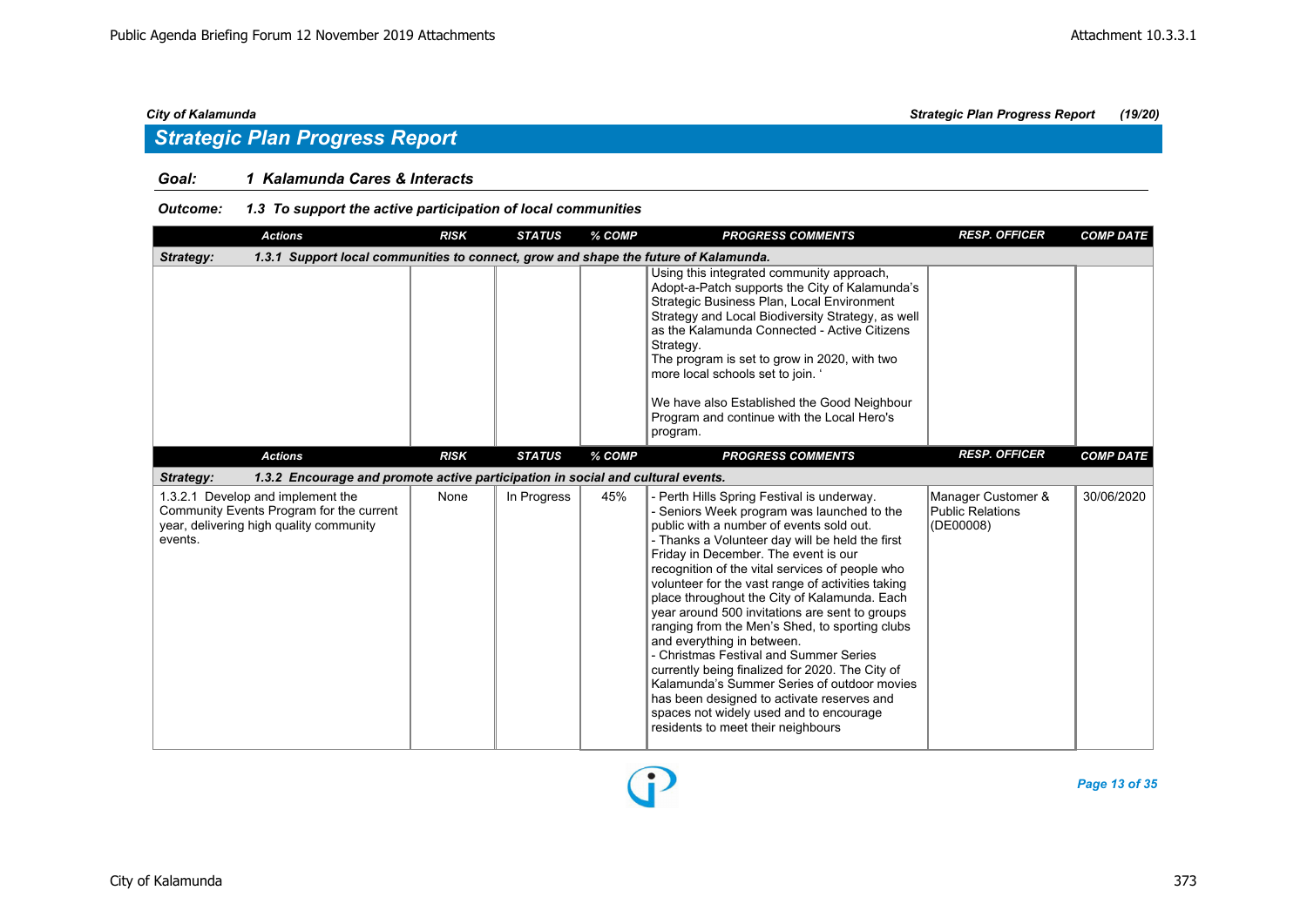### *Goal: 1 Kalamunda Cares & Interacts*

### *Outcome: 1.3 To support the active participation of local communities*

| <b>Actions</b>                                                                                                                                                                                                                           | <b>RISK</b> | <b>STATUS</b>      | % COMP | <b>PROGRESS COMMENTS</b>                                                                                                                                                                                                                                                                                                                                                                                                                                                                                             | <b>RESP. OFFICER</b>                                       | <b>COMP DATE</b> |
|------------------------------------------------------------------------------------------------------------------------------------------------------------------------------------------------------------------------------------------|-------------|--------------------|--------|----------------------------------------------------------------------------------------------------------------------------------------------------------------------------------------------------------------------------------------------------------------------------------------------------------------------------------------------------------------------------------------------------------------------------------------------------------------------------------------------------------------------|------------------------------------------------------------|------------------|
| 1.3.2 Encourage and promote active participation in social and cultural events.<br>Strategy:                                                                                                                                             |             |                    |        |                                                                                                                                                                                                                                                                                                                                                                                                                                                                                                                      |                                                            |                  |
|                                                                                                                                                                                                                                          |             |                    |        | or just maybe to catch up with friends.<br>- Plans are also underway for the Corymbia<br>Festival which will be held on 7 march 2020. Set<br>in Hartfield Park Forrestfield, this annual one<br>day event offers free entertainment and activities<br>for all ages. The only dedicated festival event for<br>the foothills is a significant date on the City's<br>calendar. The addition of a water park section is<br>in response to feedback asking to extend the<br>range of activities for the growing audience. |                                                            |                  |
| 1.3.2.2 Develop and implement Building<br>Asset Plans for KPAC to ensure ongoing<br>maintenance and required renewal works<br>are programmed and delivered.                                                                              | None        | <b>Not Started</b> | $0\%$  | Project not due to commence until January<br>2020.                                                                                                                                                                                                                                                                                                                                                                                                                                                                   | Manager Asset Planning<br>(TO00018)                        | 30/06/2021       |
| 1.3.2.3 [A] Develop an Arts Strategy and<br>Public Arts Policy and, subject to approval<br>and funding, commence implementation.<br>[B] Review and implement actions from the<br>KPAC and Zig Zag Gallery review, subject<br>to funding. | None        | In Progress        | 25%    | Arts Strategy adopted by Council 25 June 2019.<br>Public Art Policy due to Council November OCM<br>for adoption. Implementation of key areas of<br>review for KPAC and Gallery underway.                                                                                                                                                                                                                                                                                                                             | Coordinator Economic &<br>Tourism Development<br>(AC00017) | 30/06/2020       |
| 1.3.2.4 Promotion of the Kalamunda<br>History Village.                                                                                                                                                                                   | None        | In Progress        | 25%    | - The Education Programme is fully booked to<br>the end of 2019, and new promotion<br>opportunities underway.<br>- Recruitment of new casual staff is occurring to<br>allow for continued promotion with schools and<br>increasing the number of children attending.<br>- Students are travelling from Beijing to attend<br>the education programme.<br>Television promotion was excellent.                                                                                                                          | Coordinator Economic &<br>Tourism Development<br>(AC00017) | 30/06/2020       |

P

*Page 14 of 35*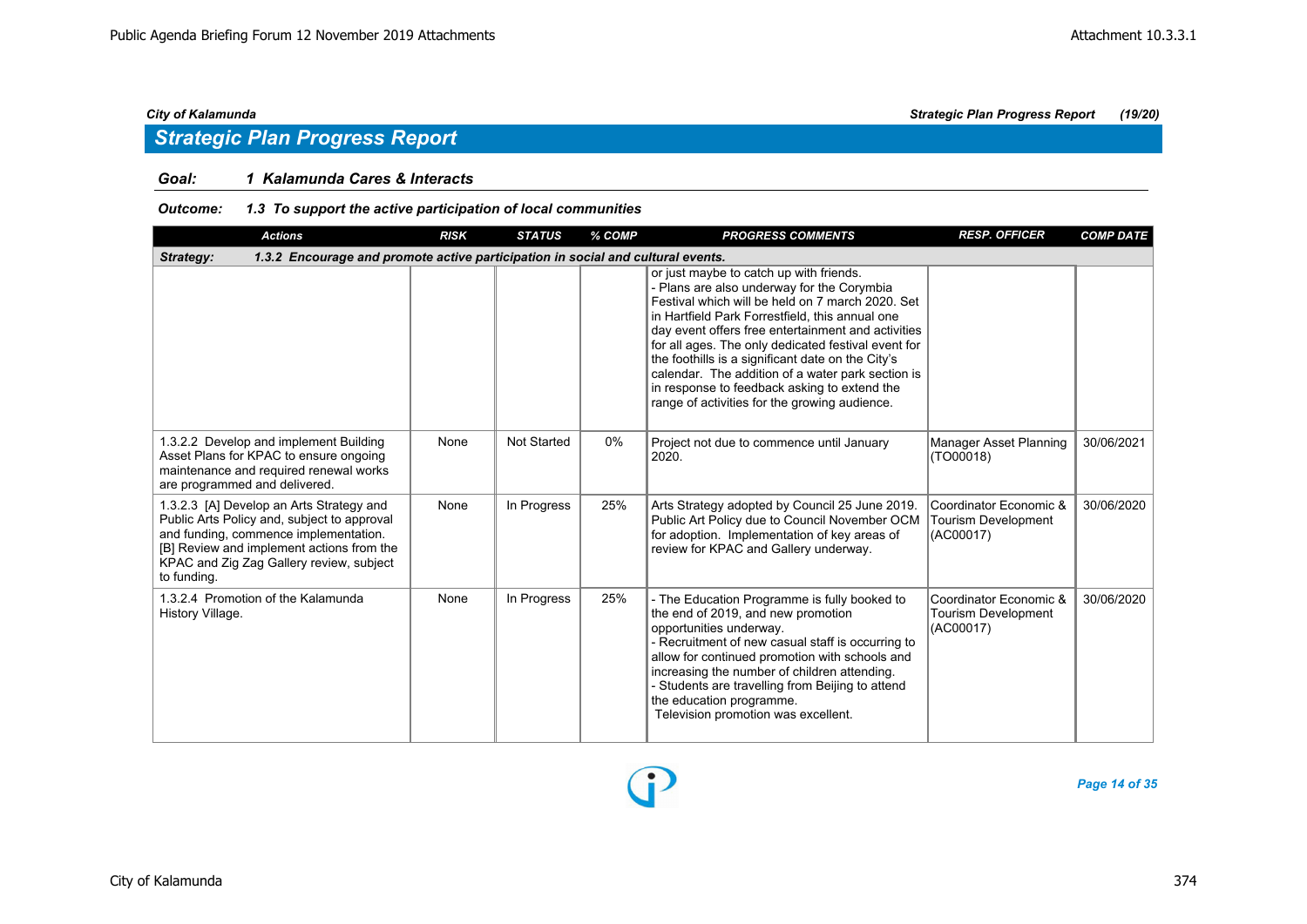*Goal: 1 Kalamunda Cares & Interacts*

This page is intentionally left blank



*Page 15 of 35*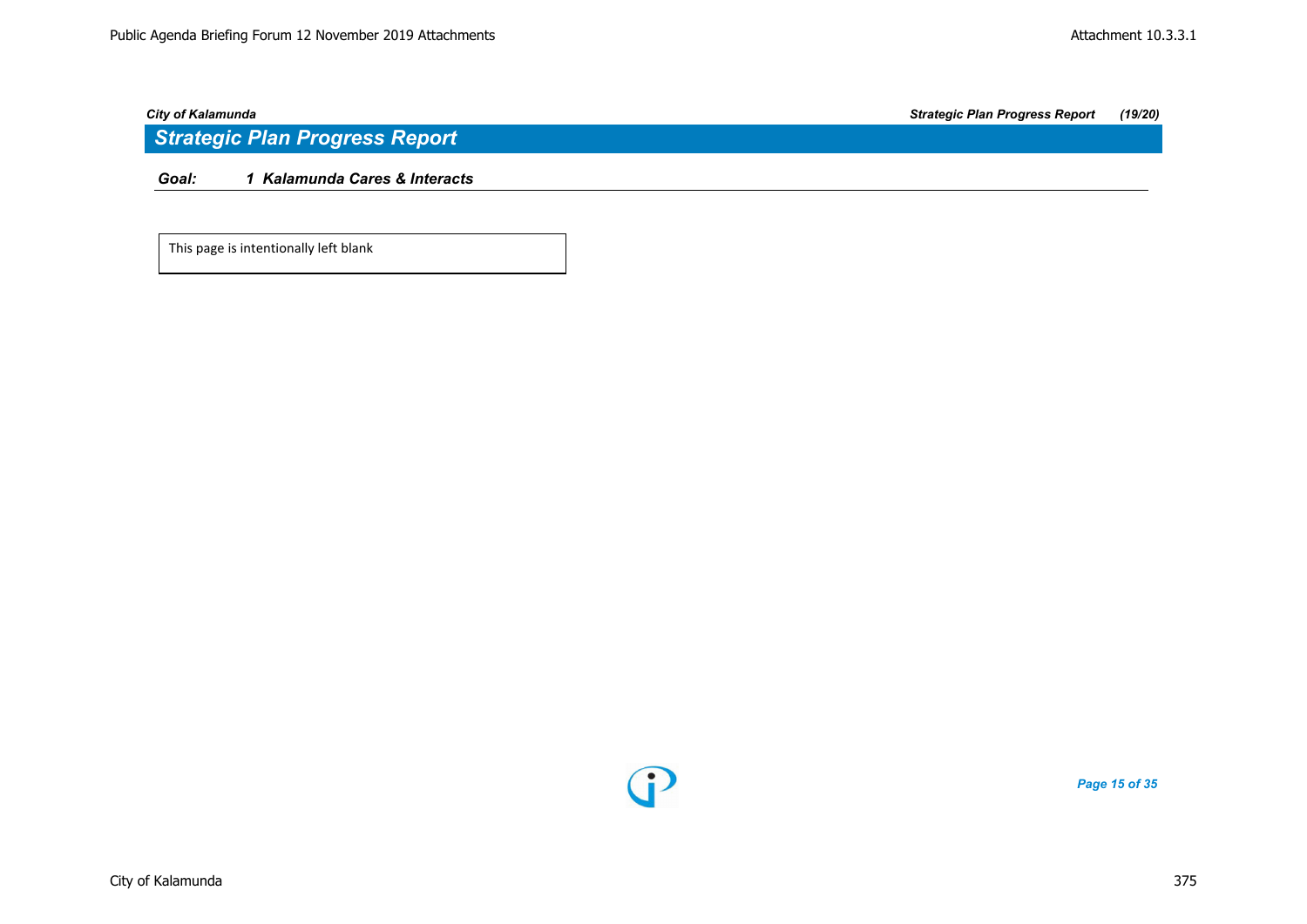### *Goal: 2 Kalamunda Clean & Green*

### *Outcome: 2.1 To protect and enhance the environmental values of the City*

| <b>Actions</b>                                                                                                                                                                                            | <b>RISK</b> | <b>STATUS</b> | % COMP | <b>PROGRESS COMMENTS</b>                                                                                                                                                                                                                                                                                                          | <b>RESP. OFFICER</b>                                          | <b>COMP DATE</b> |
|-----------------------------------------------------------------------------------------------------------------------------------------------------------------------------------------------------------|-------------|---------------|--------|-----------------------------------------------------------------------------------------------------------------------------------------------------------------------------------------------------------------------------------------------------------------------------------------------------------------------------------|---------------------------------------------------------------|------------------|
| 2.1.1 Enhance our bushland, natural areas, waterways and reserves.<br>Strategy:                                                                                                                           |             |               |        |                                                                                                                                                                                                                                                                                                                                   |                                                               |                  |
| 2.1.1.1 Significant Tree Protection -<br>Develop and implement policy and practices<br>to protect trees of significance across the<br>City.                                                               | None        | In Progress   | 33%    | The Council considered a preliminary<br>advertising process for the future Significant<br>Tree Policy in October 2019. Community<br>engagement will commence in late October<br>2019. Submissions will inform the preparation of<br>a draft Local Planning Policy regarding<br>significant trees, to be progressed in Q1 of 2020. | Principal Strategic<br>Planner (TO00038)                      | 30/06/2021       |
| 2.1.1.2 Implement actions and plans from<br>the Local Environment Strategy.                                                                                                                               | None        | In Progress   | 10%    | Action plans are currently being finalised.                                                                                                                                                                                                                                                                                       | Manager Parks &<br><b>Environmental Services</b><br>(TO00019) | 30/06/2023       |
| <b>Actions</b>                                                                                                                                                                                            | <b>RISK</b> | <b>STATUS</b> | % COMP | <b>PROGRESS COMMENTS</b>                                                                                                                                                                                                                                                                                                          | <b>RESP. OFFICER</b>                                          | <b>COMP DATE</b> |
| 2.1.2 Support the conservation and enhancement of our biodiversity.<br>Strategy:                                                                                                                          |             |               |        |                                                                                                                                                                                                                                                                                                                                   |                                                               |                  |
| 2.1.2.1 Develop the 2020 Local Biodiversity<br>Strategy                                                                                                                                                   | None        | In Progress   | 20%    | Initial market search for suitable consultant<br>support was not successful, scope of works has<br>been improved and new quotes currently being<br>sought.                                                                                                                                                                        | Manager Parks &<br><b>Environmental Services</b><br>(TO00019) | 30/06/2020       |
| <b>Actions</b>                                                                                                                                                                                            | <b>RISK</b> | <b>STATUS</b> | % COMP | <b>PROGRESS COMMENTS</b>                                                                                                                                                                                                                                                                                                          | <b>RESP. OFFICER</b>                                          | <b>COMP DATE</b> |
| 2.1.3 Community engagement and education in environmental management.<br><b>Strategy:</b>                                                                                                                 |             |               |        |                                                                                                                                                                                                                                                                                                                                   |                                                               |                  |
| 2.1.3.1 Environmental Education Program<br>[A] Deliver targeted environmental<br>education events to improve community<br>skills and awareness<br>[B] Engage local schools in the<br>Adopt-A-Spot program | None        | In Progress   | 25%    | See the update at 1.3.1.2 - "Creating Active<br>Citizens Plan"                                                                                                                                                                                                                                                                    | Manager Parks &<br>Environmental Services<br>(TO00019)        | 30/06/2020       |

*Outcome: 2.2 To achieve environmental sustainability through effective natural resource management*

*Page 16 of 35*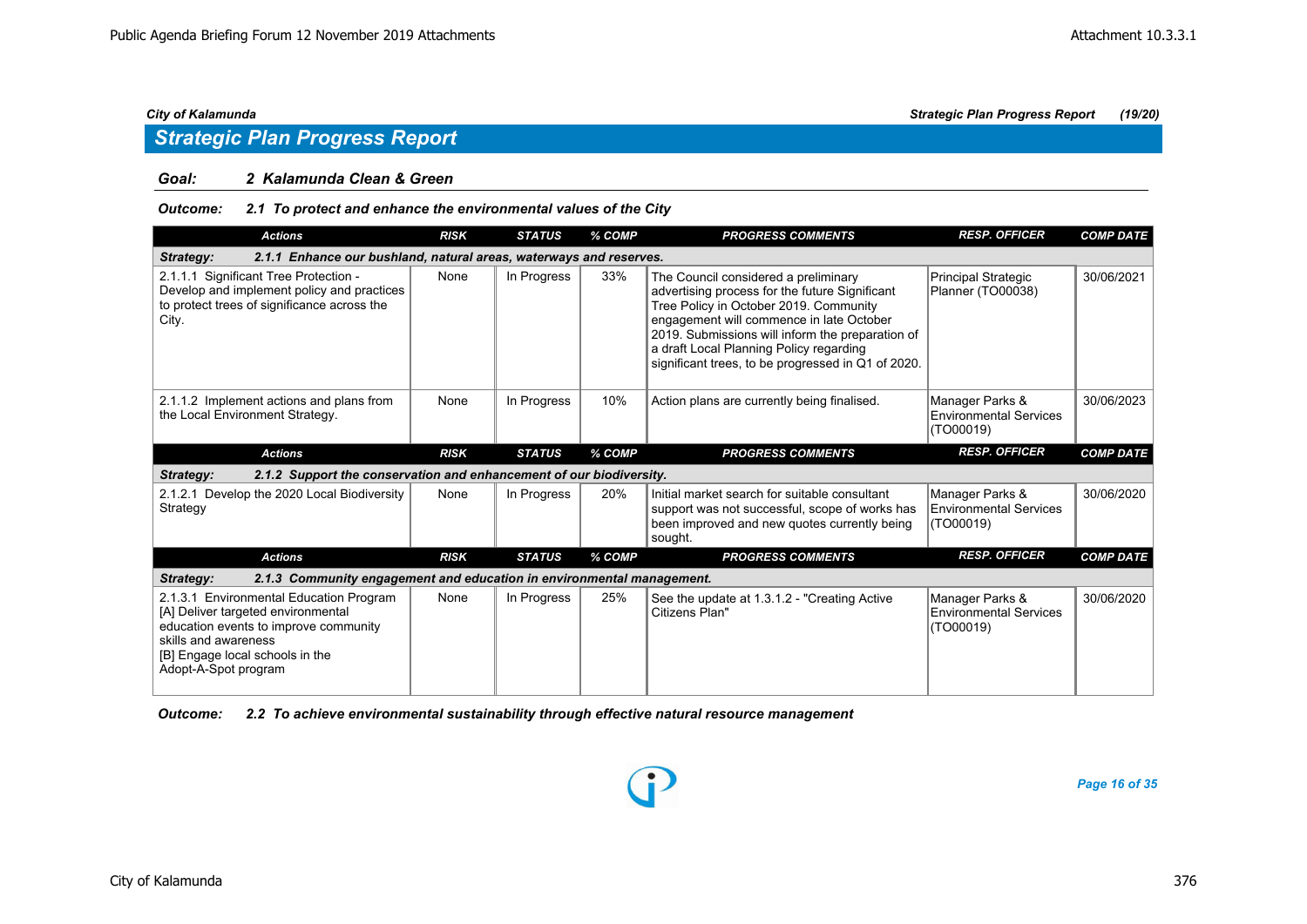### *Goal: 2 Kalamunda Clean & Green*

### *Outcome: 2.2 To achieve environmental sustainability through effective natural resource management*

| <b>Actions</b>                                                                                                                                                                                                 | <b>RISK</b> | <b>STATUS</b> | % COMP | <b>PROGRESS COMMENTS</b>                                                                                                                                         | <b>RESP. OFFICER</b>                                          | <b>COMP DATE</b> |
|----------------------------------------------------------------------------------------------------------------------------------------------------------------------------------------------------------------|-------------|---------------|--------|------------------------------------------------------------------------------------------------------------------------------------------------------------------|---------------------------------------------------------------|------------------|
| 2.2.1 Facilitate the appropriate use of water and energy supplies for the City.<br>Strategy:                                                                                                                   |             |               |        |                                                                                                                                                                  |                                                               |                  |
| 2.2.1.1 Develop a potable water plan aimed<br>at ensuring efficient and effective use of<br>potable water within City operated facilities.                                                                     | None        | In Progress   | 25%    | Work has commenced on identifying key sites<br>and outcomes for a potable water plan. This<br>action will follow 2.2.1.3 - Waterwise<br>certification.           | Manager Asset & Waste<br>Operations (TO00017)                 | 30/06/2020       |
| 2.2.1.2 Energy Management Plan - analyse<br>energy consumption by type in City<br>managed and owned facilities. Develop a<br>plan to reduce consumption, including<br>energy auditing and efficiency measures. | None        | In Progress   | 10%    | Plans in place for next solar PV installation to<br>reduce consumption. Planning in place with<br>some community groups to install further rounds<br>of Solar PV | Manager Asset & Waste<br>Operations (TO00017)                 | 30/06/2021       |
| 2.2.1.3 Waterwise - The City is recognised<br>as a Waterwise Council by the Water<br>Corporation.                                                                                                              | None        | In Progress   | 75%    | Final tasks underway to prepare submission to<br>Water Corporation. No further risks to<br>completion are envisaged.                                             | Manager Parks &<br><b>Environmental Services</b><br>(TO00019) | 31/12/2019       |
|                                                                                                                                                                                                                |             |               |        |                                                                                                                                                                  |                                                               |                  |
| <b>Actions</b>                                                                                                                                                                                                 | <b>RISK</b> | <b>STATUS</b> | % COMP | <b>PROGRESS COMMENTS</b>                                                                                                                                         | <b>RESP. OFFICER</b>                                          | <b>COMP DATE</b> |
| 2.2.2 Use technology to produce innovative solutions to reduce power and water usage.<br>Strategy:                                                                                                             |             |               |        |                                                                                                                                                                  |                                                               |                  |
| 2.2.2.1 Water Resource Plan<br>(Non-Potable) - Develop a non-potable<br>water master plan for irrigation of parks,<br>reserves and other POS to reduce use of<br>potable supply including MAR.                 | None        | In Progress   | 50%    | Draft Strategy @ 50% complete.                                                                                                                                   | Manager Asset Delivery<br>(PD00004)                           | 31/03/2020       |

*Outcome: 2.3 To reduce the amount of waste produced and increase the amount of reuse and recycling of waste*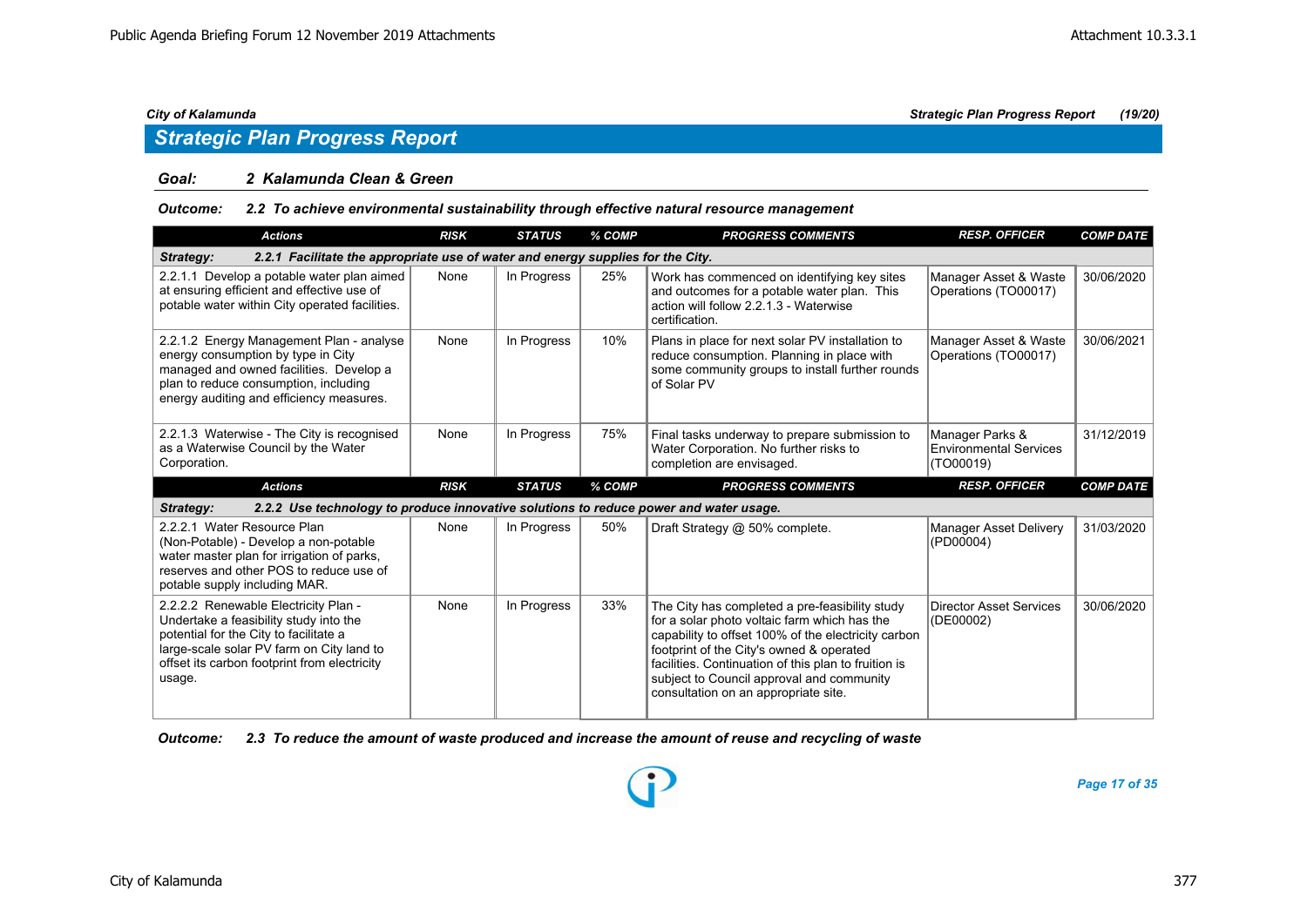### *Goal: 2 Kalamunda Clean & Green*

### *Outcome: 2.3 To reduce the amount of waste produced and increase the amount of reuse and recycling of waste*

| <b>Actions</b>                                                                                                                                                                           | <b>RISK</b> | <b>STATUS</b> | % COMP | <b>PROGRESS COMMENTS</b>                                                                                                                                                                                                                                                                                                                                                                   | <b>RESP. OFFICER</b>                          | <b>COMP DATE</b> |
|------------------------------------------------------------------------------------------------------------------------------------------------------------------------------------------|-------------|---------------|--------|--------------------------------------------------------------------------------------------------------------------------------------------------------------------------------------------------------------------------------------------------------------------------------------------------------------------------------------------------------------------------------------------|-----------------------------------------------|------------------|
| 2.3.1 Identify and implement strategies to reduce waste.<br>Strategy:                                                                                                                    |             |               |        |                                                                                                                                                                                                                                                                                                                                                                                            |                                               |                  |
| 2.3.1.1 Develop the Kalamunda Waste<br><b>Plan 2030</b>                                                                                                                                  | None        | In Progress   | 40%    | The City is progressing the project plan for<br>Waste Plan 2030.<br>Key actions completed last quarter include:<br>- working with EMRC for their FOGO strategy<br>which is consistent with the WARR:<br>- receiving conditional approval for Better Bins<br>application and scoping the relevant bin size /<br>frequency discussions;<br>- Community engagement plan is being<br>prepared. | Manager Asset & Waste<br>Operations (TO00017) | 30/06/2020       |
| 2.3.1.2 Walliston Resource Recovery<br>Facility review - Investigate and develop<br>options for upgrading the Walliston<br>Resource Recovery in accordance with<br>licencing conditions. | None        | In Progress   | 75%    | This has been further delayed by DWER who<br>are seeking further information and modelling<br>that was not originally requested or identified<br>when the licence application was submitted. The<br>relevant information and modelling will be<br>finalised by end Oct 19                                                                                                                  | Manager Asset & Waste<br>Operations (TO00017) | 30/06/2020       |

### *Outcome: 2.4 To ensure contaminated sites are safe and managed to ultimate use*

| <b>Actions</b>                                                                                                                                                                                                                                             | <b>RISK</b> | <b>STATUS</b> | % COMP | <b>PROGRESS COMMENTS</b>                                                                                                                                                                                                                                                                                                                                                                                                              | <b>RESP. OFFICER</b>                                      | <b>COMP DATE</b> |  |  |  |  |
|------------------------------------------------------------------------------------------------------------------------------------------------------------------------------------------------------------------------------------------------------------|-------------|---------------|--------|---------------------------------------------------------------------------------------------------------------------------------------------------------------------------------------------------------------------------------------------------------------------------------------------------------------------------------------------------------------------------------------------------------------------------------------|-----------------------------------------------------------|------------------|--|--|--|--|
| 2.4.1 Identify, examine and manage risk associated with contaminated sites.<br>Strategy:                                                                                                                                                                   |             |               |        |                                                                                                                                                                                                                                                                                                                                                                                                                                       |                                                           |                  |  |  |  |  |
| 2.4.1.1 Contaminated Site Investigation<br>and Management - appropriately investigate<br>all City controlled contaminated sites and<br>identify potential risks and issues that<br>require mitigation in line with policy and<br>legislative requirements. | None        | In Progress   | 42%    | - Brand Rd - Stage 2 DSI commencing<br>November 2019, the majority of onsite<br>investigations to be completed by end of<br>February 2019. Private Bore Sampling is<br>scheduled for February 2020<br>- Dawson Avenue/Pioneer Park - Currently<br>preparing documentation to begin tender<br>process to appoint a consultant and a auditor.<br>Aim is to have appropriate professionals<br>appointed by the end of the calendar year. | Coordinator<br>Environmental Health<br>Services (CS00006) | 30/06/2020       |  |  |  |  |

 $\bf{D}$ 

*Page 18 of 35*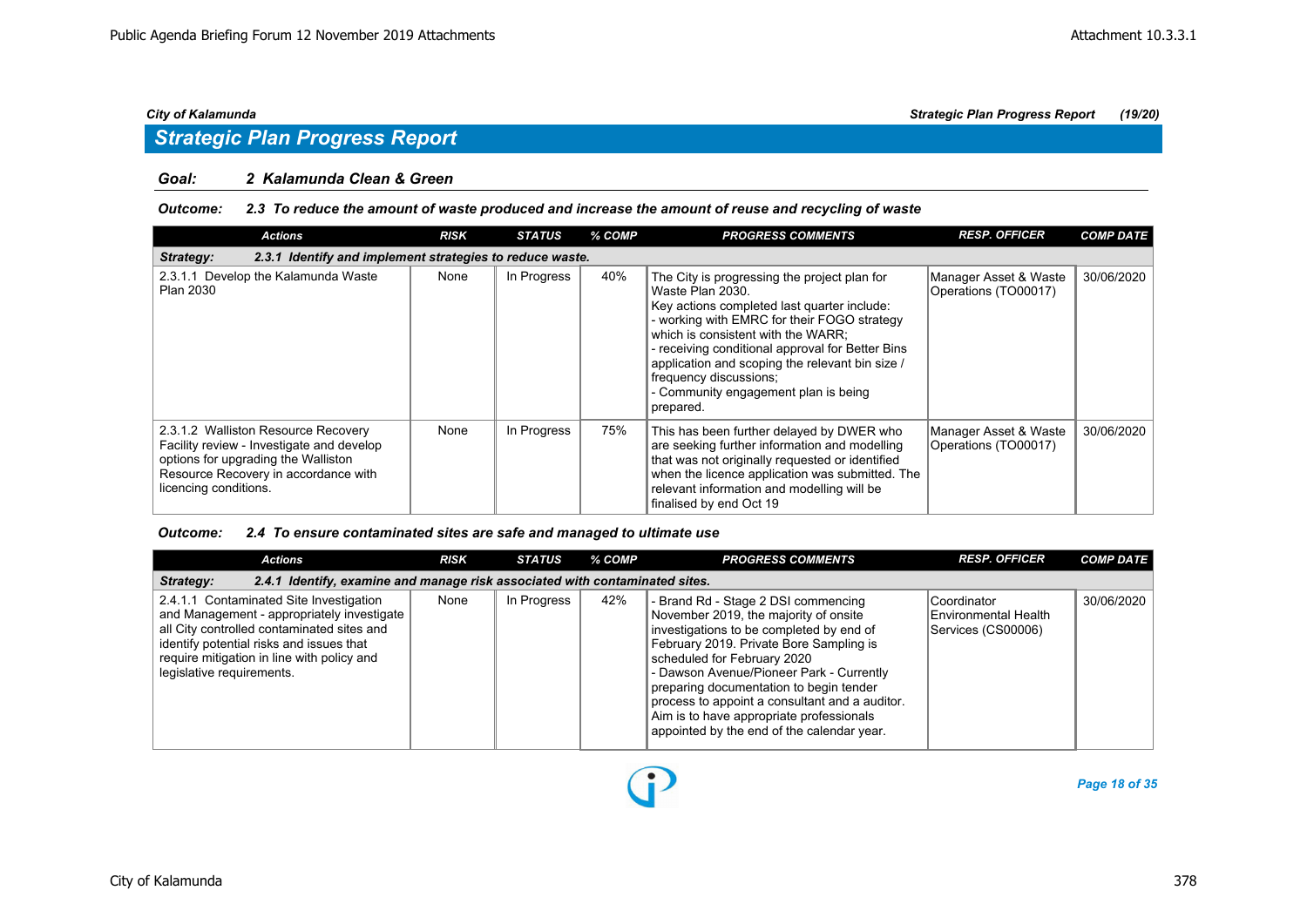## *Strategic Plan Progress Report*

### *Goal: 2 Kalamunda Clean & Green*

*Outcome: 2.4 To ensure contaminated sites are safe and managed to ultimate use*

|                  | Actions                                                                     | RISK | <b>STATUS</b> | % COMP | <b>PROGRESS COMMENTS</b>                  | <b>RESP. OFFICER</b> | <b>COMP DATE</b> |  |  |  |
|------------------|-----------------------------------------------------------------------------|------|---------------|--------|-------------------------------------------|----------------------|------------------|--|--|--|
| <b>Strategy:</b> | 2.4.1 Identify, examine and manage risk associated with contaminated sites. |      |               |        |                                           |                      |                  |  |  |  |
|                  |                                                                             |      |               |        | - Ledger Rd - Biannual emu pick to remove |                      |                  |  |  |  |
|                  |                                                                             |      |               |        | l asbestos has occurred.                  |                      |                  |  |  |  |



*Page 19 of 35*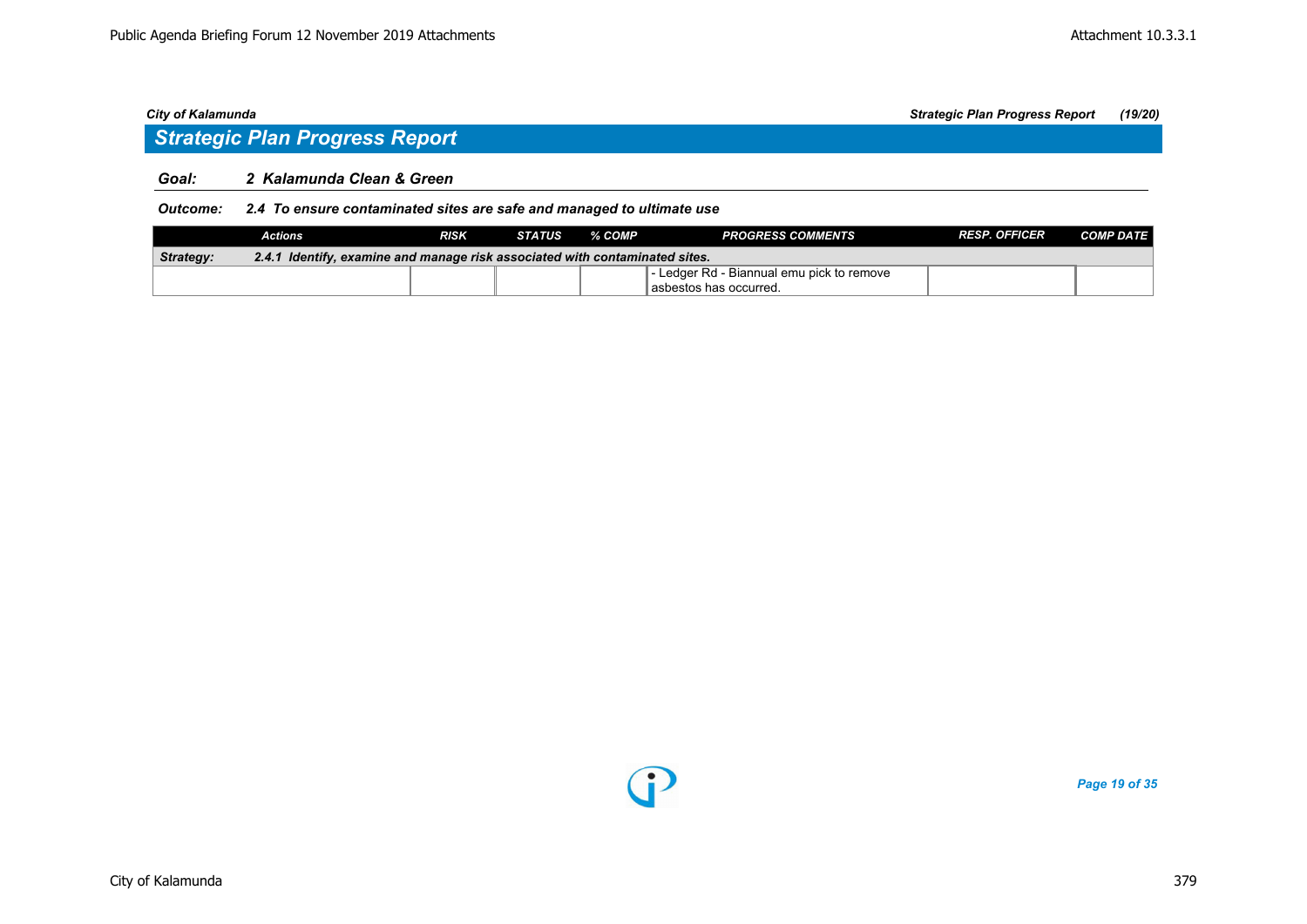### *Goal: 3 Kalamunda Develops*

### *Outcome: 3.1 To plan for sustainable population growth*

| <b>Actions</b>                                                                                                                                                                                | <b>RISK</b> | <b>STATUS</b> | % COMP | <b>PROGRESS COMMENTS</b>                                                                                                                                                                                                                                                                                                                                                                                                                                                                                                                                                                                                                                                                                                                                                                                                                                                                                                                                                                                                                                                  | <b>RESP. OFFICER</b>                     | <b>COMP DATE</b> |
|-----------------------------------------------------------------------------------------------------------------------------------------------------------------------------------------------|-------------|---------------|--------|---------------------------------------------------------------------------------------------------------------------------------------------------------------------------------------------------------------------------------------------------------------------------------------------------------------------------------------------------------------------------------------------------------------------------------------------------------------------------------------------------------------------------------------------------------------------------------------------------------------------------------------------------------------------------------------------------------------------------------------------------------------------------------------------------------------------------------------------------------------------------------------------------------------------------------------------------------------------------------------------------------------------------------------------------------------------------|------------------------------------------|------------------|
| Strategy:                                                                                                                                                                                     |             |               |        | 3.1.1 Plan for diverse and sustainable housing, community facilities and industrial development to meet changing social and economic needs.                                                                                                                                                                                                                                                                                                                                                                                                                                                                                                                                                                                                                                                                                                                                                                                                                                                                                                                               |                                          |                  |
| 3.1.1.1 Local Planning Strategy and<br>Scheme Review - Review the Local<br>Planning Strategy, ensuring sustainable<br>development and preservation of<br>environmental values are recognised. | None        | In Progress   | 70%    | Public Open Space Strategy:<br>- Public Open Space Strategy adopted by<br>Council in July 2018 and is currently in<br>implementation phase.<br>Industrial Development Strategy:<br>- Industrial Development Strategy adopted by<br>Council in December 2018 and is currently in<br>implementation phase.<br>Environmental Land Use Planning Strategy:<br>Environmental Land Use Planning Strategy<br>adopted by Council in July 2019 and is currently<br>in implementation phase.<br><b>Activity Centres Strategy:</b><br>- Draft Activity Centre Strategy has been<br>prepared.<br>- Feedback from Councillor's Strategic Retreat in<br>Feb 2019 has been assimilated into the<br>document.<br>- Scheduled to be presented to Council for<br>public advertising at the same time as the<br>Kalamunda Activity Centre Plan in Q1 of 2020.<br>Housing Strategy:<br>- The draft Housing Strategy has been prepared<br>and preliminary community engagement is<br>complete.<br>- Scheduled to be presented to Council in Q4 of<br>2019 or Q1 of 2020 for public advertising. | Principal Strategic<br>Planner (TO00038) | 30/06/2022       |



*Page 20 of 35*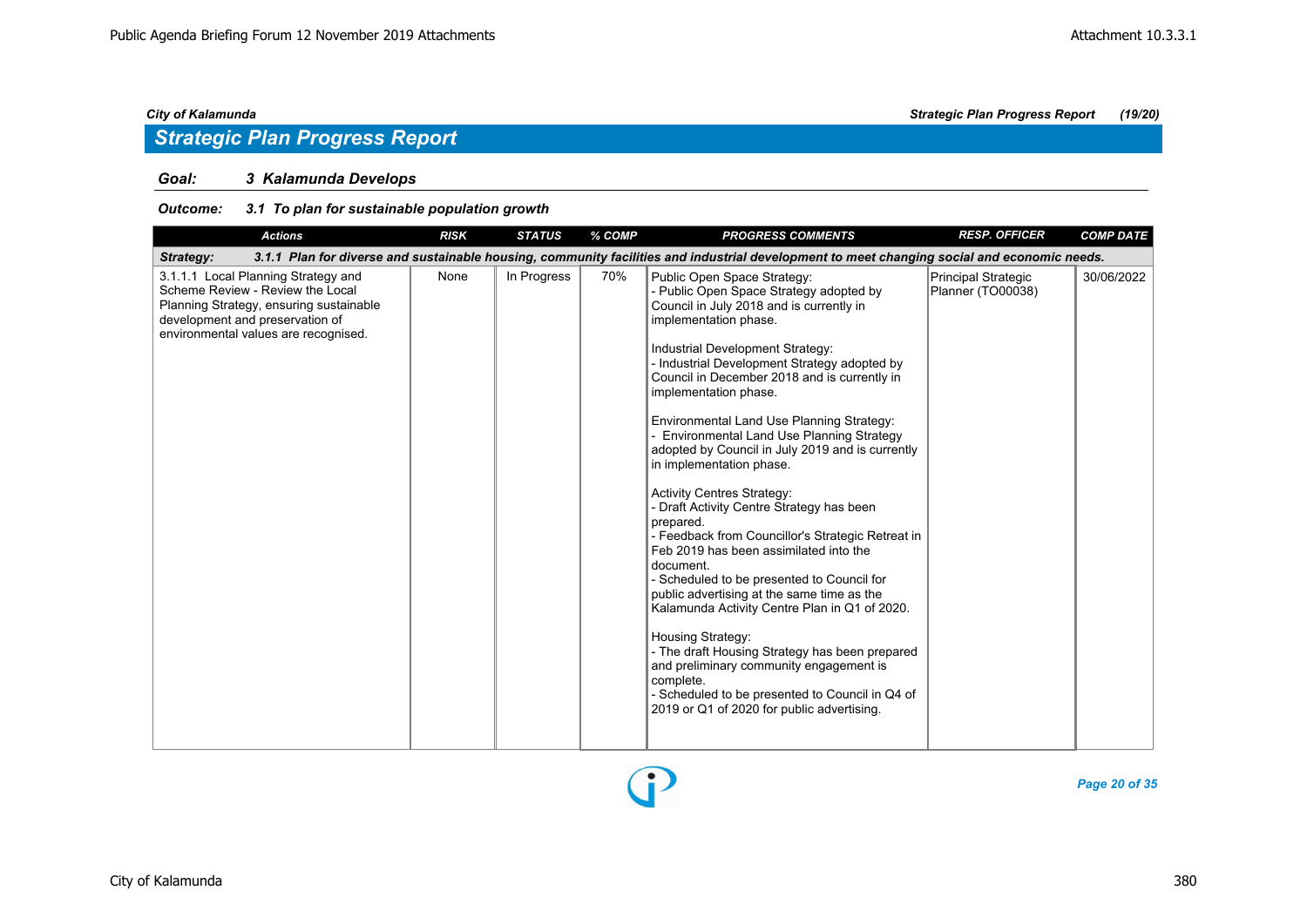### *Goal: 3 Kalamunda Develops*

### *Outcome: 3.1 To plan for sustainable population growth*

| <b>Actions</b>                                                                                             | <b>RISK</b> | <b>STATUS</b> | % COMP | <b>PROGRESS COMMENTS</b>                                                                                                                                                                                                                                                                                                                                                                                                                                                                                                                                                                                                       | <b>RESP. OFFICER</b>                     | <b>COMP DATE</b> |
|------------------------------------------------------------------------------------------------------------|-------------|---------------|--------|--------------------------------------------------------------------------------------------------------------------------------------------------------------------------------------------------------------------------------------------------------------------------------------------------------------------------------------------------------------------------------------------------------------------------------------------------------------------------------------------------------------------------------------------------------------------------------------------------------------------------------|------------------------------------------|------------------|
| Strategy:                                                                                                  |             |               |        | 3.1.1 Plan for diverse and sustainable housing, community facilities and industrial development to meet changing social and economic needs.                                                                                                                                                                                                                                                                                                                                                                                                                                                                                    |                                          |                  |
|                                                                                                            |             |               |        | <b>Rural Strategy:</b><br>- Draft Rural Strategy has been scoped with<br>parts progressed.<br>- Considers preliminary outcomes from<br>investigations undertaken by Department of<br>Primary Industries and Regional Development<br>and the Department of Water and Environment<br>Regulation.<br>- Further progress is pending outcomes from the<br>State Government Pickering Brook and<br>Surrounds Sustainability and Tourism Taskforce<br>and Working Group.<br>Infrastructure and Servicing Strategy:<br>- the final sub-strategy to the above, to be<br>assimilated into the future Local Planning<br>Strategy in 2020. |                                          |                  |
| 3.1.1.2 Develop activity centre plans for the<br>City's district centres in Kalamunda and<br>Forrestfield. | None        | In Progress   | 75%    | - The draft Kalamunda Activity Centre Plan<br>(KACP) was adopted by the Council for<br>advertising in May 2019;<br>- Public advertising completed September 2019;<br>- Currently considering submissions and<br>preparing a detailed schedule of modifications to<br>draft Kalamunda Activity Centre Plan and<br>associated information. This is expected to be in<br>a position to be presented to the Council by<br>early 2020.<br>WAPC endorsement of the KACP will<br>subsequently be required.                                                                                                                            | Principal Strategic<br>Planner (TO00038) | 01/12/2020       |

 $\mathbf{r}$ 

*Page 21 of 35*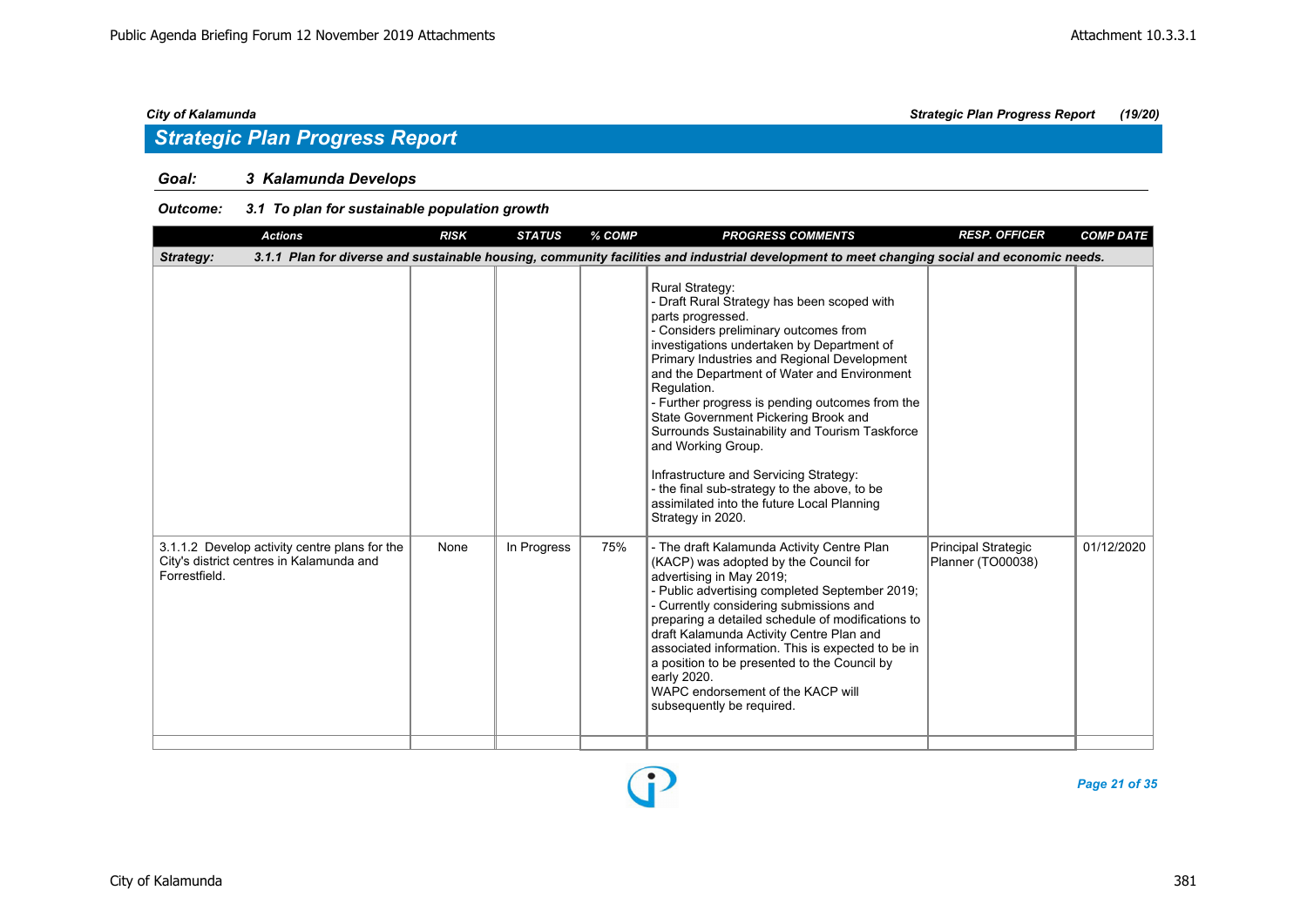### *Goal: 3 Kalamunda Develops*

### *Outcome: 3.1 To plan for sustainable population growth*

| <b>Actions</b>                                                                                                                                                                                                                | <b>RISK</b> | <b>STATUS</b> | % COMP | <b>PROGRESS COMMENTS</b>                                                                                                                                                                                                                                                                                                                                                                                                                                                                                                                                                                                                                                                                                                                                                                                                                                                                                                                                                                                                                                                                                                           | <b>RESP. OFFICER</b>                            | <b>COMP DATE</b> |
|-------------------------------------------------------------------------------------------------------------------------------------------------------------------------------------------------------------------------------|-------------|---------------|--------|------------------------------------------------------------------------------------------------------------------------------------------------------------------------------------------------------------------------------------------------------------------------------------------------------------------------------------------------------------------------------------------------------------------------------------------------------------------------------------------------------------------------------------------------------------------------------------------------------------------------------------------------------------------------------------------------------------------------------------------------------------------------------------------------------------------------------------------------------------------------------------------------------------------------------------------------------------------------------------------------------------------------------------------------------------------------------------------------------------------------------------|-------------------------------------------------|------------------|
| Strategy:                                                                                                                                                                                                                     |             |               |        | 3.1.1 Plan for diverse and sustainable housing, community facilities and industrial development to meet changing social and economic needs.                                                                                                                                                                                                                                                                                                                                                                                                                                                                                                                                                                                                                                                                                                                                                                                                                                                                                                                                                                                        |                                                 |                  |
| 3.1.1.3 Forrestfield North Structure Plans:<br>Plan for sustainable land use options<br>around the future railway station. Manage<br>consultant team to deliver structure plans to<br>facilitate subdivision and development. | None        | In Progress   | 60%    | <b>Residential Precinct Local Structure Plan:</b><br>- Draft LSP adopted by Council and forwarded to Planner (TO00038)<br>WAPC in Dec 2018.<br>- MRS Amendment initiation request also<br>forwarded to WAPC.<br>- WAPC's Statutory Planning Committee<br>deferred consideration of the Residential<br>Precinct LSP in May 2019 to address how<br>environmental values would be retained and<br>managed.<br>- Council resolved to appeal the WAPC on the<br>basis that no decision has been made. The City<br>is currently working through SAT to resolve the<br>environmental issues.<br><b>Transit Oriented Development Precinct Local</b><br>Structure Plan:<br>- TOD Precinct LSP in the process of being<br>prepared with key inputs required by State<br>Government agencies.<br>- Preliminary Draft TOD Precinct LSP presented<br>to Council at Feb 2019 Strategic Retreat.<br>- Preliminary Draft TOD Precinct LSP forwarded<br>to METRONET for State Government Agency<br>review March 2019.<br>- Draft TOD expected to be presented to the<br>Council by early 2020 for the purposes of<br>initiating public advertising. | Principal Strategic                             | 30/06/2022       |
| 3.1.1.4 Planning investigation areas -<br>progress the planning, community                                                                                                                                                    | None        | In Progress   | 80%    | Pickering Brook townsite investigations are<br>being considered in the context of, and is                                                                                                                                                                                                                                                                                                                                                                                                                                                                                                                                                                                                                                                                                                                                                                                                                                                                                                                                                                                                                                          | <b>Principal Strategic</b><br>Planner (TO00038) | 30/06/2023       |

Đ

*Page 22 of 35*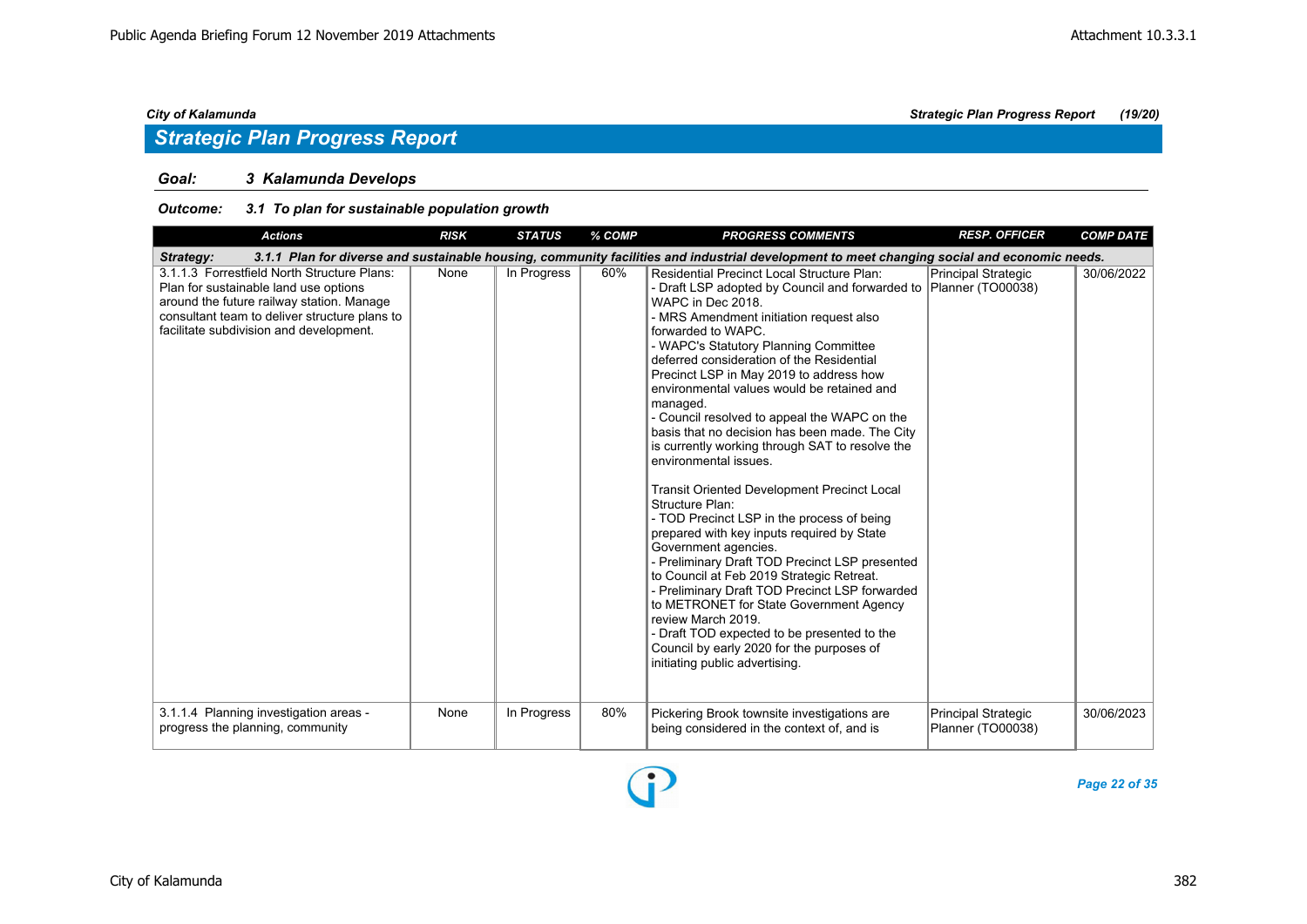### *Goal: 3 Kalamunda Develops*

### *Outcome: 3.1 To plan for sustainable population growth*

| <b>Actions</b>                                                                                                                                                                                                          | <b>RISK</b> | <b>STATUS</b> | % COMP | <b>PROGRESS COMMENTS</b>                                                                                                                                                                                                                                                                                                                                                                                                                                                                                                                                                                                                                                                                                                                                                                                                                                                                                                                                                                                                                                                                                        | <b>RESP. OFFICER</b> | <b>COMP DATE</b> |
|-------------------------------------------------------------------------------------------------------------------------------------------------------------------------------------------------------------------------|-------------|---------------|--------|-----------------------------------------------------------------------------------------------------------------------------------------------------------------------------------------------------------------------------------------------------------------------------------------------------------------------------------------------------------------------------------------------------------------------------------------------------------------------------------------------------------------------------------------------------------------------------------------------------------------------------------------------------------------------------------------------------------------------------------------------------------------------------------------------------------------------------------------------------------------------------------------------------------------------------------------------------------------------------------------------------------------------------------------------------------------------------------------------------------------|----------------------|------------------|
| Strategy:                                                                                                                                                                                                               |             |               |        | 3.1.1 Plan for diverse and sustainable housing, community facilities and industrial development to meet changing social and economic needs.                                                                                                                                                                                                                                                                                                                                                                                                                                                                                                                                                                                                                                                                                                                                                                                                                                                                                                                                                                     |                      |                  |
| engagement and technical investigations for<br>[A] Pickering Brook townsite expansion, [B]<br>Wattle Grove South, [C] Cambridge<br>Reserve, [D] Heidelberg Park, [E]<br>Maddington Kenwick Strategic Employment<br>Area |             |               |        | pending, the recommendations coming out of<br>the Pickering Brook and Surrounds<br>Sustainability and Tourism Taskforce.<br><b>Wattle Grove South</b><br>The City has appointed a planning consultant to<br>progress comprehensive community<br>engagement and land use concept plans for<br>Wattle Grove South. The community<br>engagement process will commence first with<br>online/digital engagement in late 2019. Visioning<br>workshops are expected to occur in early 2020.<br>Flora and fauna surveys are also being<br>undertaken in spring 2019.<br>Cambridge reserve concept plan is currently<br>being updated to address environmental and<br>water management constraints, expected<br>completion of concept by early 2020. An<br>amendment will subsequently be required to<br>commence the transfer process, to be<br>progressed in 2020.<br>Heidelberg Park - community consultation<br>indicated significant support for aged care and<br>public open space upgrades. The City will now<br>request the State to consider these findings.<br>Maddington Kenwick Strategic Employment<br>Area |                      |                  |

*Page 23 of 35*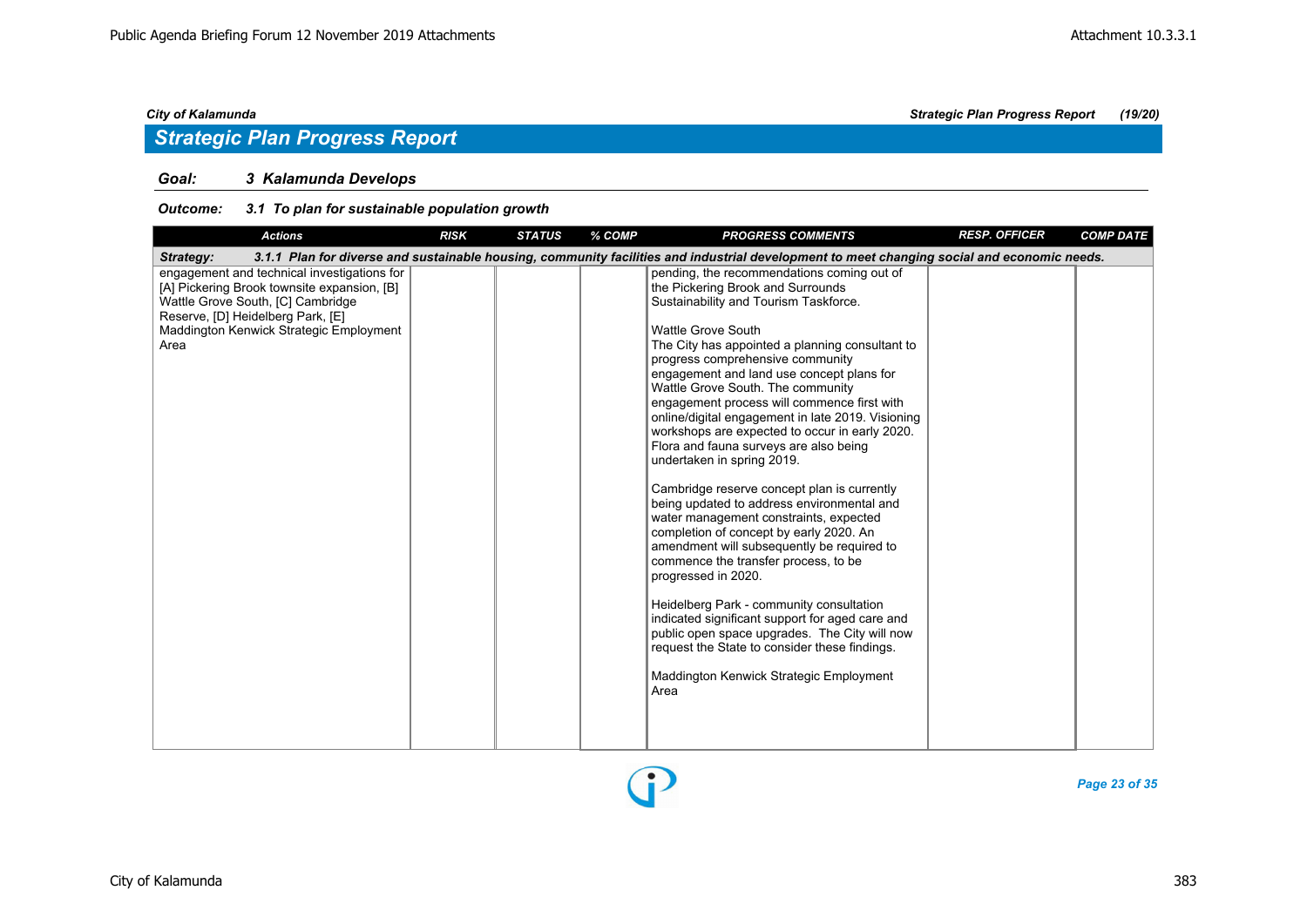### *Goal: 3 Kalamunda Develops*

### *Outcome: 3.1 To plan for sustainable population growth*

| <b>Actions</b>                                                                                                                                                                                                                                                                                                                     | <b>RISK</b> | <b>STATUS</b> | $%$ COMP | <b>PROGRESS COMMENTS</b>                                                                                                                                                                                                                                                                                                                                                                                                                                                                                                                                                                                                                     | <b>RESP. OFFICER</b>                     | <b>COMP DATE</b> |
|------------------------------------------------------------------------------------------------------------------------------------------------------------------------------------------------------------------------------------------------------------------------------------------------------------------------------------|-------------|---------------|----------|----------------------------------------------------------------------------------------------------------------------------------------------------------------------------------------------------------------------------------------------------------------------------------------------------------------------------------------------------------------------------------------------------------------------------------------------------------------------------------------------------------------------------------------------------------------------------------------------------------------------------------------------|------------------------------------------|------------------|
| Strategy:                                                                                                                                                                                                                                                                                                                          |             |               |          | 3.1.1 Plan for diverse and sustainable housing, community facilities and industrial development to meet changing social and economic needs.                                                                                                                                                                                                                                                                                                                                                                                                                                                                                                  |                                          |                  |
|                                                                                                                                                                                                                                                                                                                                    |             |               |          | Area north-west of Coldwell Road requires<br>finalisation of DCP in liaison with the City of<br>Gosnells, this is underway. Flora and fauna<br>surveys are being undertaken in spring 2019 for<br>area between Coldwell and Brook Road.<br>Hydrological investigations in this area are on<br>hold pending a detailed brief being prepared by<br>the City of Gosnells in liaison with the EPA. This<br>is likely to take well into 2020 to finalise.                                                                                                                                                                                         |                                          |                  |
| 3.1.1.5 Wattle Grove Cell 9 Project<br>Management - Undertake an annual review<br>of the Cell 9 Development Contribution<br>Plan.                                                                                                                                                                                                  | None        | Completed     | 100%     | DCP adopted by the Council in August 2019,<br>changing the rate from \$26,588 per lot to<br>\$24,187 per lot.                                                                                                                                                                                                                                                                                                                                                                                                                                                                                                                                | Principal Strategic<br>Planner (TO00038) | 30/06/2020       |
| 3.1.1.6 Operational Strategic Planning - [A]<br>FF/HW stage 1 annual DCP review, FF/HW<br>stage 1 project management. [B] Review<br>planning design guidelines. [C] Incorporate<br>review and response to Government policy<br>at strategic level as required. Monitor and<br>implement innovative strategic planning<br>practice. | None        | In Progress   | 60%      | FF/HW Stage 1 annual DCP review commenced<br>for 2018/19 & 2019/20. Currently finalising<br>infrastructure cost analysis. Currently expected<br>to be presented to the Council by early 2020 to<br>commence public advertising.<br>FF/HW Stage 1 design guidelines adopted by<br>the Council in August 2019.<br>Provided written submissions for:<br>- Draft SPP3.6 Infrastructure Contributions in<br>September 2019.<br>- Draft Perth Airport Masterplan 2020 in October<br>2019.<br>- Draft Perth Airport West (South) Major<br>Development Plan in September 2019.<br>- Design WA Precinct Design Planning<br>Framework in October 2019. | Principal Strategic<br>Planner (TO00038) | 30/06/2020       |

*Page 24 of 35*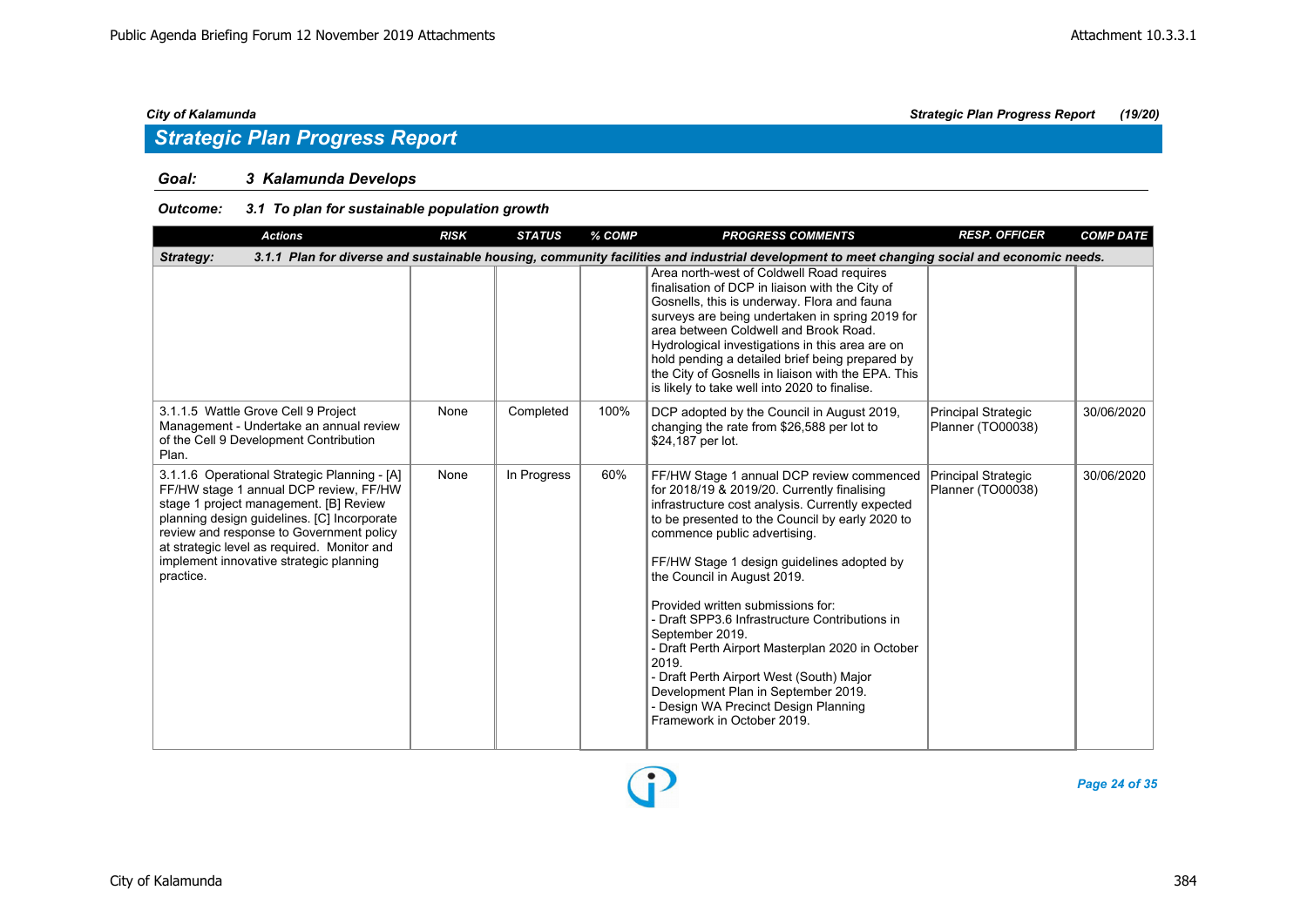## *Strategic Plan Progress Report*

### *Goal: 3 Kalamunda Develops*

### *Outcome: 3.1 To plan for sustainable population growth*

| <b>Actions</b>                                                                                                                                                                                                                                         | <b>RISK</b> | <b>STATUS</b> | % COMP | <b>PROGRESS COMMENTS</b>                                                                                                                                                                                                                                                                                                                                                                                                                                                 | <b>RESP. OFFICER</b>                            | <b>COMP DATE</b> |
|--------------------------------------------------------------------------------------------------------------------------------------------------------------------------------------------------------------------------------------------------------|-------------|---------------|--------|--------------------------------------------------------------------------------------------------------------------------------------------------------------------------------------------------------------------------------------------------------------------------------------------------------------------------------------------------------------------------------------------------------------------------------------------------------------------------|-------------------------------------------------|------------------|
| Strategy:                                                                                                                                                                                                                                              |             |               |        | 3.1.1 Plan for diverse and sustainable housing, community facilities and industrial development to meet changing social and economic needs.                                                                                                                                                                                                                                                                                                                              |                                                 |                  |
|                                                                                                                                                                                                                                                        |             |               |        | - Action Plan for Planning Reform (August 2019)<br>in September 2019                                                                                                                                                                                                                                                                                                                                                                                                     |                                                 |                  |
| 3.1.1.7 Statutory Planning Processes -<br>Biennial review of existing local planning<br>policies and implement of new Local<br>Planning Policies as required.                                                                                          | None        | In Progress   | 25%    | Process mapping has been undertaken for<br>statutory planning and building processes.<br>There is an ongoing review of existing<br>processes and identification of new processes,<br>which has identified improvements.                                                                                                                                                                                                                                                  | Manager Approval<br>Services (TO00016)          | 30/06/2020       |
| 3.1.1.8 Planning Service Standards -<br>Customer survey form is provided with all<br>new planning applications.                                                                                                                                        | None        | In Progress   | 25%    | Customer Survey responses are collated on a<br>quarterly basis and provided to the CEO.<br>For the July -September Quarter 25 responses<br>were received, comprising 84% of respondents<br>being either satisfied or very satisfied, with 11%<br>being neutral.                                                                                                                                                                                                          | Manager Approval<br>Services (TO00016)          | 30/06/2020       |
| 3.1.1.9 Residential Development Design<br>Policy - Policy is developed and endorsed<br>by Council.                                                                                                                                                     | None        | In Progress   | 70%    | Local Planning Policy 21 - Residential Design is<br>will be referred to Council in early 2020 for final<br>approval.                                                                                                                                                                                                                                                                                                                                                     | <b>Principal Statutory</b><br>Planner (TO00026) | 30/06/2020       |
| 3.1.1.10 Develop, monitor and report KPIs<br>to ensure all approvals are processed within<br>agreed timeframes and are advertised and<br>communicated broadly and effectively.<br>Approvals are communicated and<br>processed within given timeframes. | None        | In Progress   | 25%    | Planning statistics are reported for Basic (20<br>days), Standard (60 days) and Complex (90<br>days) on all development applications on a<br>monthly basis. The statistics are reviewed and<br>monitored to ensure compliance with the<br>statutory time frames.<br>Planning Applications processed July to<br>September:<br>107 Development applications processed - 93%<br>completed with agreed timeframes as follows:<br>Basic development applications (20 days) 38 | Manager Approval<br>Services (TO00016)          | 30/06/2020       |

*Page 25 of 35*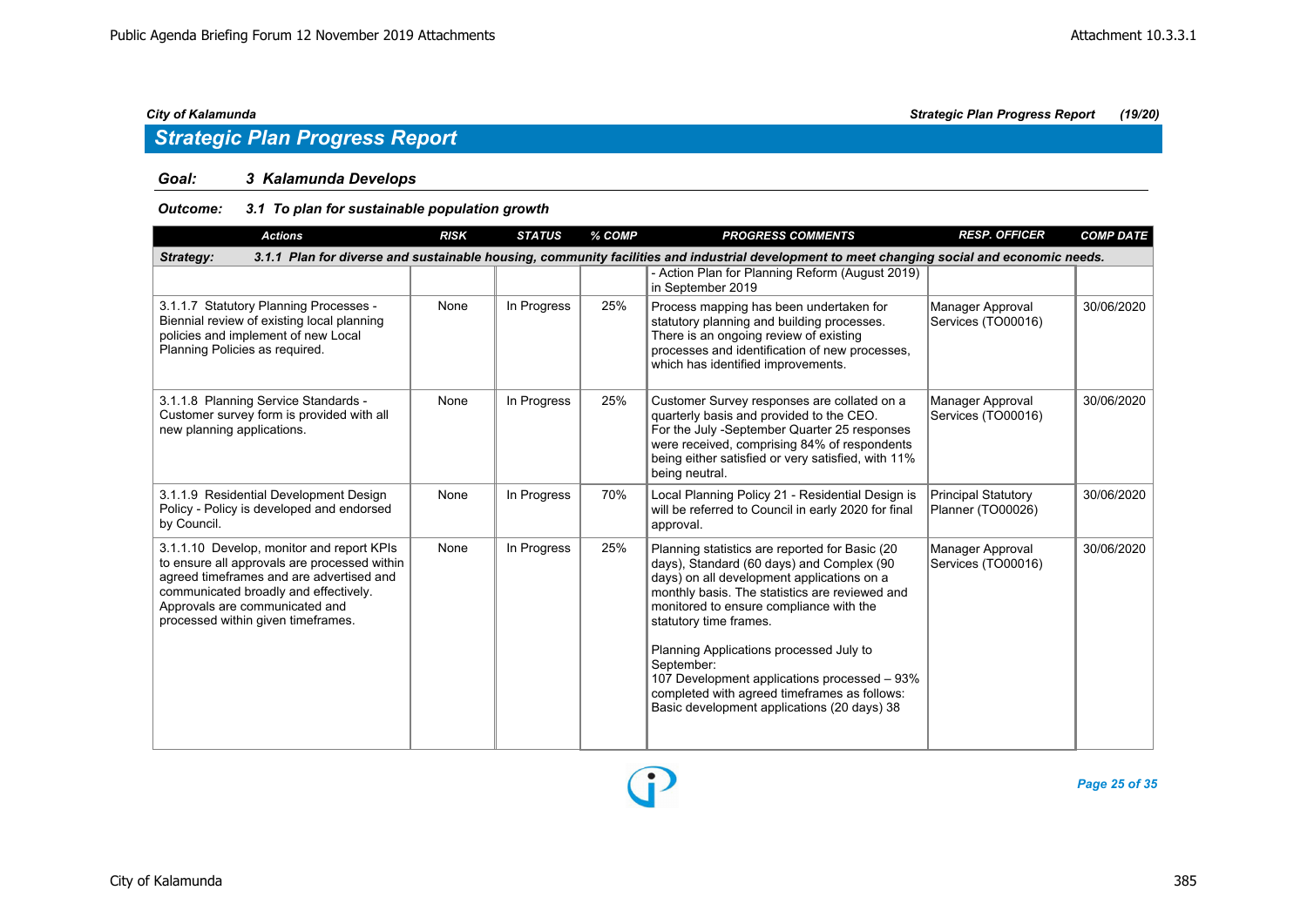## *Strategic Plan Progress Report*

### *Goal: 3 Kalamunda Develops*

### *Outcome: 3.1 To plan for sustainable population growth*

|           | Actions | <b>RISK</b> | STATUS | % COMP | <b>PROGRESS COMMENTS</b>                                                                                                                                                                                           | <b>RESP. OFFICER</b> | <b>COMP DATE</b> |
|-----------|---------|-------------|--------|--------|--------------------------------------------------------------------------------------------------------------------------------------------------------------------------------------------------------------------|----------------------|------------------|
| Strategy: |         |             |        |        | 3.1.1 Plan for diverse and sustainable housing, community facilities and industrial development to meet changing social and economic needs.                                                                        |                      |                  |
|           |         |             |        |        | applications 82% completed on time<br>Standard development applications (60 days) 64<br>applications 100% completed on time<br>Complex development applications (90 days) 5<br>applications 100% completed on time |                      |                  |

### *Outcome: 3.2 To connect the community to quality amenities*

| <b>Actions</b>                                                                                                                                                                                                                                                           | <b>RISK</b> | <b>STATUS</b> | % COMP | <b>PROGRESS COMMENTS</b>                                                                                                                                                                                                                                                                                                                                                                               | <b>RESP. OFFICER</b>                              | <b>COMP DATE</b> |  |  |  |  |
|--------------------------------------------------------------------------------------------------------------------------------------------------------------------------------------------------------------------------------------------------------------------------|-------------|---------------|--------|--------------------------------------------------------------------------------------------------------------------------------------------------------------------------------------------------------------------------------------------------------------------------------------------------------------------------------------------------------------------------------------------------------|---------------------------------------------------|------------------|--|--|--|--|
| 3.2.1 Optimal management of all assets.<br>Strategy:                                                                                                                                                                                                                     |             |               |        |                                                                                                                                                                                                                                                                                                                                                                                                        |                                                   |                  |  |  |  |  |
| 3.2.1.1 Civic Centre & High Wycombe Hub<br>Investigation - Identify potential site<br>locations, develop future concepts, as well<br>as funding sources for new Civic Facilities<br>and Community Digital Hub located within<br>the Forrestfield North Station precinct. | None        | In Progress   | 10%    | Relates to planning for the TOD Precinct LSP in<br>Forrestfield North. Pending formal discussions<br>with the new Development WA regarding land<br>opportunities in Forrestfield North TOD precinct.                                                                                                                                                                                                   | Principal Strategic<br>Planner (TO00038)          | 30/06/2020       |  |  |  |  |
| 3.2.1.2 Undertake a review of the 10 year<br>priority actions outlined within the<br>Community Facilities Plan.                                                                                                                                                          | None        | In Progress   | 25%    | Annual priorities will be work-shopped with<br>Councillors during May and June as part of the<br>Annual Budget Deliberation Process and Long<br>Term Financial Plan.                                                                                                                                                                                                                                   | <b>Manager Community</b><br>Development (DE00007) | 30/06/2020       |  |  |  |  |
| 3.2.1.3 Implement Stirk Park Master Plan<br>subject to securing external funding.                                                                                                                                                                                        | None        | In Progress   | 25%    | In July 2018, Council approved an amendment<br>to the Stirk Park Master Plan to include a Skate<br>park within the Youth Precinct area, in lieu of a<br>pump track. Council also resolved to progress<br>the detailed designs for the following stage one<br>priorities:<br>Playground upgrade.<br>Youth precinct.<br>Path network upgrade.<br>$\bullet$<br>Playground Progress - 'Design by Enquiry': | <b>Manager Community</b><br>Development (DE00007) | 30/06/2020       |  |  |  |  |

Đ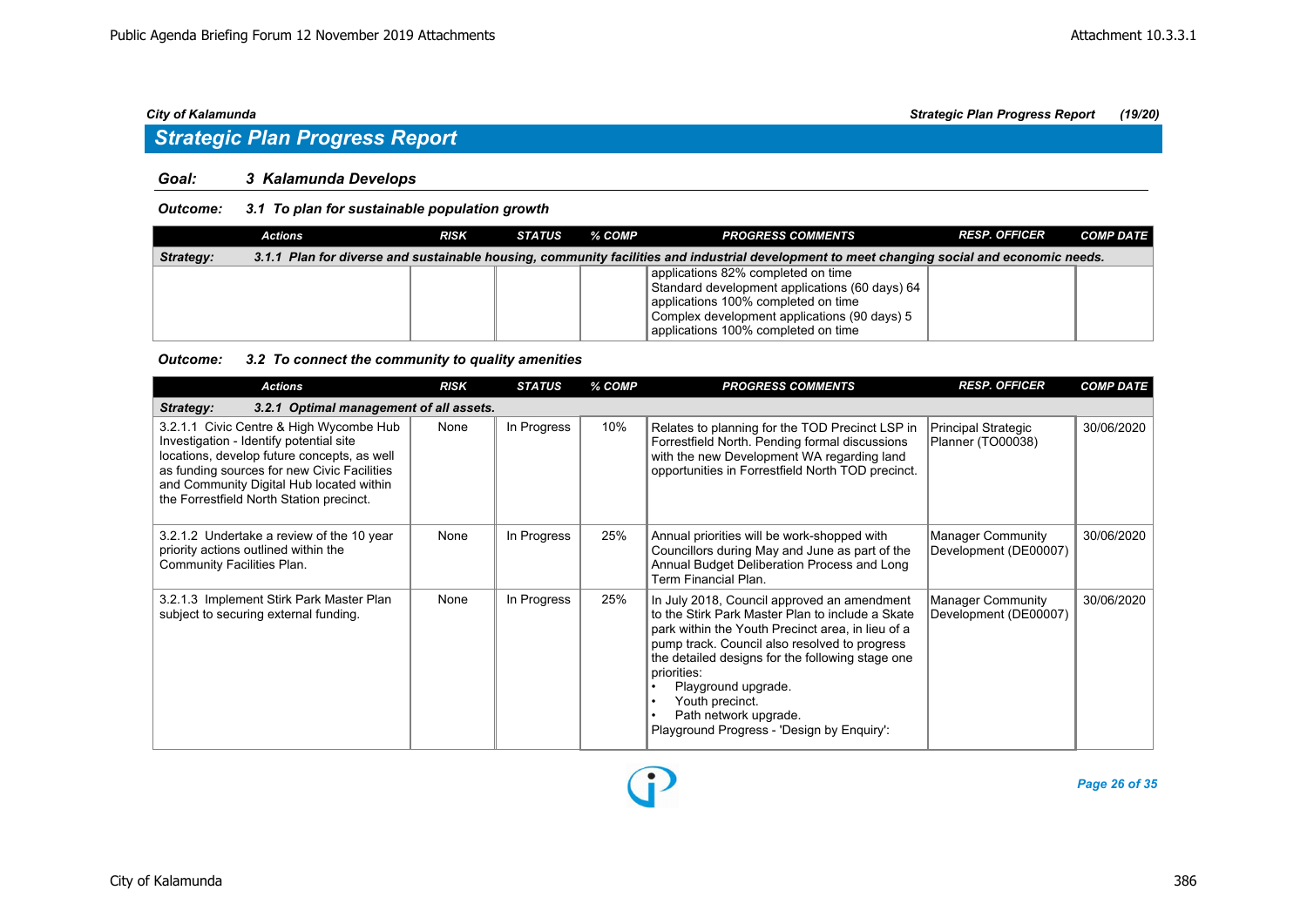## *Strategic Plan Progress Report*

### *Goal: 3 Kalamunda Develops*

### *Outcome: 3.2 To connect the community to quality amenities*

| <b>Actions</b>                                                                                                                                           | <b>RISK</b> | <b>STATUS</b> | % COMP | <b>PROGRESS COMMENTS</b>                                                                                                                                                                                                                                                                                                                                                                                                                      | <b>RESP. OFFICER</b>                                          | <b>COMP DATE</b> |  |  |  |  |
|----------------------------------------------------------------------------------------------------------------------------------------------------------|-------------|---------------|--------|-----------------------------------------------------------------------------------------------------------------------------------------------------------------------------------------------------------------------------------------------------------------------------------------------------------------------------------------------------------------------------------------------------------------------------------------------|---------------------------------------------------------------|------------------|--|--|--|--|
| 3.2.1 Optimal management of all assets.<br>Strategy:                                                                                                     |             |               |        |                                                                                                                                                                                                                                                                                                                                                                                                                                               |                                                               |                  |  |  |  |  |
|                                                                                                                                                          |             |               |        | The City recently held a Design by Enquiry<br>workshop with local school students to help<br>guide the concept design stage of the<br>playground and youth precinct area. Once<br>completed, the concept designs will be<br>workshopped with Councillors.<br>Other Projects:<br>The City is currently progressing traffic analysis,<br>geotechnical and drainage studies.                                                                     |                                                               |                  |  |  |  |  |
| 3.2.1.4 Implement the actions from the<br>adopted Asset Management Strategy to<br>improve the Asset Management practices of<br>the City.                 | None        | In Progress   | 25%    | All Asset Management Plans have been<br>endorsed by Council. A series of workshops<br>have been planned to inform the maintenance<br>strategy associated with roads, drainage,<br>buildings and pathways. Status of actions is<br>being regularly reviewed.                                                                                                                                                                                   | Manager Asset Planning<br>(TO00018)                           | 30/06/2020       |  |  |  |  |
| 3.2.1.5 Capital Works Program - Prepare<br>and issue the 10 year Capital Works<br>Program aligned to the Long Term Financial<br>Plan on an annual basis. | None        | In Progress   | 40%    | The 10 year capital works program is regularly<br>updated as both renewal and new projects are<br>identified, scoped and estimated. The current<br>program includes renewals for the asset classes<br>of roads, pathways, buildings, and parks. The<br>program is currently being reviewed and<br>updated with new projects to meet the deadline<br>of 30 November, after which the results will be<br>fed into the Long Term Financial Plan. | Manager Asset Planning<br>(TO00018)                           | 30/06/2020       |  |  |  |  |
| 3.2.1.6 Develop area specific verge<br>landscaping guidelines.                                                                                           | None        | In Progress   | 25%    | Scoping underway, as is quotations for street<br>tree surveys                                                                                                                                                                                                                                                                                                                                                                                 | Manager Parks &<br><b>Environmental Services</b><br>(TO00019) | 30/06/2020       |  |  |  |  |
| 3.2.1.7 Implement the annual Capital<br>Works Program                                                                                                    | None        | In Progress   | 26%    | "Actual + Committed Expenditure" to<br>30-Sep-2019 is 25.6%, and "Actual                                                                                                                                                                                                                                                                                                                                                                      | Manager Asset Delivery<br>(PD00004)                           | 30/06/2020       |  |  |  |  |

D

*Page 27 of 35*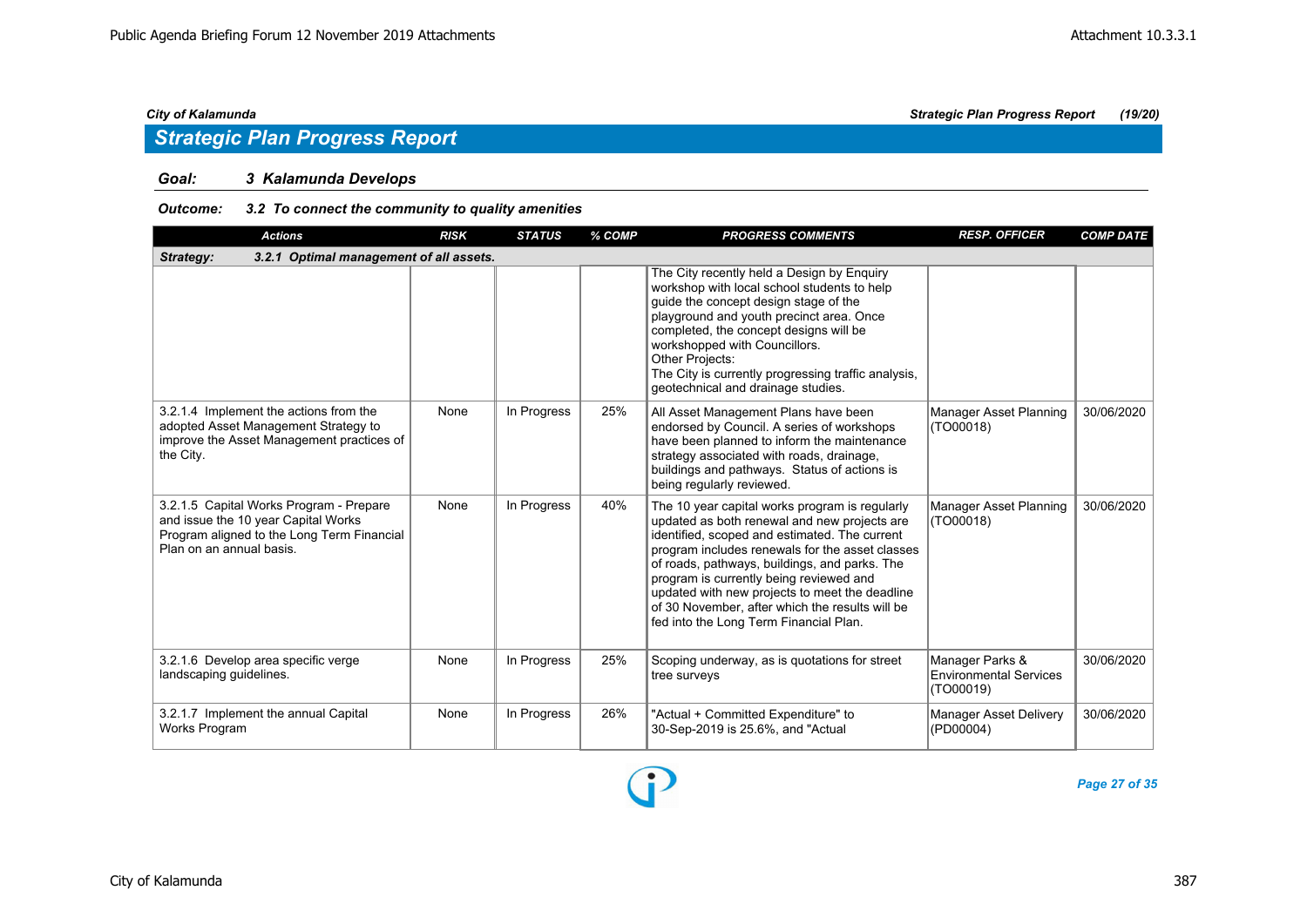## *Strategic Plan Progress Report*

### *Goal: 3 Kalamunda Develops*

### *Outcome: 3.2 To connect the community to quality amenities*

| Actions                                                                                                                         | <b>RISK</b> | <b>STATUS</b> | % COMP | <b>PROGRESS COMMENTS</b>                                                                                                                                                                                                                       | <b>RESP. OFFICER</b>                | <b>COMP DATE</b> |  |  |  |  |
|---------------------------------------------------------------------------------------------------------------------------------|-------------|---------------|--------|------------------------------------------------------------------------------------------------------------------------------------------------------------------------------------------------------------------------------------------------|-------------------------------------|------------------|--|--|--|--|
| Strategy:<br>3.2.1 Optimal management of all assets.                                                                            |             |               |        |                                                                                                                                                                                                                                                |                                     |                  |  |  |  |  |
|                                                                                                                                 |             |               |        | Expenditure" equates to 8.9% of the Capital<br>Works Budget. This reflects the timing of<br>projects and is on track.                                                                                                                          |                                     |                  |  |  |  |  |
| 3.2.1.8 Prepare the Drainage Strategy,<br>'Kalamunda Flowing: A Drainage and<br>Waterways Strategy" as per the project<br>plan. | None        | In Progress   | 5%     | A Terms of Reference document is being<br>prepared to start the "Kalamunda Flowing"<br>Reference Group. Contact has been made with<br>Curtin University to initiate the student research<br>projects for next year.                            | Manager Asset Planning<br>(TO00018) | 30/06/2022       |  |  |  |  |
| Actions                                                                                                                         | <b>RISK</b> | <b>STATUS</b> | % COMP | <b>PROGRESS COMMENTS</b>                                                                                                                                                                                                                       | <b>RESP. OFFICER</b>                | <b>COMP DATE</b> |  |  |  |  |
| Strategy:                                                                                                                       |             |               |        | 3.2.2 Provide and advocate for improved transport solutions and better connectivity through integrated transport planning.                                                                                                                     |                                     |                  |  |  |  |  |
| 3.2.2.1 Prepare the Transport Strategy<br>"Kalamunda Moving: A Transport and Road<br>Safety Strategy", as per the project plan. | None        | In Progress   | 5%     | A Terms of Reference document is being<br>prepared to start the "Kalamunda Moving"<br>Reference Group. Contact has been made with<br>iMove to initiate the student research projects for<br>next year (via UWA and Edith Cowan<br>University). | Manager Asset Planning<br>(TO00018) | 30/06/2022       |  |  |  |  |

### *Outcome: 3.3 To develop and enhance the City's economy*

| <b>Actions</b>                                                                                                           | <b>RISK</b> | <b>STATUS</b> | % COMP | <b>PROGRESS COMMENTS</b>                                                                                                                                                                                                                                                                                                           | <b>RESP. OFFICER</b>                         | <b>COMP DATE</b> |  |  |  |  |
|--------------------------------------------------------------------------------------------------------------------------|-------------|---------------|--------|------------------------------------------------------------------------------------------------------------------------------------------------------------------------------------------------------------------------------------------------------------------------------------------------------------------------------------|----------------------------------------------|------------------|--|--|--|--|
| 3.3.1 Facilitate and support the success and growth of industry and businesses.<br>Strategy:                             |             |               |        |                                                                                                                                                                                                                                                                                                                                    |                                              |                  |  |  |  |  |
| 3.3.1.1 Deliver the initiatives and targets of<br>the Economic Development Strategy<br>(2017-2022) for the current year. | None        | In Progress   | 25%    | - Newly created economic development website<br>∣ now live.<br>- Freight and Logistics Hub partnership with<br>Canning, Belmont and Swan has been officially<br>branded as Link WA with accompanying website<br>and media launch in September.<br>- A planning harmonisation study and<br>stakeholder engagement plan are close to | Economic Development<br>Specialist (AC00047) | 30/06/2020       |  |  |  |  |

Đ

*Page 28 of 35*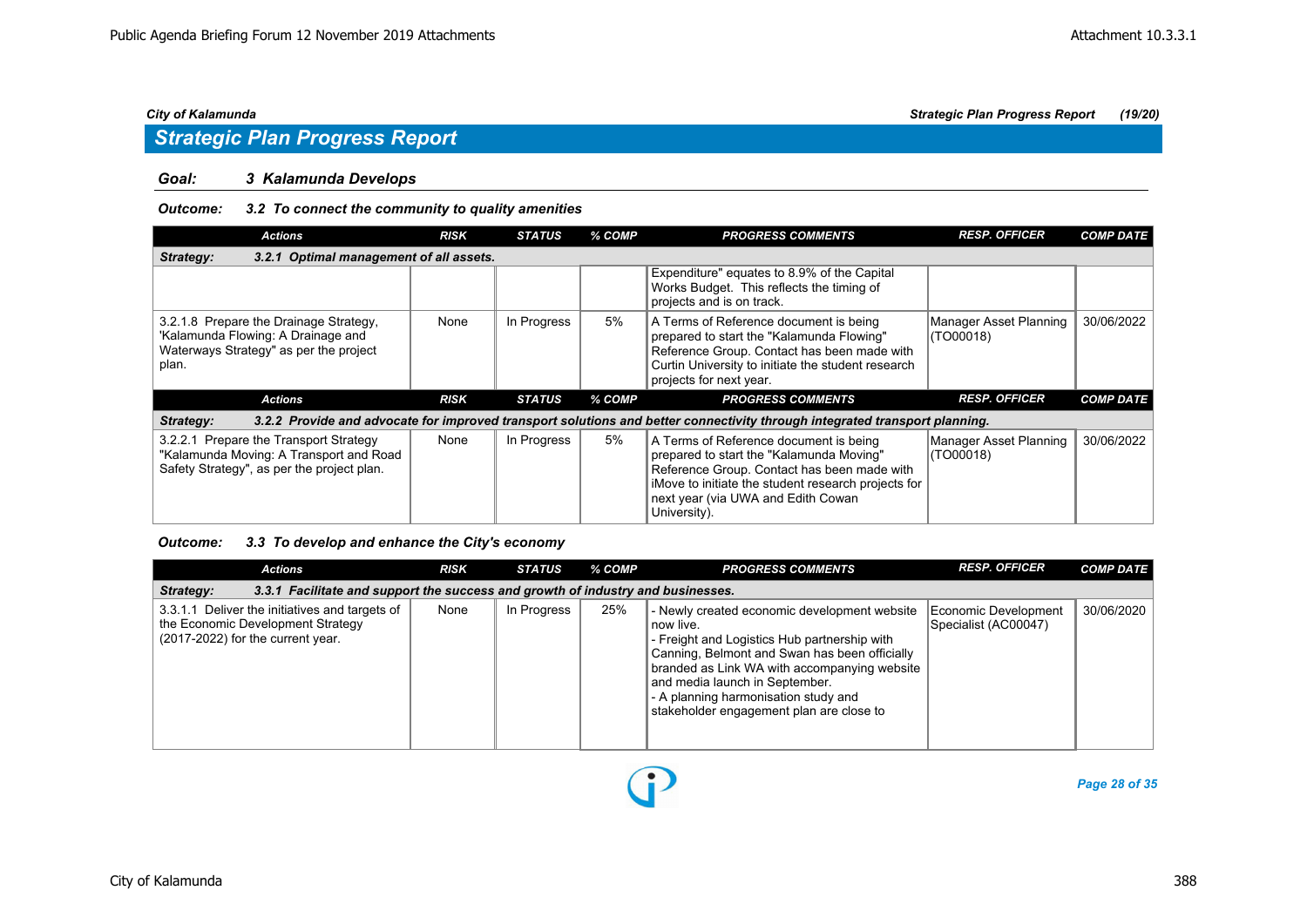## *Strategic Plan Progress Report*

### *Goal: 3 Kalamunda Develops*

### *Outcome: 3.3 To develop and enhance the City's economy*

|                     | <b>Actions</b>                                                                        | <b>RISK</b> | <b>STATUS</b> | % COMP | <b>PROGRESS COMMENTS</b>                                                                                                                                                                                                                                                                                                                                                                                                                                                                                        | <b>RESP. OFFICER</b> | <b>COMP DATE</b> |
|---------------------|---------------------------------------------------------------------------------------|-------------|---------------|--------|-----------------------------------------------------------------------------------------------------------------------------------------------------------------------------------------------------------------------------------------------------------------------------------------------------------------------------------------------------------------------------------------------------------------------------------------------------------------------------------------------------------------|----------------------|------------------|
| Strategy:           | 3.3.1 Facilitate and support the success and growth of industry and businesses.       |             |               |        |                                                                                                                                                                                                                                                                                                                                                                                                                                                                                                                 |                      |                  |
|                     |                                                                                       |             |               |        | finalisation.<br>- Draft Local Small Business Friendly<br>Development Strategy prepared.<br>- Developed Economic Prospectus Housing and<br>Land snapshot published via the Councillor<br>Information Bulletin.<br>- Stakeholder meeting undertaken with business<br>operators at Lesmurdie and Wattle Grove<br>Shopping Centres to assess the current<br>business environment and opportunities to<br>enhance business practices.<br>- Developed a Draft Shopfront Revitalisation<br>Incentive Scheme Proposal. |                      |                  |
|                     | <b>Actions</b>                                                                        | <b>RISK</b> | <b>STATUS</b> | % COMP | <b>PROGRESS COMMENTS</b>                                                                                                                                                                                                                                                                                                                                                                                                                                                                                        | <b>RESP. OFFICER</b> | <b>COMP DATE</b> |
| Strategy:           | 3.3.2 Attract new investment opportunities and businesses with a focus on innovation. |             |               |        |                                                                                                                                                                                                                                                                                                                                                                                                                                                                                                                 |                      |                  |
| a Digital Strategy. | 3.3.2.1 Smart Cities - Adopt and implement                                            | None        | In Progress   | 26%    | Collaborating with IT on moving the Strategy into Economic Development<br>the next phase of planning.                                                                                                                                                                                                                                                                                                                                                                                                           | Specialist (AC00047) | 30/06/2020       |

*Outcome: 3.4 To be recognised as a preferred tourism destination*

| <b>Actions</b>                                                                                       | <b>RISK</b> | <b>STATUS</b> | % COMP | <b>PROGRESS COMMENTS</b>                                   | <b>RESP. OFFICER</b>                                        | <b>COMP DATE</b> |  |  |  |  |
|------------------------------------------------------------------------------------------------------|-------------|---------------|--------|------------------------------------------------------------|-------------------------------------------------------------|------------------|--|--|--|--|
| 3.4.1 Facilitate, support and promote activities and places to visit.<br>Strategy:                   |             |               |        |                                                            |                                                             |                  |  |  |  |  |
| 3.4.1.1 Tourism Development Vision &<br>Strategy.                                                    | None        | In Progress   | 23%    | Action plan completed and implementation has<br>commenced. | Coordinator Economic &<br>Tourism Development<br>I(AC00017) | 30/06/2020       |  |  |  |  |
| <b>Actions</b>                                                                                       | <b>RISK</b> | <b>STATUS</b> | % COMP | <b>PROGRESS COMMENTS</b>                                   | <b>RESP. OFFICER</b>                                        | <b>COMP DATE</b> |  |  |  |  |
| 3.4.2 Advocate and facilitate diversification options for rural properties to flourish.<br>Strategy: |             |               |        |                                                            |                                                             |                  |  |  |  |  |
|                                                                                                      |             |               |        |                                                            |                                                             |                  |  |  |  |  |

P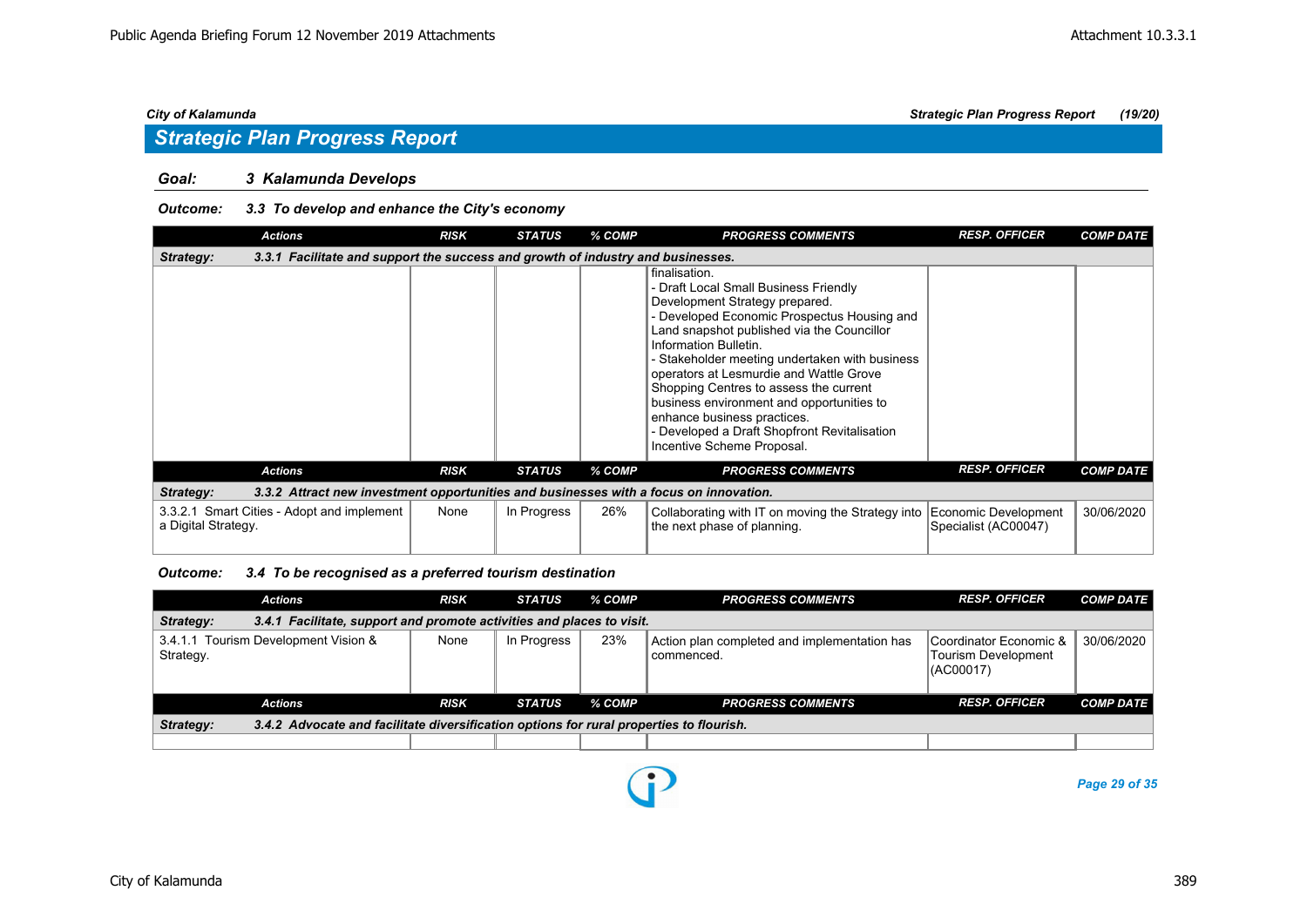## *Strategic Plan Progress Report*

### *Goal: 3 Kalamunda Develops*

### *Outcome: 3.4 To be recognised as a preferred tourism destination*

| Actions                                                                                               | <b>RISK</b> | STATUS      | % COMP | <b>PROGRESS COMMENTS</b>                                                                                                                                                                                                                                                                                   | <b>RESP. OFFICER</b>                        | <b>COMP DATE</b> |  |  |  |  |
|-------------------------------------------------------------------------------------------------------|-------------|-------------|--------|------------------------------------------------------------------------------------------------------------------------------------------------------------------------------------------------------------------------------------------------------------------------------------------------------------|---------------------------------------------|------------------|--|--|--|--|
| 3.4.2 Advocate and facilitate diversification options for rural properties to flourish.<br>Strategy:  |             |             |        |                                                                                                                                                                                                                                                                                                            |                                             |                  |  |  |  |  |
| 3.4.2.1 Develop an advocacy campaign to<br>support rural land diversification and review<br>annually. | None        | In Progress | 25%    | The rural land diversification project is<br>progressing through the Pickering Brook and<br>Surrounds Taskforce (see also 3.1.1.1 and<br>3.1.1.4). Community consultation was<br>undertaken during August 2019 and agreement<br>was reached for a land capability assessment to<br>be undertaken by DPIRD. | <b>Chief Executive Officer</b><br>(DE00001) | 30/06/2020       |  |  |  |  |

*Page 30 of 35*

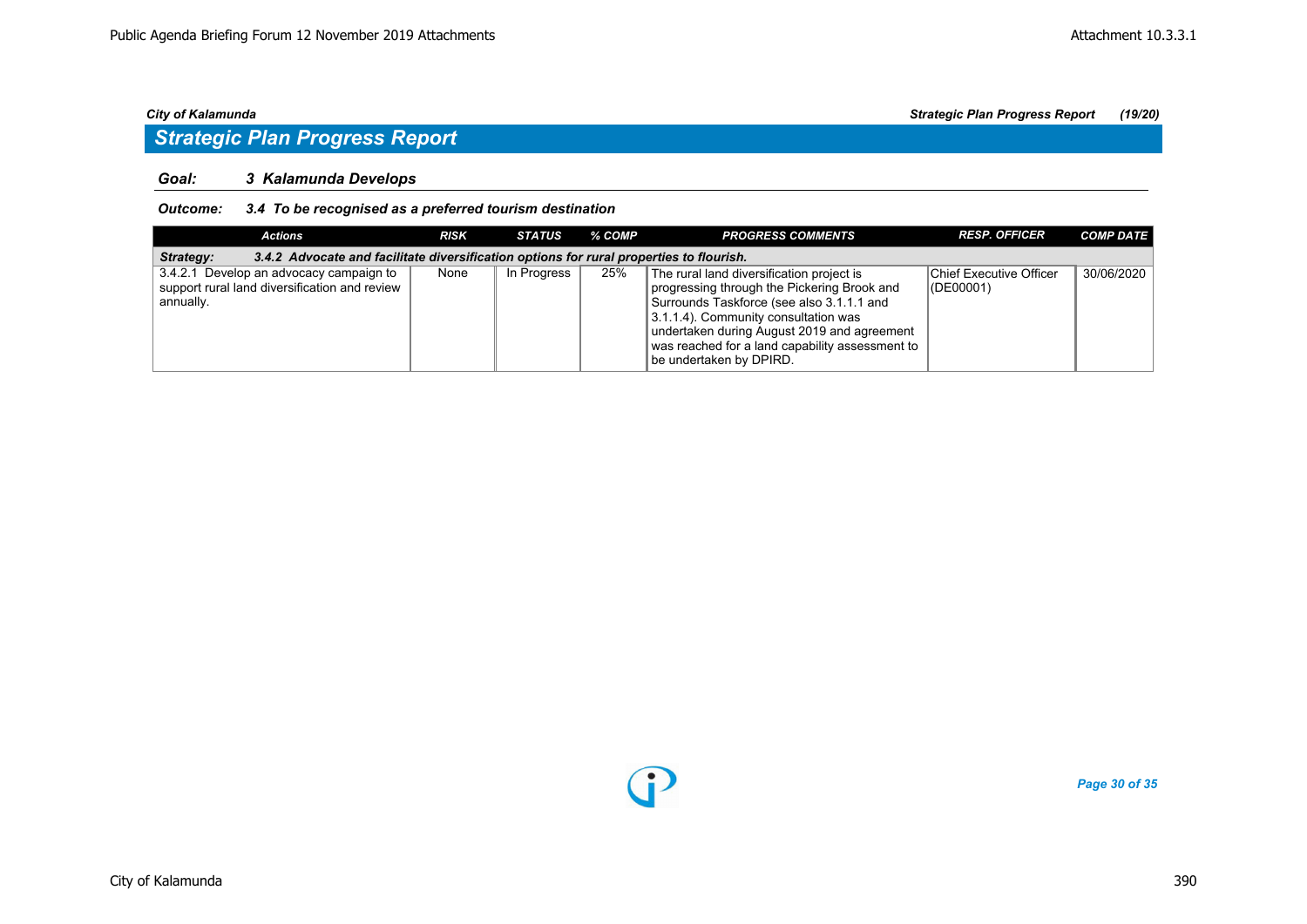### *Goal: 4 Kalamunda Leads*

### *Outcome: 4.1 To provide leadership through transparent governance*

| <b>Actions</b>                                                                                                                                   | <b>RISK</b> | <b>STATUS</b> | % COMP | <b>PROGRESS COMMENTS</b>                                                                                                                                                                                                                                                                   | <b>RESP. OFFICER</b>                                       | <b>COMP DATE</b> |
|--------------------------------------------------------------------------------------------------------------------------------------------------|-------------|---------------|--------|--------------------------------------------------------------------------------------------------------------------------------------------------------------------------------------------------------------------------------------------------------------------------------------------|------------------------------------------------------------|------------------|
| 4.1.1 Provide good governance.<br>Strategy:                                                                                                      |             |               |        |                                                                                                                                                                                                                                                                                            |                                                            |                  |
| 4.1.1.1 Corporate Business Plan<br>(2019-2023) - CBP is reviewed annually<br>and adopted by Council.                                             | None        | In Progress   | 25%    | Managers have reviewed priority actions for the<br>current financial year and underlying operating<br>plans to support measurement of %complete.<br>Managers have provided quarterly updates for<br>Q1-2020 in this report. New managers have<br>been provided with coaching and training. | Manager Strategy,<br>People & Performance<br>(DE00009)     | 30/06/2020       |
| 4.1.1.2 Develop and implement a Contract<br>Management Framework.                                                                                | None        | In Progress   | 25%    | The draft Contract Management Framework is<br>under review by the Tender and Procurement<br>Steering Committee (TPSC).                                                                                                                                                                     | Manager Financial<br>Services (FS00009)                    | 30/06/2020       |
| 4.1.1.3 Develop and review the Long Term<br>Financial Plan for the sustainability of the<br>City. Monitor and report on key financial<br>ratios. | None        | In Progress   | 25%    | Process underway to refine 10-year capital<br>component of the LTFP.                                                                                                                                                                                                                       | Manager Financial<br>Services (FS00009)                    | 30/06/2020       |
| 4.1.1.4 Strategic Risk Management is<br>reviewed annually, updated and reported<br>quarterly, and risk profile is maintained.                    | None        | In Progress   | 25%    | Strategic Risk Register reviewed and endorsed<br>by the Audit and Risk Committee.<br>Quarterly report on progress for risk mitigation<br>actions provided to the Audit and Risk<br>Committee.                                                                                              | <b>Director Corporate</b><br>Services (DE00003)            | 30/06/2020       |
| 4.1.1.5 Ensure the Governance & Policy<br>Framework is used to quide Councillors and<br>the City.                                                | None        | In Progress   | 25%    | The Governance and Policy Framework has<br>been reviewed and updated in readiness for the<br>Councillor Induction program. The Council<br>Policy manual was adopted by Council in August<br>2019.                                                                                          | General Counsel &<br><b>Executive Advisor</b><br>(DE00005) | 30/06/2020       |
| <b>Actions</b>                                                                                                                                   | <b>RISK</b> | <b>STATUS</b> | % COMP | <b>PROGRESS COMMENTS</b>                                                                                                                                                                                                                                                                   | <b>RESP. OFFICER</b>                                       | <b>COMP DATE</b> |
| 4.1.2 Build an effective and efficient service based organisation.<br>Strategy:                                                                  |             |               |        |                                                                                                                                                                                                                                                                                            |                                                            |                  |
| 4.1.2.1 Altus Collaboration Consortium<br>Project: Continue to work positively within                                                            | None        | In Progress   | 25%    | - Altus Fire Inspections module is being used<br>this fire season                                                                                                                                                                                                                          | Manager Information<br>Technology (IT00008)                | 30/06/2020       |

D

*City of Kalamunda Strategic Plan Progress Report (19/20)*

*Page 31 of 35*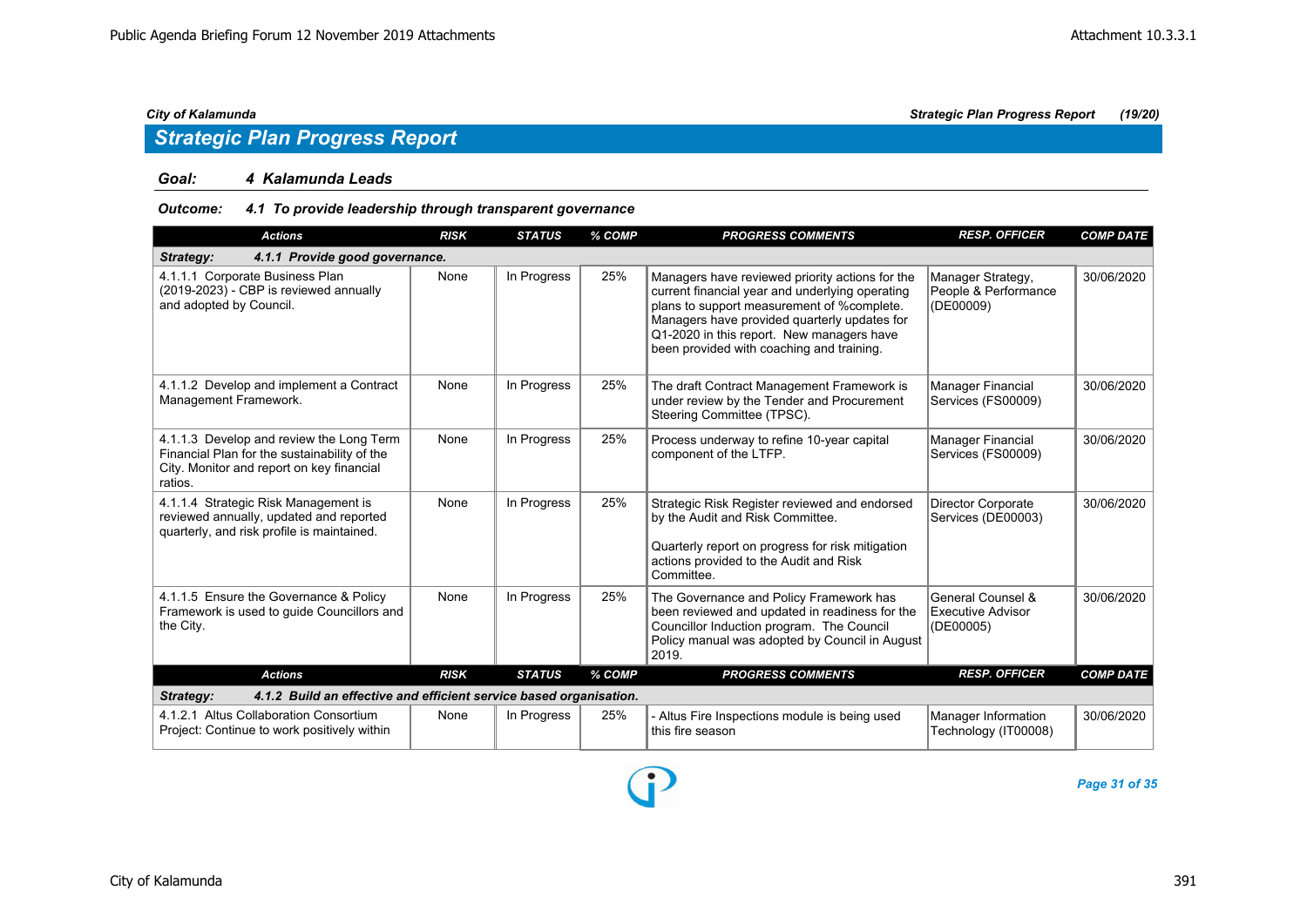## *Strategic Plan Progress Report*

### *Goal: 4 Kalamunda Leads*

### *Outcome: 4.1 To provide leadership through transparent governance*

| <b>Actions</b>                                                                                                  | <b>RISK</b> | <b>STATUS</b> | % COMP | <b>PROGRESS COMMENTS</b>                                                                                                                                                                                                                                                                                                                                                                                                                                                                                                                                                                                                                                                                                                                                                                                                                                                                    | <b>RESP. OFFICER</b>                                   | <b>COMP DATE</b> |
|-----------------------------------------------------------------------------------------------------------------|-------------|---------------|--------|---------------------------------------------------------------------------------------------------------------------------------------------------------------------------------------------------------------------------------------------------------------------------------------------------------------------------------------------------------------------------------------------------------------------------------------------------------------------------------------------------------------------------------------------------------------------------------------------------------------------------------------------------------------------------------------------------------------------------------------------------------------------------------------------------------------------------------------------------------------------------------------------|--------------------------------------------------------|------------------|
| 4.1.2 Build an effective and efficient service based organisation.<br>Strategy:                                 |             |               |        |                                                                                                                                                                                                                                                                                                                                                                                                                                                                                                                                                                                                                                                                                                                                                                                                                                                                                             |                                                        |                  |
| the collaboration to upgrade all key<br>corporate systems.                                                      |             |               |        | - Work continues to progress on Altus Core<br>Financials with a large portion of this module<br>almost complete<br>- Work has commenced on Altus Extended<br>Financials with process mapping started for this<br>module<br>- Altus Customer Experience is currently being<br>scoped                                                                                                                                                                                                                                                                                                                                                                                                                                                                                                                                                                                                         |                                                        |                  |
| 4.1.2.2 Workforce Plan Review - Review<br>and implement the Workforce Plan<br>initiatives for the current year. | None        | In Progress   | 25%    | Workforce plan has been reviewed and updated.<br>Quarterly review of labour force data has also<br>been completed.                                                                                                                                                                                                                                                                                                                                                                                                                                                                                                                                                                                                                                                                                                                                                                          | Manager Strategy,<br>People & Performance<br>(DE00009) | 30/06/2022       |
| 4.1.2.3 Organisational Culture Plan<br>"GROW"                                                                   | None        | In Progress   | 25%    | - Safety leadership programs have continued<br>this quarter, including how to have 'safety<br>conversations' and the teams discussing<br>'non-negotiables'.<br>- In our leadership development program a<br>group of senior leaders participated in a 360<br>degree survey to receive constructive feedback<br>on their leadership from their supervisor, peers<br>and subordinates.<br>- Our systems underwent improvements this<br>quarter and the online learning programs are<br>now connected to an employee's HR training<br>records, creating a consolidated view of learning<br>received. Also, it is now automated that during<br>onboarding new employees will complete a<br>review of the City's code of conduct, induction<br>handbook and safety policy prior to commencing<br>work.<br>- Risk management training programs for<br>managers have been identified and are being | Organisational<br>Development<br>Coordinator (AC00084) | 30/06/2020       |

*Page 32 of 35*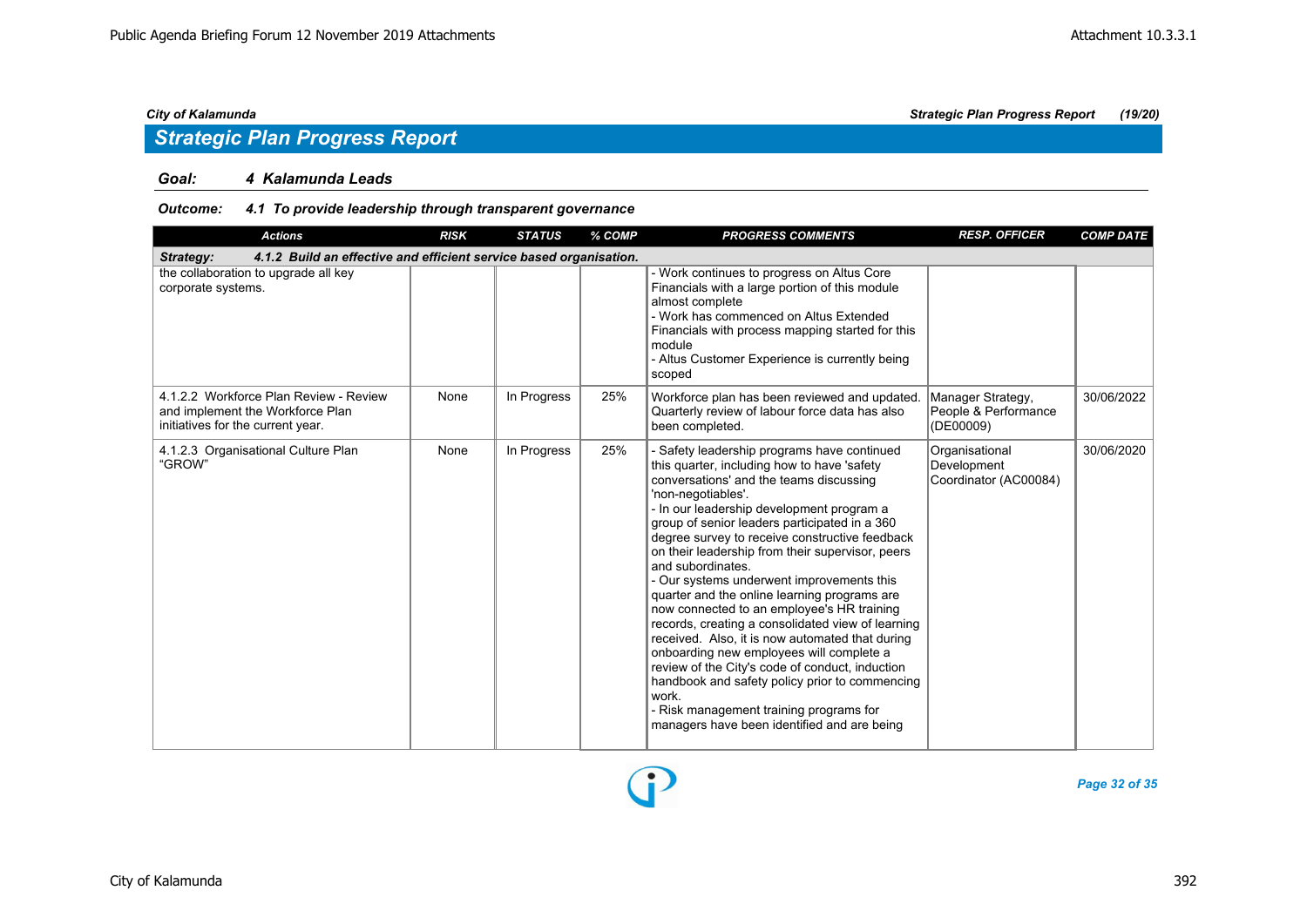### *Goal: 4 Kalamunda Leads*

### *Outcome: 4.1 To provide leadership through transparent governance*

| Actions                                                                                                    | <b>RISK</b> | <b>STATUS</b> | % COMP | <b>PROGRESS COMMENTS</b>                                                                                                                                                                                                                                                                                                                              | <b>RESP. OFFICER</b>                        | <b>COMP DATE</b> |  |  |  |
|------------------------------------------------------------------------------------------------------------|-------------|---------------|--------|-------------------------------------------------------------------------------------------------------------------------------------------------------------------------------------------------------------------------------------------------------------------------------------------------------------------------------------------------------|---------------------------------------------|------------------|--|--|--|
| 4.1.2 Build an effective and efficient service based organisation.<br>Strategy:                            |             |               |        |                                                                                                                                                                                                                                                                                                                                                       |                                             |                  |  |  |  |
|                                                                                                            |             |               |        | reviewed. This will form part of a mandatory<br>manager learning package.<br>- Performance reviews for all staff were<br>conducted in July and August, ensuring<br>compliance with the LG Act.                                                                                                                                                        |                                             |                  |  |  |  |
| 4.1.2.5 Implement the current year<br>initiatives in the Information Communication<br>Technology Strategy. | None        | In Progress   | 25%    | - Process mapping of business units prior to<br>developing Altus modules for them is continuing.<br>- Participated in three audits which have<br>demonstrated the transparency and<br>accountability of ICT.<br>- Change management process and policies<br>developed to ensure the City's IT changeover of<br>systems happens in a structured manner | Manager Information<br>Technology (IT00008) | 30/06/2020       |  |  |  |

### *Outcome: 4.2 To proactively engage and partner for the benefit of the community*

| <b>Actions</b>                                                                                                                                                                                                         | <b>RISK</b> | <b>STATUS</b> | % COMP | <b>PROGRESS COMMENTS</b>                                                                                                                                                                                                                                                                                                                                                                                                                                                                                                                   | <b>RESP. OFFICER</b>                | <b>COMP DATE</b> |  |  |  |
|------------------------------------------------------------------------------------------------------------------------------------------------------------------------------------------------------------------------|-------------|---------------|--------|--------------------------------------------------------------------------------------------------------------------------------------------------------------------------------------------------------------------------------------------------------------------------------------------------------------------------------------------------------------------------------------------------------------------------------------------------------------------------------------------------------------------------------------------|-------------------------------------|------------------|--|--|--|
| 4.2.1 Actively engage with the community in innovative ways.<br>Strategy:                                                                                                                                              |             |               |        |                                                                                                                                                                                                                                                                                                                                                                                                                                                                                                                                            |                                     |                  |  |  |  |
| 4.2.1.1 Deliver initiatives contained within<br>the Community Engagement Strategy.<br>Identify opportunities to encourage<br>community involvement in Council<br>operations through appropriate engagement<br>methods. | None        | In Progress   | 46%    | ADVISORY COMMITTEES:<br>- The City published a full page advertisement in Public Relations<br>The Echo newspaper 31 August 2019, issued a<br>media release, promoted the call for<br>nominations via our social media channels,<br>listed details on our website and opened<br>nominations via our Engage portal.<br>- The City distributed flyers detailing each of the<br>advisory committees and nomination forms to all<br>City locations to ensure maximum exposure to<br>the community.<br>- Nominations closed for six of the seven | Manager Customer &<br>$ $ (DE00008) | 30/06/2020       |  |  |  |

D

*Page 33 of 35*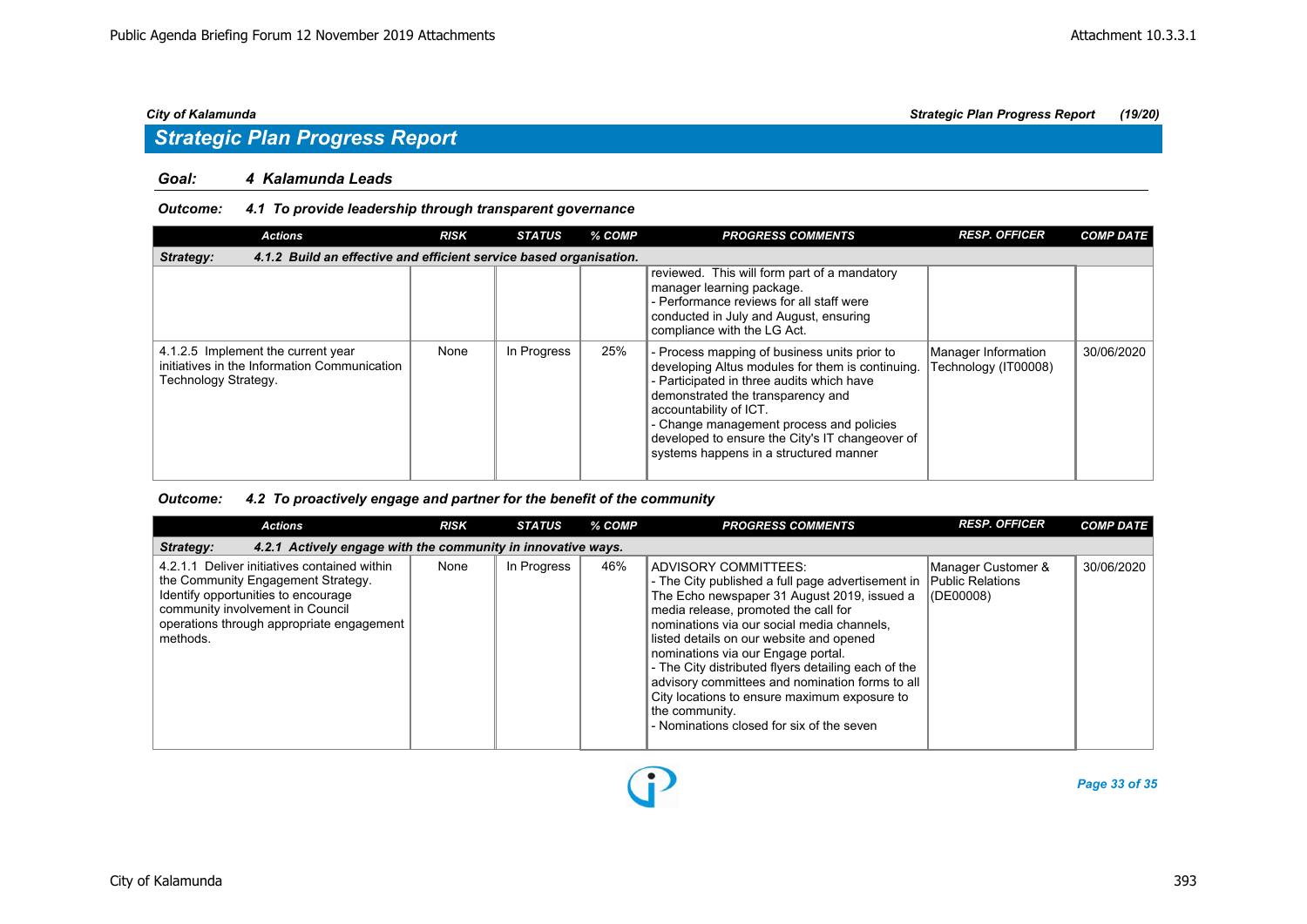### *Goal: 4 Kalamunda Leads*

### *Outcome: 4.2 To proactively engage and partner for the benefit of the community*

| <b>Actions</b>                                                                                                        | <b>RISK</b> | <b>STATUS</b> | % COMP | <b>PROGRESS COMMENTS</b>                                                                                                                                                                                                                                                                                                                                                                                                                                                                                                                                                                                                         | <b>RESP. OFFICER</b>                          | <b>COMP DATE</b> |  |  |
|-----------------------------------------------------------------------------------------------------------------------|-------------|---------------|--------|----------------------------------------------------------------------------------------------------------------------------------------------------------------------------------------------------------------------------------------------------------------------------------------------------------------------------------------------------------------------------------------------------------------------------------------------------------------------------------------------------------------------------------------------------------------------------------------------------------------------------------|-----------------------------------------------|------------------|--|--|
| 4.2.1 Actively engage with the community in innovative ways.<br>Strategy:                                             |             |               |        |                                                                                                                                                                                                                                                                                                                                                                                                                                                                                                                                                                                                                                  |                                               |                  |  |  |
|                                                                                                                       |             |               |        | committees on 18 September and an extension<br>to 1 October was advertised for the Community<br>Safety and Crime Prevention Advisory<br>Committee.<br>- Nominations have been assessed by an<br>internal working group with recommendations<br>tabled for endorsement by Council at the 15<br>October OCM.<br>- The City continues to promote all Public<br>Agenda Briefings and Council Meetings,<br>encouraging community participation.<br><b>ENROL TO VOTE:</b><br>The City also ran a campaign over the quarter<br>encouraging residents to ensure they were<br>enrolled to vote and to participate in Council<br>elections |                                               |                  |  |  |
| 4.2.1.2 Deliver the Customer Service<br>Strategy Implementation Plan outlining key<br>annual activities and projects. | None        | In Progress   | 46%    | The key objectives of the Strategy are:<br>Strive to achieve a new customer service ethos<br>and deliver on the customer service promise and (DE00008)<br>principles<br>Culturally optimise the organisation to achieve<br>best practice customer service outcomes<br>Support and train staff to feel empowered, be<br>proactive and work collaboratively toward<br>business objectives and customer service<br>excellence<br>Effectively communicate with our customers,<br>internally and externally<br>The implementation plan is on track with a<br>quarterly report to Council on the Customer                              | Manager Customer &<br><b>Public Relations</b> | 30/06/2020       |  |  |

*Page 34 of 35*